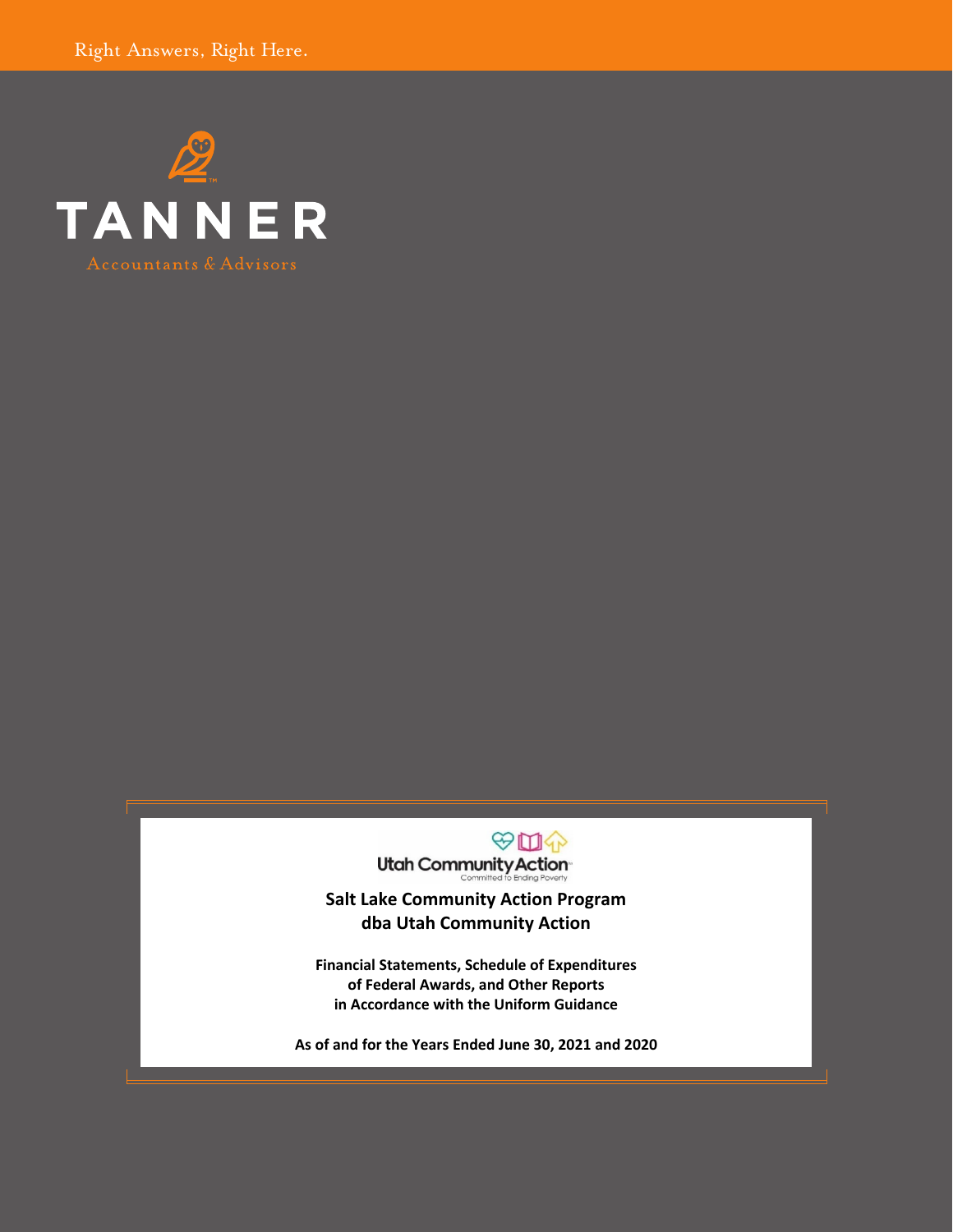# **Table of Contents**

| <b>Financial Statements</b>                                                                                                                                                                                              |
|--------------------------------------------------------------------------------------------------------------------------------------------------------------------------------------------------------------------------|
|                                                                                                                                                                                                                          |
|                                                                                                                                                                                                                          |
|                                                                                                                                                                                                                          |
|                                                                                                                                                                                                                          |
|                                                                                                                                                                                                                          |
|                                                                                                                                                                                                                          |
|                                                                                                                                                                                                                          |
|                                                                                                                                                                                                                          |
|                                                                                                                                                                                                                          |
|                                                                                                                                                                                                                          |
| Independent Auditors' Report on Internal Control over Financial Reporting and on Compliance and Other Matters Based<br>on an Audit of Financial Statements Performed in Accordance with Government Auditing Standards 31 |
| Independent Auditors' Report on Compliance for each Major Federal Program and on Internal Control over Compliance as                                                                                                     |
|                                                                                                                                                                                                                          |
|                                                                                                                                                                                                                          |

## Page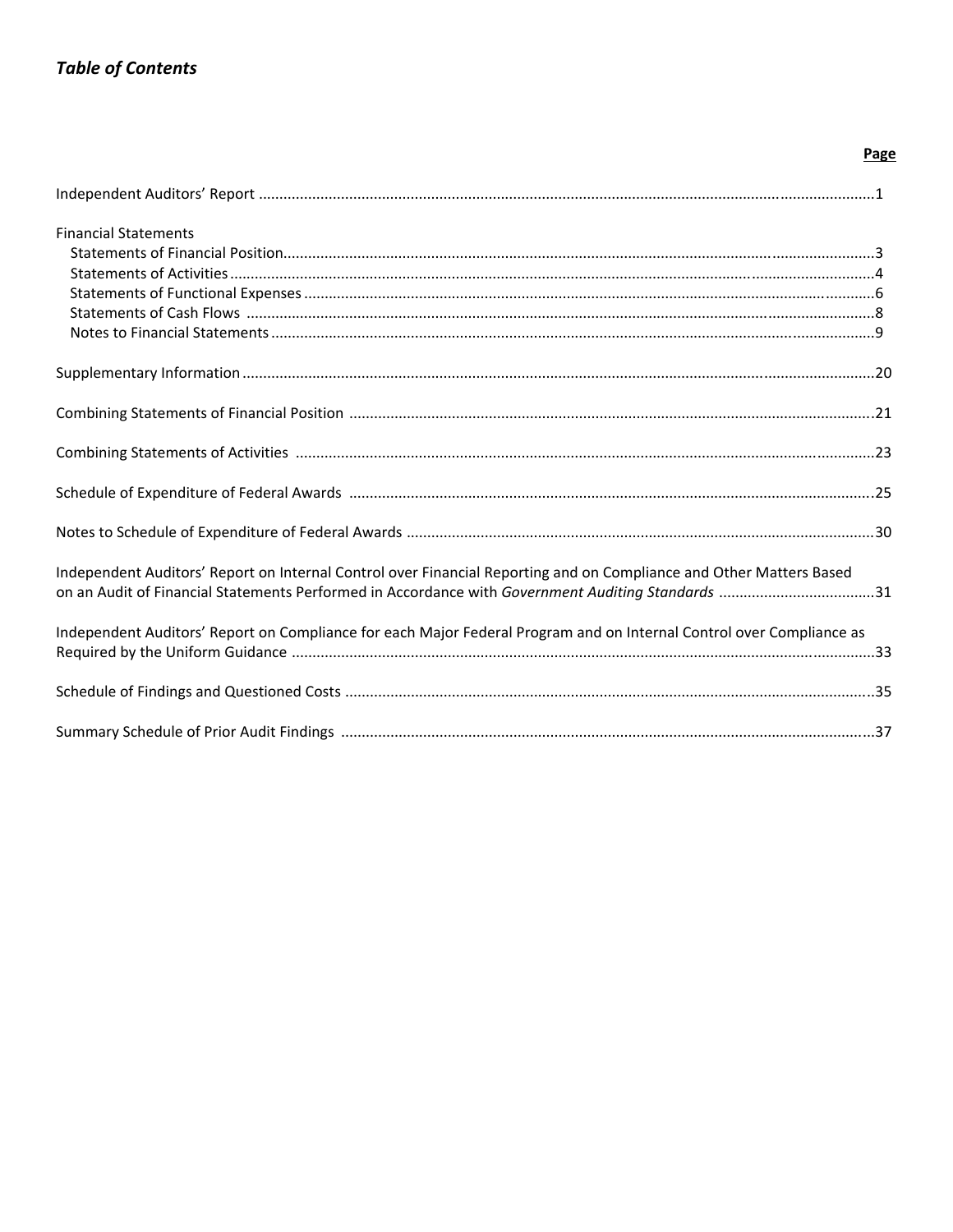

Independent Auditors' Report

## **To the Board of Trustees and Management of Salt Lake Community Action Program (dba Utah Community Action)**

## *Report on the Financial Statements*

We have audited the accompanying financial statements of Salt Lake Community Action Program (dba Utah Community Action) (UCA), which comprise the statements of financial position as of June 30, 2021 and 2020, the related statements of activities, functional expenses, and cash flows for the years then ended, and the related notes to financial statements.

#### *Management's Responsibility for the Financial Statements*

Management is responsible for the preparation and fair presentation of these financial statements in accordance with accounting principles generally accepted in the United States of America; this includes the design, implementation, and maintenance of internal control relevant to the preparation and fair presentation of financial statements that are free from material misstatement, whether due to error or fraud.

#### *Auditors' Responsibility*

Our responsibility is to express an opinion on the financial statements based on our audits. We conducted our audits in accordance with auditing standards generally accepted in the United States of America and the standards applicable to financial audits contained in *Government Auditing Standards,* issued by the Comptroller General of the United States. Those standards require that we plan and perform the audits to obtain reasonable assurance about whether the financial statements are free of material misstatement.

An audit involves performing procedures to obtain audit evidence about the amounts and disclosures in the financial statements. The procedures selected depend on the auditors' judgment, including the assessment of the risks of material misstatement of the financial statements, whether due to error or fraud. In making those risk assessments, the auditors consider internal control relevant to the entity's preparation and fair presentation of the financial statements to design audit procedures that are appropriate in the circumstances, but not for the purpose of expressing an opinion on the effectiveness of the entity's internal control. Accordingly, we express no such opinion. An audit also includes evaluating the appropriateness of accounting policies used and the reasonableness of significant accounting estimates made by management, as well as evaluating the overall presentation of the financial statements.

We believe that the audit evidence we have obtained is sufficient and appropriate to provide a basis for our audit opinion.

#### *Opinion*

In our opinion, the financial statements referred to above present fairly, in all material respects, the financial position of Salt Lake Community Action Program (dba Utah Community Action) as of June 30, 2021 and 2020, and the changes in its net assets and its cash flows for the years then ended, in accordance with accounting principles generally accepted in the United States of America.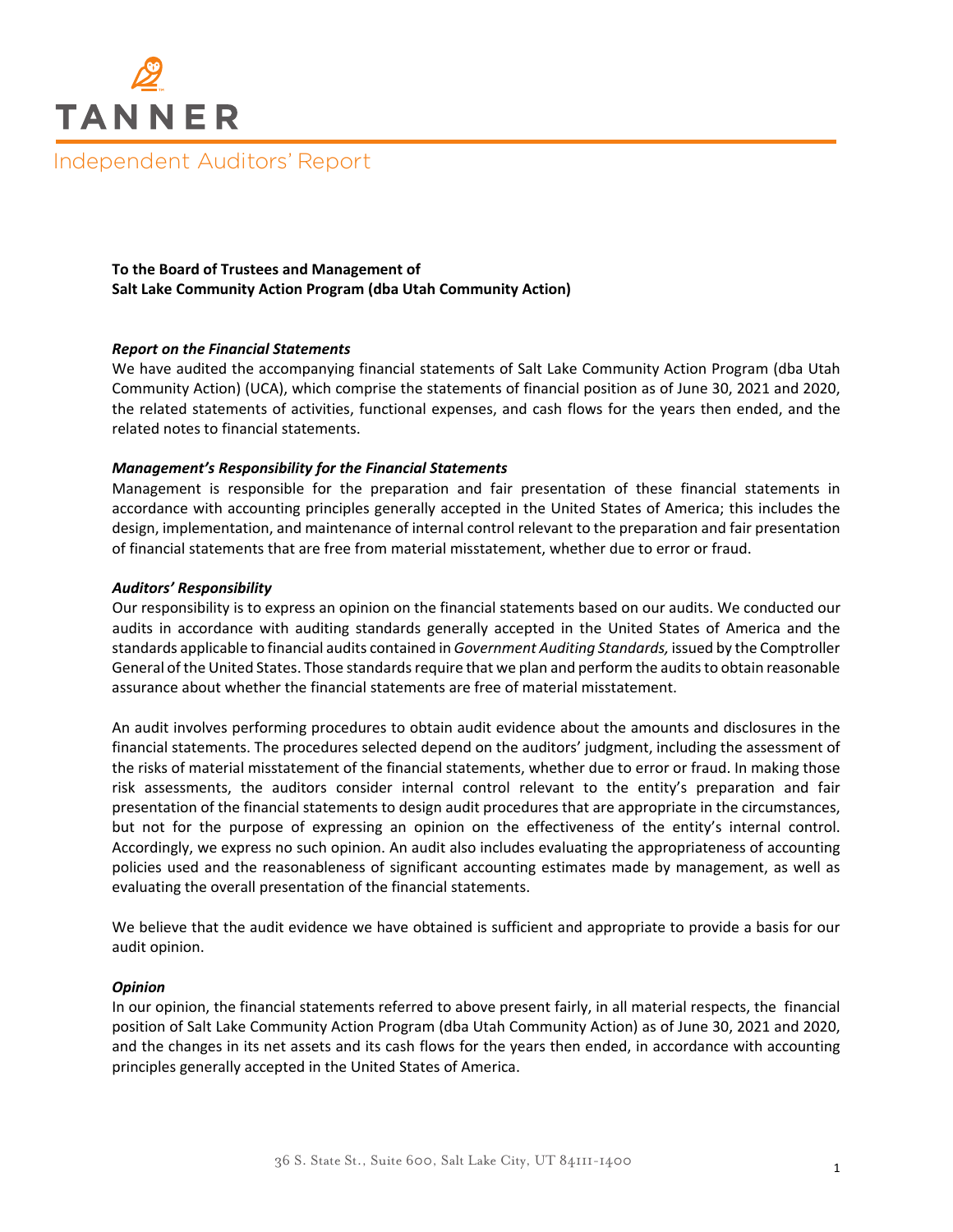#### *Report on Supplementary Information*

Our audits were conducted for the purpose of forming an opinion on the financial statements taken as a whole. The accompanying schedule of expenditures of federal awards for the year ended June 30, 2021, as required by Title 2 U.S. *Code of Federal Regulations* (CFR) Part 200, *Uniform Administrative Requirements, Cost Principles, and Audit Requirements for Federal Awards (Uniform Guidance)*, and the combining statements of financial position and activities, are presented for purposes of additional analysis and are not a required part of the financial statements. Such information is the responsibility of management and was derived from and relates directly to the underlying accounting and other records used to prepare the financial statements. The information has been subjected to the auditing procedures applied in the audit of the financial statements and certain additional procedures, including comparing and reconciling such information directly to the underlying accounting and other records used to prepare the financial statements or to the financial statements themselves, in accordance with auditing standards generally accepted in the United States of America. In our opinion, the information is fairly stated, in all material respects, in relation to the financial statements as a whole.

## *Other Reporting Required by Government Auditing Standards*

In accordance with *Government Auditing Standards*, we have also issued our report dated October 22, 2021, on our consideration of UCA's internal control over financial reporting and on our tests of compliance with certain provisions of laws, regulations, contracts and grant agreements and other matters. The purpose of that report is solely to describe the scope of our testing of internal control over financial reporting and compliance and the results of that testing, and not to provide an opinion on the effectiveness of UCA's internal control over financial reporting or on compliance. That report is an integral part of an audit performed in accordance with *Government Auditing Standards* in considering UCA's internal control over financial reporting and compliance.

Tanner LLC

October 22, 2021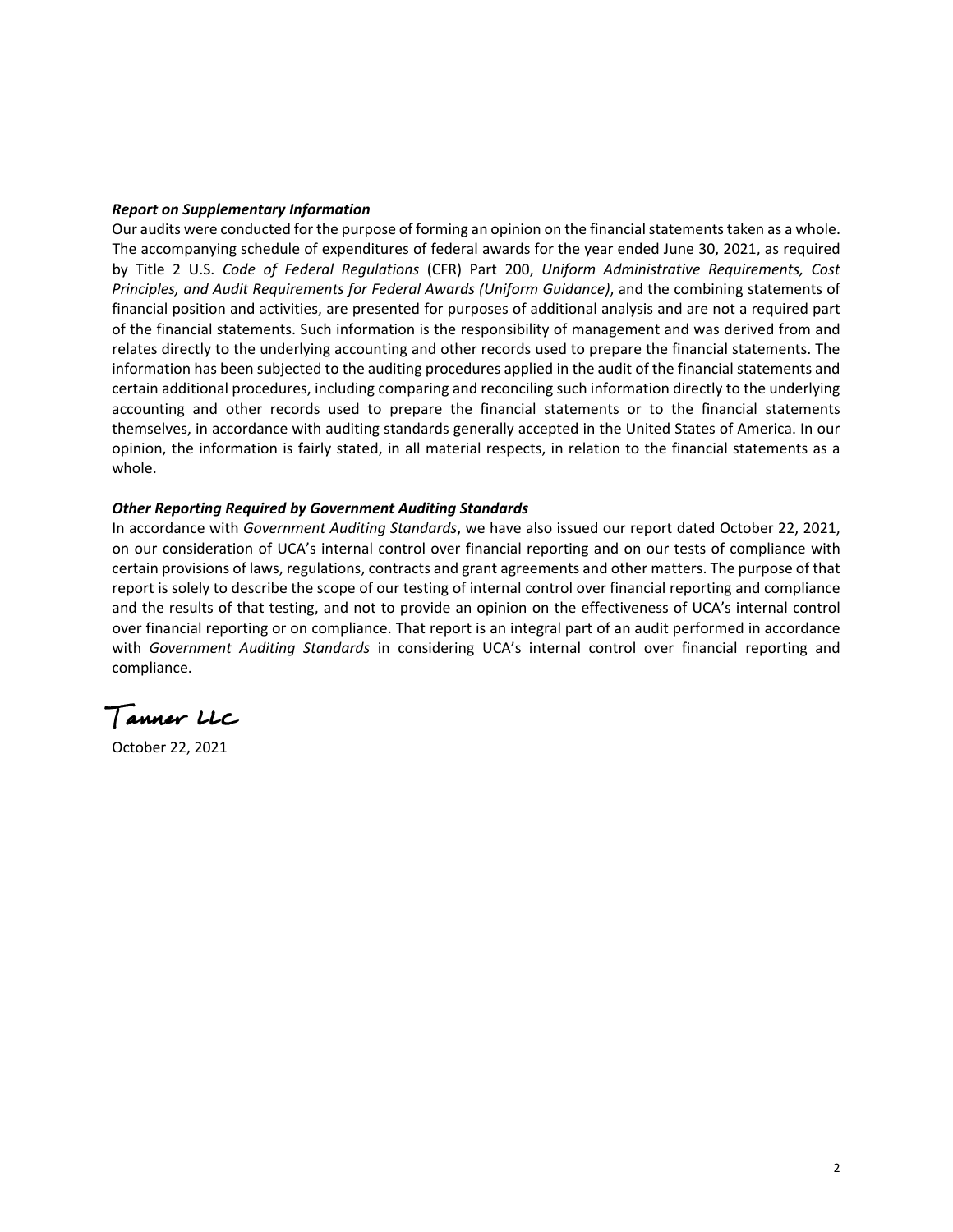# *Statements of Financial Position*

*As of June 30,*

|                                     | 2021             | 2020             |
|-------------------------------------|------------------|------------------|
| <b>Assets</b>                       |                  |                  |
| Cash                                | \$<br>1,731,632  | \$<br>2,261,756  |
| Grants and contracts receivable     | 5,518,028        | 3,669,694        |
| Prepaid expenses and other assets   | 404,213          | 257,049          |
| Weatherization and kitchen supplies | 409,937          | 275,407          |
| Restricted cash                     | 175,976          | 145,983          |
| Designated cash                     | 541,848          | 391,166          |
| Notes receivable                    | 3,628,183        | 3,590,104        |
| Property and equipment, net         | 22,029,653       | 17,942,618       |
| <b>Total assets</b>                 | \$<br>34,439,470 | \$<br>28,533,777 |
|                                     |                  |                  |
| <b>Liabilities and Net Assets</b>   |                  |                  |
| Liabilities:                        |                  |                  |
| Accounts payable                    | \$<br>923,839    | \$<br>637,604    |
| Accrued expenses                    | 2,094,866        | 1,798,602        |
| Accrued termination benefits        | 63,482           | 63,482           |
| Capital lease obligations           | 5,780,170        | 5,860,642        |
| Notes payable, net                  | 3,395,222        | 3,586,029        |
| Other long-term liabilities         | 641,653          | 652,885          |
| <b>Total liabilities</b>            | 12,899,232       | 12,599,244       |
| Commitments and contingencies       |                  |                  |
| Net assets:                         |                  |                  |
| Without donor restrictions          | 7,711,967        | 7,871,977        |
| With donor restrictions             | 13,828,271       | 8,062,556        |
| Total net assets                    | 21,540,238       | 15,934,533       |
| Total liabilities and net assets    | \$<br>34,439,470 | \$<br>28,533,777 |
|                                     |                  |                  |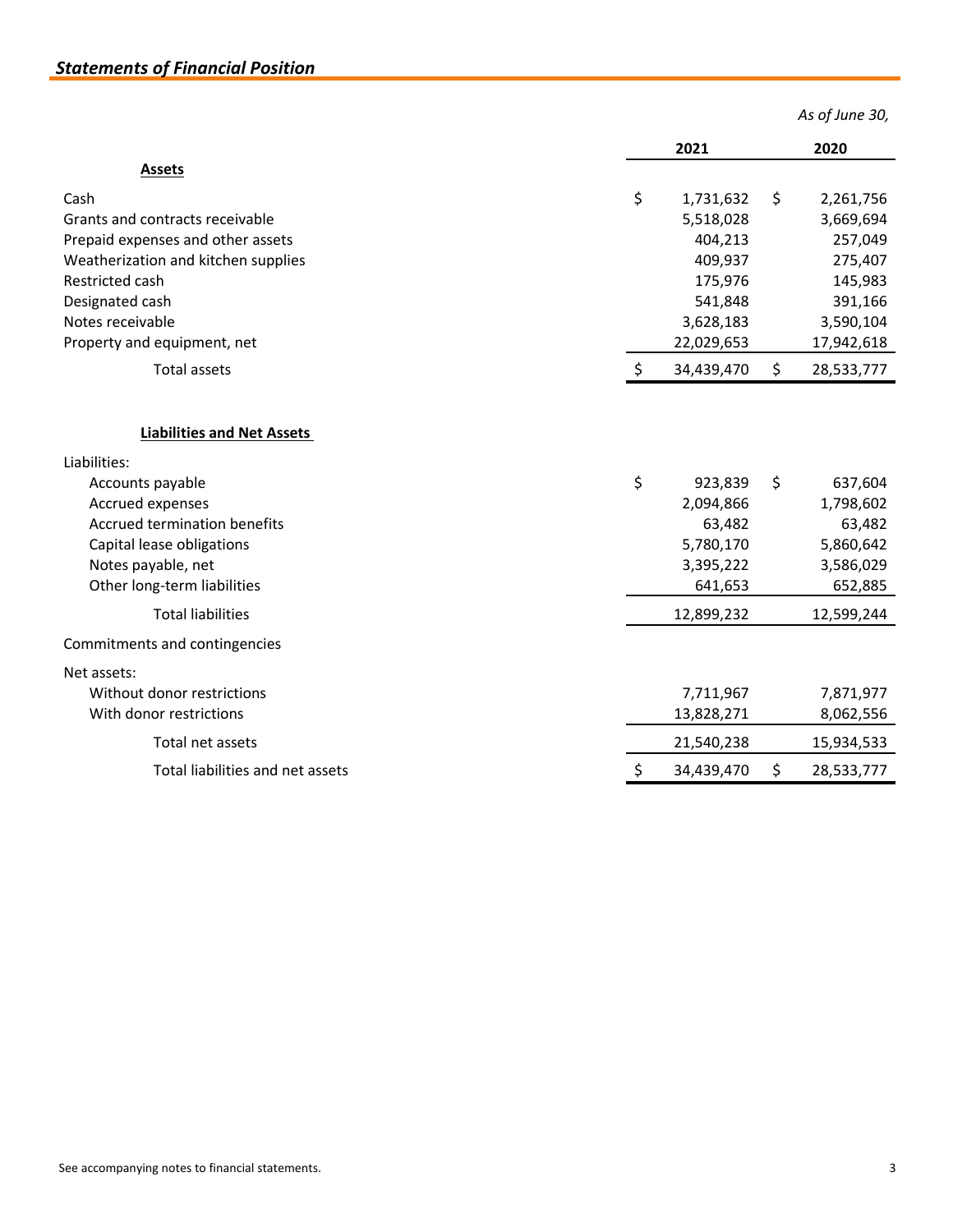|                                            | <b>Without donor</b><br>restrictions | With donor<br>restrictions | <b>Total</b>     |
|--------------------------------------------|--------------------------------------|----------------------------|------------------|
| <b>Support and Revenue:</b>                |                                      |                            |                  |
| Government grants                          | \$                                   | \$<br>55,631,198           | \$<br>55,631,198 |
| Public support                             | 204,237                              | 1,369,833                  | 1,574,070        |
| Program income                             | 783,997                              |                            | 783,997          |
| In-kind donations                          | 128,598                              | 1,359,993                  | 1,488,591        |
| Interest income                            |                                      | 45,631                     | 45,631           |
| Other income                               | 132,103                              |                            | 132,103          |
| Special events                             | 129,445                              |                            | 129,445          |
| Less cost of direct benefits to donors     | (34, 608)                            |                            | (34, 608)        |
| Net special events revenue                 | 94,837                               |                            | 94,837           |
| Gain on disposal of property and equipment | 1,500                                |                            | 1,500            |
| Net assets released from restrictions      | 52,640,940                           | (52, 640, 940)             |                  |
| Total support and revenue                  | 53,986,212                           | 5,765,715                  | 59,751,927       |
| <b>Expenses:</b>                           |                                      |                            |                  |
| Program services:                          |                                      |                            |                  |
| <b>Head Start</b>                          | 25,886,836                           |                            | 25,886,836       |
| Weatherization                             | 3,851,531                            |                            | 3,851,531        |
| <b>Community Service</b>                   | 20,693,889                           |                            | 20,693,889       |
| Total program services                     | 50,432,256                           |                            | 50,432,256       |
| Supporting services:                       |                                      |                            |                  |
| Management and general                     | 3,496,304                            |                            | 3,496,304        |
| Fundraising                                | 217,662                              |                            | 217,662          |
| Total supporting services                  | 3,713,966                            |                            | 3,713,966        |
| Total expenses                             | 54,146,222                           |                            | 54,146,222       |
| <b>Change in Net Assets</b>                | (160, 010)                           | 5,765,715                  | 5,605,705        |
| <b>Net Assets, Beginning of Year</b>       | 7,871,977                            | 8,062,556                  | 15,934,533       |
| Net Assets, End of Year                    | \$<br>7,711,967                      | \$<br>13,828,271           | \$<br>21,540,238 |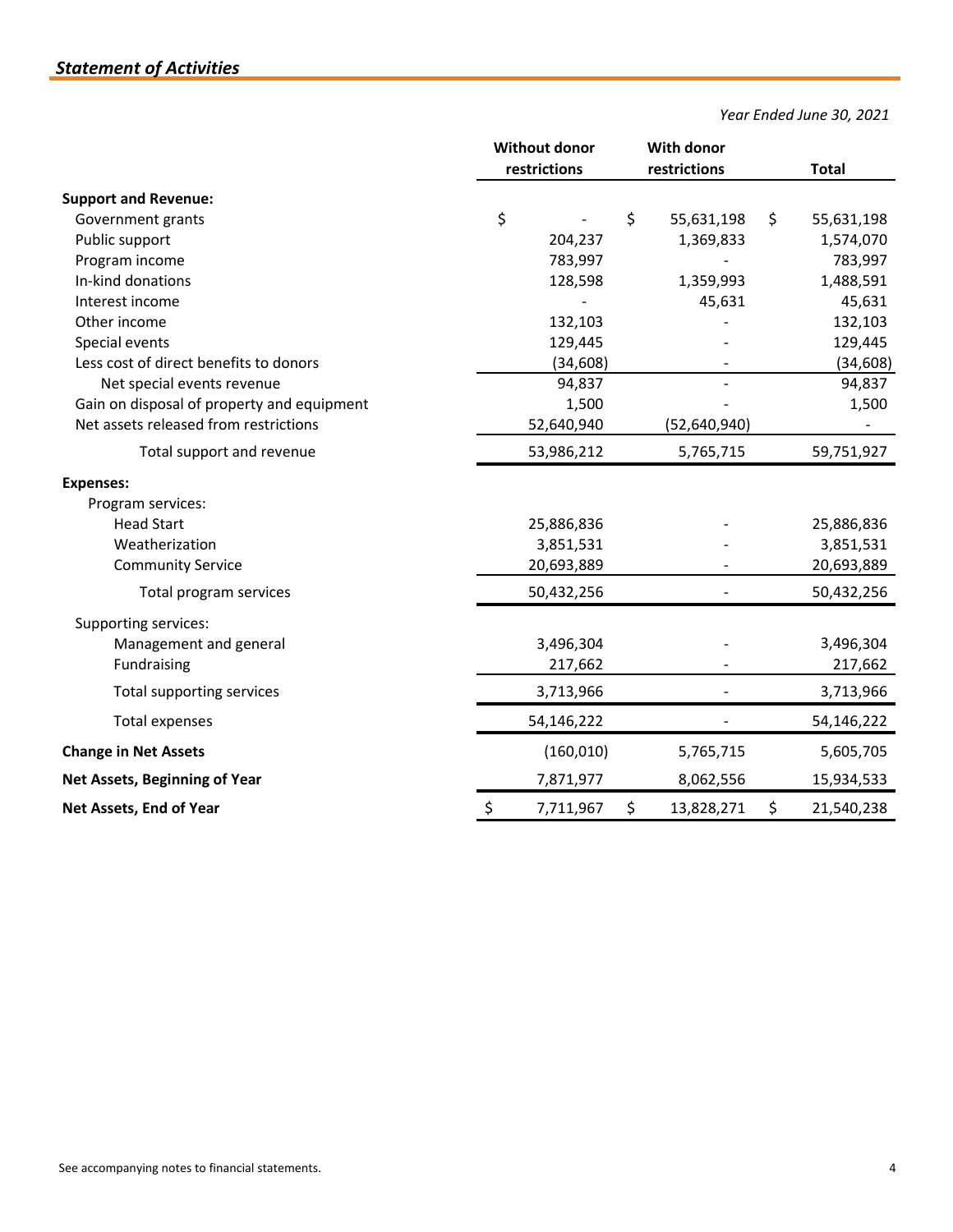|                                            | <b>Without donor</b><br>restrictions | With donor<br>restrictions | <b>Total</b>     |
|--------------------------------------------|--------------------------------------|----------------------------|------------------|
| <b>Support and Revenue:</b>                |                                      |                            |                  |
| Government grants                          | \$                                   | \$<br>34,241,789           | \$<br>34,241,789 |
| Public support                             | 152,203                              | 1,211,755                  | 1,363,958        |
| Program income                             | 733,211                              |                            | 733,211          |
| In-kind donations                          | 125,699                              | 1,335,397                  | 1,461,096        |
| Interest income                            |                                      | 62,280                     | 62,280           |
| Other income                               | 206,058                              |                            | 206,058          |
| Special events                             | 232,000                              |                            | 232,000          |
| Less cost of direct benefits to donors     | (119, 021)                           |                            | (119, 021)       |
| Net special events revenue                 | 112,979                              |                            | 112,979          |
| Gain on disposal of property and equipment | 808,713                              |                            | 808,713          |
| Net assets released from restrictions      | 36,438,554                           | (36, 438, 554)             |                  |
| Total support and revenue                  | 38,577,417                           | 412,667                    | 38,990,084       |
| <b>Expenses:</b>                           |                                      |                            |                  |
| Program services:                          |                                      |                            |                  |
| <b>Head Start</b>                          | 23,932,476                           |                            | 23,932,476       |
| Weatherization                             | 3,618,798                            |                            | 3,618,798        |
| <b>Community Service</b>                   | 7,300,418                            |                            | 7,300,418        |
| Total program services                     | 34,851,692                           |                            | 34,851,692       |
| Supporting services:                       |                                      |                            |                  |
| Management and general                     | 3,062,491                            |                            | 3,062,491        |
| Fundraising                                | 131,310                              |                            | 131,310          |
| Total supporting services                  | 3,193,801                            |                            | 3,193,801        |
| Total expenses                             | 38,045,493                           |                            | 38,045,493       |
| <b>Change in Net Assets</b>                | 531,924                              | 412,667                    | 944,591          |
| Net Assets, Beginning of Year              | 7,340,053                            | 7,649,889                  | 14,989,942       |
| Net Assets, End of Year                    | \$<br>7,871,977                      | \$<br>8,062,556            | \$<br>15,934,533 |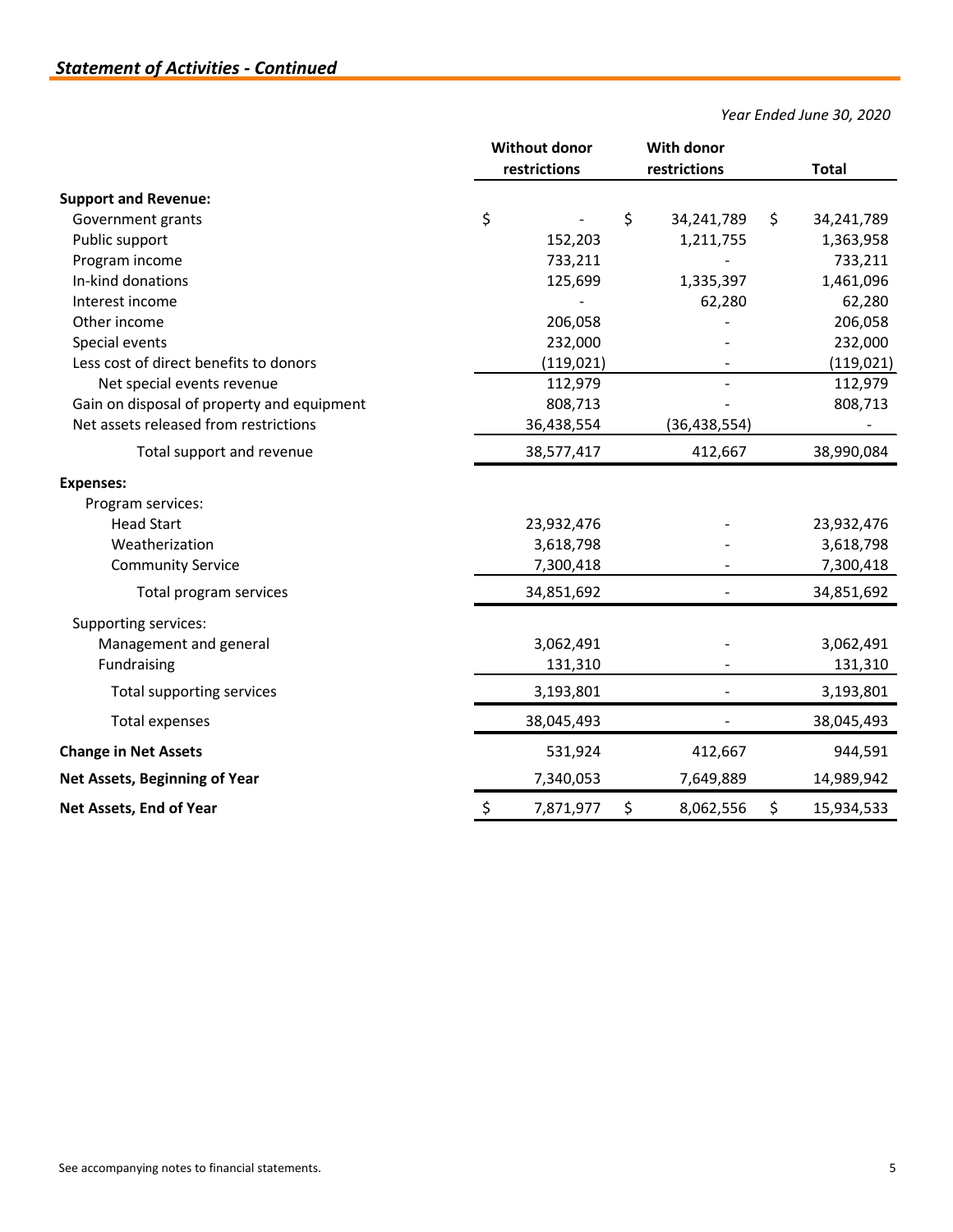|                                                                                                             | <b>Program Services</b> |                   |   |                          |    |                      |     | <b>Supporting Services</b> |    |                           |    |                          |    |           |                       |
|-------------------------------------------------------------------------------------------------------------|-------------------------|-------------------|---|--------------------------|----|----------------------|-----|----------------------------|----|---------------------------|----|--------------------------|----|-----------|-----------------------|
|                                                                                                             |                         | <b>Head Start</b> |   | Weatherization           |    | Community<br>Service |     | Total                      |    | Management<br>and General |    | Fundraising              |    | Total     | <b>Total Expenses</b> |
| Personnel                                                                                                   |                         | 14,486,785        | Ś | 1,601,684                | Ŝ. | 4,519,930            | - Ś | 20,608,399                 |    | 2,199,894                 | Ŝ. | 23,050                   | Ŝ. | 2,222,944 | 22,831,343            |
| Direct client assistance                                                                                    |                         | 444,186           |   |                          |    | 13,807,789           |     | 14,251,975                 |    |                           |    |                          |    |           | 14,251,975            |
| Payroll taxes and benefits                                                                                  |                         | 4,082,470         |   | 452,433                  |    | 1,117,502            |     | 5,652,405                  |    | 464,773                   |    | 4,146                    |    | 468,919   | 6,121,324             |
| Supplies and equipment                                                                                      |                         | 1,760,262         |   | 1,265,847                |    | 257,918              |     | 3,284,027                  |    | 228,719                   |    | 463                      |    | 229,182   | 3,513,209             |
| Space                                                                                                       |                         | 1,074,017         |   | 180,126                  |    | 225,669              |     | 1,479,812                  |    | 113,145                   |    | 418                      |    | 113,563   | 1,593,375             |
| Depreciation and amortization                                                                               |                         | 1,131,952         |   | 103,839                  |    | 275,695              |     | 1,511,486                  |    |                           |    |                          |    |           | 1,511,486             |
| Donated space and medical                                                                                   |                         | 1,198,479         |   | 9,013                    |    | 21,347               |     | 1,228,839                  |    | 11,253                    |    |                          |    | 11,253    | 1,240,092             |
| Consultants                                                                                                 |                         | 425,323           |   | 42,238                   |    | 186,241              |     | 653,802                    |    | 259,950                   |    | 144,968                  |    | 404,918   | 1,058,720             |
| Grants - sub-recipients                                                                                     |                         | 665,276           |   | $\overline{\phantom{a}}$ |    | 114,971              |     | 780,247                    |    |                           |    |                          |    |           | 780,247               |
| Other                                                                                                       |                         | 114,158           |   | 25,722                   |    | 94,983               |     | 234,863                    |    | 47,600                    |    | 71,563                   |    | 119,163   | 354,026               |
| Insurance                                                                                                   |                         | 158,125           |   | 70,356                   |    | 18,036               |     | 246,517                    |    | 38,785                    |    |                          |    | 38,785    | 285,302               |
| Telephone                                                                                                   |                         | 121,702           |   | 11,929                   |    | 23,738               |     | 157,369                    |    | 31,430                    |    |                          |    | 31,430    | 188,799               |
| Travel                                                                                                      |                         | 114,569           |   | 384                      |    | 9,334                |     | 124,287                    |    | 29,815                    |    | 441                      |    | 30,256    | 154,543               |
| Copy and printing                                                                                           |                         | 57,337            |   | 10,722                   |    | 8,844                |     | 76,903                     |    | 57,376                    |    | 6,980                    |    | 64,356    | 141,259               |
| Vehicle                                                                                                     |                         | 48,656            |   | 74,159                   |    | 9,700                |     | 132,515                    |    | 2,531                     |    |                          |    | 2,531     | 135,046               |
| Postage                                                                                                     |                         | 3,539             |   | 3,079                    |    | 2,192                |     | 8,810                      |    | 6,004                     |    | 241                      |    | 6,245     | 15,055                |
| Interest                                                                                                    |                         |                   |   |                          |    |                      |     |                            |    | 5,029                     |    | $\overline{\phantom{a}}$ |    | 5,029     | 5,029                 |
| Total expenses                                                                                              |                         | 25,886,836        |   | 3,851,531                |    | 20,693,889           |     | 50,432,256                 |    | 3,496,304                 |    | 252,270                  |    | 3,748,574 | 54,180,830            |
| Less expenses included with revenues<br>on the statement of activities<br>Cost of direct benefits to donors |                         |                   |   |                          |    |                      |     |                            |    |                           |    | (34, 608)                |    | (34, 608) | (34, 608)             |
| Total expenses included in the expense<br>section on the statement of activities                            |                         | 25,886,836        | Ś | 3,851,531                | Ŝ. | 20,693,889           | Ŝ   | 50,432,256                 | -S | 3,496,304                 | Ŝ. | 217,662                  | Ŝ. | 3,713,966 | 54,146,222            |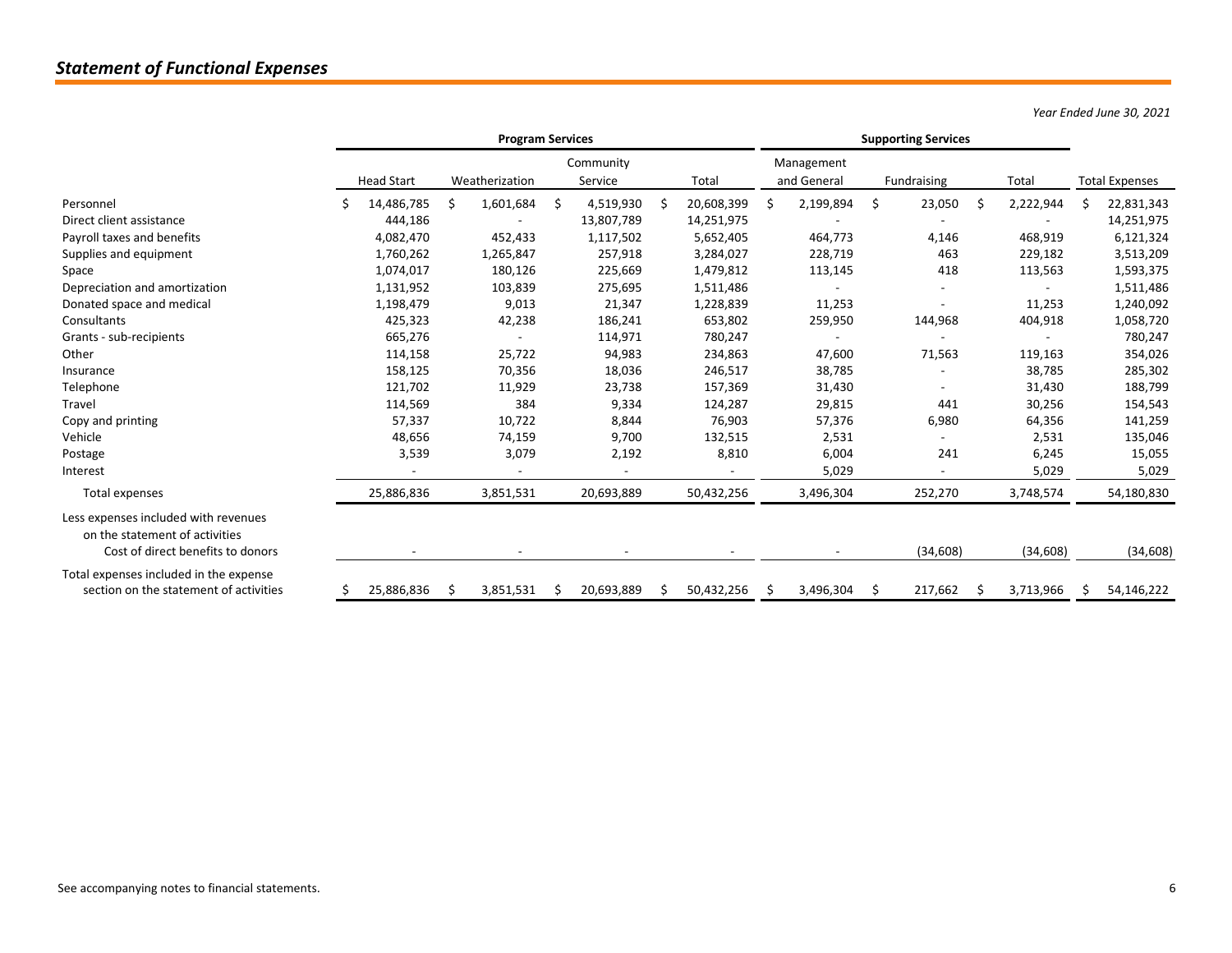|                                                                                                             | <b>Program Services</b> |                   |    |                |    |                      |     | <b>Supporting Services</b> |    |                           |    |                          |     |            |   |                       |
|-------------------------------------------------------------------------------------------------------------|-------------------------|-------------------|----|----------------|----|----------------------|-----|----------------------------|----|---------------------------|----|--------------------------|-----|------------|---|-----------------------|
|                                                                                                             |                         | <b>Head Start</b> |    | Weatherization |    | Community<br>Service |     | Total                      |    | Management<br>and General |    | Fundraising              |     | Total      |   | <b>Total Expenses</b> |
|                                                                                                             |                         |                   |    |                |    |                      |     |                            |    |                           |    |                          |     |            |   |                       |
| Personnel                                                                                                   |                         | 13,023,573        | \$ | 1,527,613      | \$ | 2,979,428            | -\$ | 17,530,614                 | \$ | 2,255,203                 | \$ | 25,316                   | -\$ | 2,280,519  | Ŝ | 19,811,133            |
| Payroll taxes and benefits                                                                                  |                         | 3,673,065         |    | 472,151        |    | 824,865              |     | 4,970,081                  |    | 457,241                   |    | 5,349                    |     | 462,590    |   | 5,432,671             |
| Supplies and equipment                                                                                      |                         | 1,320,221         |    | 1,178,125      |    | 120,644              |     | 2,618,990                  |    | 73,531                    |    | 10,100                   |     | 83,631     |   | 2,702,621             |
| Direct client assistance                                                                                    |                         | 544,524           |    |                |    | 2,022,669            |     | 2,567,193                  |    |                           |    | 566                      |     | 566        |   | 2,567,759             |
| Depreciation and amortization                                                                               |                         | 1,278,281         |    | 117,263        |    | 311,335              |     | 1,706,879                  |    |                           |    |                          |     |            |   | 1,706,879             |
| Donated space and medical services                                                                          |                         | 1,398,178         |    | 7,585          |    | 20,029               |     | 1,425,792                  |    |                           |    | $\overline{\phantom{a}}$ |     |            |   | 1,425,792             |
| Space                                                                                                       |                         | 929,941           |    | 106,610        |    | 270,017              |     | 1,306,568                  |    | 51,180                    |    | 448                      |     | 51,628     |   | 1,358,196             |
| Grants - sub-recipients                                                                                     |                         | 617,839           |    |                |    | 417,606              |     | 1,035,445                  |    |                           |    |                          |     |            |   | 1,035,445             |
| Consultants                                                                                                 |                         | 214,811           |    | 15,664         |    | 76,395               |     | 306,870                    |    | 53,100                    |    | 26,912                   |     | 80,012     |   | 386,882               |
| Other                                                                                                       |                         | 260,220           |    | 31,725         |    | 124,200              |     | 416,145                    |    | 76,560                    |    | 171,911                  |     | 248,471    |   | 664,616               |
| Insurance                                                                                                   |                         | 132,903           |    | 73,995         |    | 30,391               |     | 237,289                    |    | 28,448                    |    | 35                       |     | 28,483     |   | 265,772               |
| Travel                                                                                                      |                         | 210,636           |    | 9,915          |    | 20,705               |     | 241,256                    |    | 12,641                    |    | 3,399                    |     | 16,040     |   | 257,296               |
| Telephone                                                                                                   |                         | 114,202           |    | 13,754         |    | 20,289               |     | 148,245                    |    | 25,713                    |    | 82                       |     | 25,795     |   | 174,040               |
| Vehicle                                                                                                     |                         | 34,167            |    | 55,776         |    | 28,730               |     | 118,673                    |    | 5,278                     |    | 70                       |     | 5,348      |   | 124,021               |
| Copy and printing                                                                                           |                         | 142,888           |    | 8,118          |    | 20,829               |     | 171,835                    |    | 18,317                    |    | 3,921                    |     | 22,238     |   | 194,073               |
| Interest                                                                                                    |                         | 28,037            |    | 62             |    | 6,504                |     | 34,603                     |    | 1,010                     |    | 2,209                    |     | 3,219      |   | 37,822                |
| Postage                                                                                                     |                         | 8,990             |    | 442            |    | 5,782                |     | 15,214                     |    | 4,269                     |    | 13                       |     | 4,282      |   | 19,496                |
| Total expenses                                                                                              |                         | 23,932,476        |    | 3,618,798      |    | 7,300,418            |     | 34,851,692                 |    | 3,062,491                 |    | 250,331                  |     | 3,312,822  |   | 38,164,514            |
| Less expenses included with revenues<br>on the statement of activities<br>Cost of direct benefits to donors |                         |                   |    |                |    |                      |     |                            |    |                           |    | (119, 021)               |     | (119, 021) |   | (119, 021)            |
| Total expenses included in the expense<br>section on the statement of activities                            |                         | 23,932,476        | Ŝ  | 3,618,798      | Ŝ. | 7,300,418            | \$. | 34,851,692                 | -Ś | 3,062,491                 | Ŝ  | 131,310                  | -Ś  | 3,193,801  | S | 38,045,493            |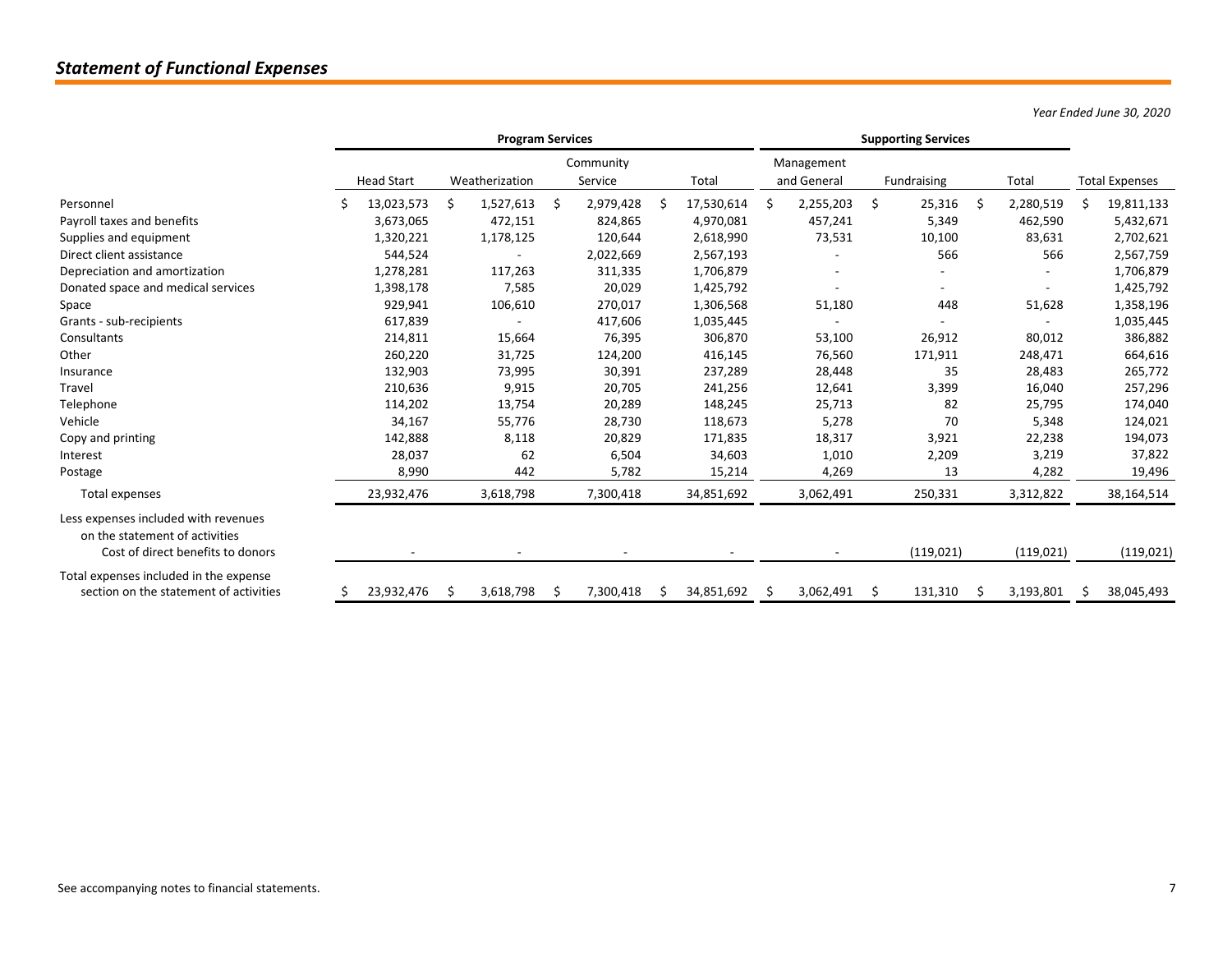# *Statements of Cash Flows*

|                                                                   | 2021            | 2020            |
|-------------------------------------------------------------------|-----------------|-----------------|
| Cash flows from operating activities:                             |                 |                 |
| Change in net assets                                              | \$<br>5,605,705 | \$<br>944,591   |
| Adjustments to reconcile change in net assets to net cash         |                 |                 |
| provided by operating activities                                  |                 |                 |
| Depreciation and amortization                                     | 1,511,486       | 1,706,879       |
| Interest expense attributable to amortization of                  |                 |                 |
| debt issuance costs                                               | 32,726          | 31,406          |
| Property and equipment donated in-kind                            | (70, 624)       | (92, 573)       |
| Gain on disposal of property and equipment                        | (1,500)         | (808, 713)      |
| Changes in operating assets and liabilities:                      |                 |                 |
| Grants and contracts receivable                                   | (1,848,334)     | (392, 289)      |
| Program receivables                                               |                 | 12,766          |
| Prepaid expenses and other assets                                 | (147, 164)      | 145,479         |
| Weatherization and kitchen supplies                               | (134, 530)      | (370)           |
| Accounts payable                                                  | (90, 955)       | 138,325         |
| Accrued expenses                                                  | 296,264         | 290,594         |
| Accrued termination benefits                                      |                 | (16, 608)       |
| Net cash provided by operating activities                         | 5,153,074       | 1,959,487       |
| Cash flows from investing activities:                             |                 |                 |
| Issuance of notes receivable                                      | (38,079)        | (36, 413)       |
| Proceeds from sale of property and equipment                      | 1,500           | 1,300,000       |
| Purchases of property and equipment                               | (5, 150, 707)   | (644, 255)      |
| Net cash provided by (used in) investing activities               | (5, 187, 286)   | 619,332         |
| <b>Cash flows from financing activities:</b>                      |                 |                 |
| Principal payments on capital leases                              | (80, 472)       | (167, 751)      |
| Principal payments on notes payable                               | (234, 765)      | (720, 473)      |
| Net cash used in financing activities                             | (315, 237)      | (888, 224)      |
| Net change in cash and restricted cash                            | (349, 449)      | 1,690,595       |
| Cash (including designated and restricted), beginning of the year | 2,798,905       | 1,108,310       |
| Cash (including designated and restricted), end of the year       | \$<br>2,449,456 | \$<br>2,798,905 |
| Supplemental disclosure of cash flow information:                 |                 |                 |
| Cash paid during the year for interest                            | \$<br>104,588   | \$<br>157,246   |
| Purchases of property and equipment through capital               |                 |                 |
| lease obligations                                                 | \$              | \$<br>6,028,393 |
| Purchase of property and equipment through accounts payable       | \$<br>377,190   | \$              |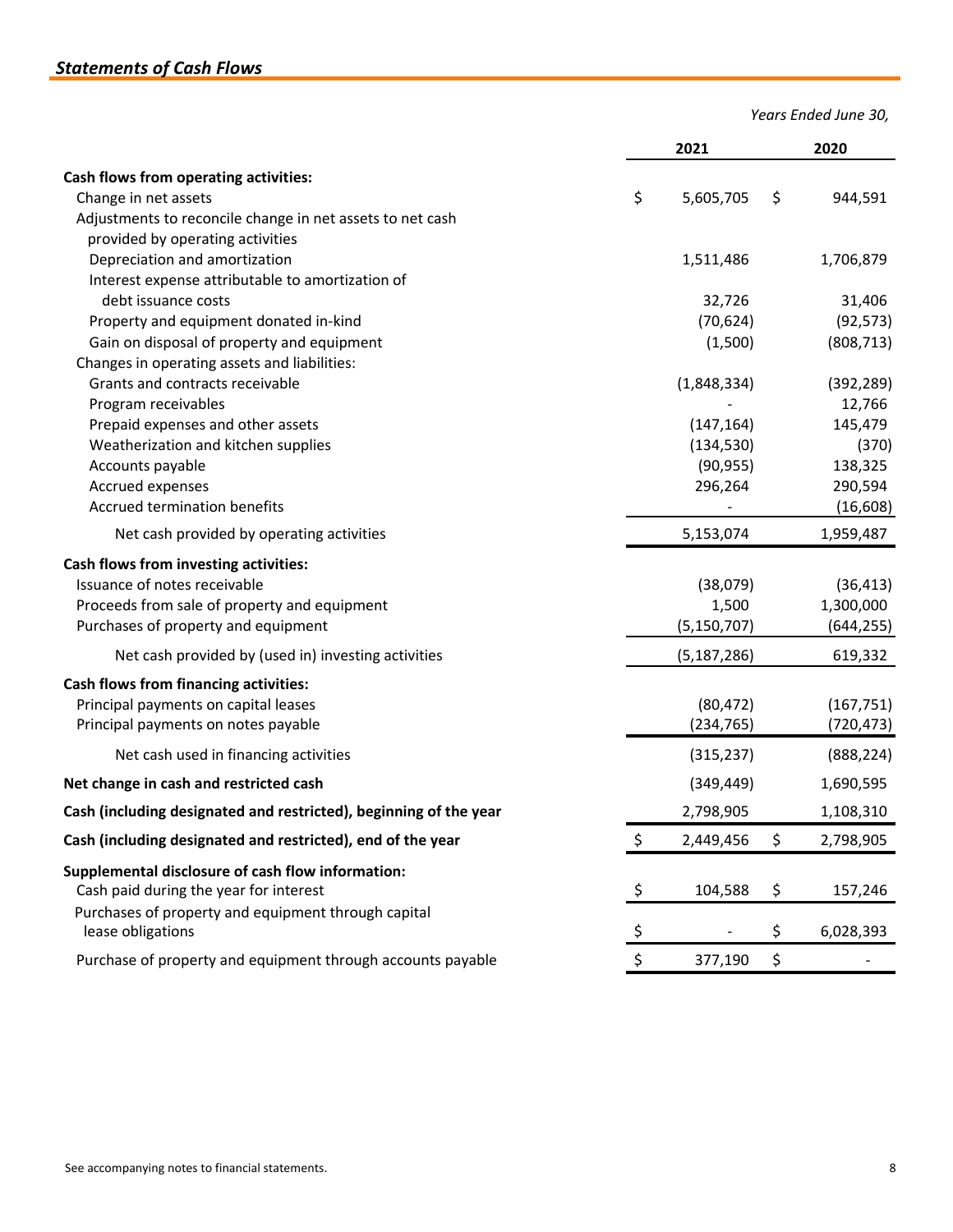## **1. Organization and Summary of Significant Accounting Policies**

## *Organization*

Salt Lake Community Action Program dba Utah Community Action (UCA or the Organization) is a nonprofit corporation organized under the laws of the state of Utah. The purposes of UCA are to establish, operate, and coordinate community action programs in order to prevent and alleviate poverty and its causes, to cooperate with other organizations, and to secure and expend monies for these purposes. UCA operates primarily in Salt Lake and Tooele Counties in Utah.

UCA's principal programs comprise the following:

| <b>Head Start</b>        | The mission of this program is to provide health education and promote self-sufficiency to children<br>and families facing adversity. The program serves low-income children and families in Salt Lake and<br>Tooele Counties. |
|--------------------------|--------------------------------------------------------------------------------------------------------------------------------------------------------------------------------------------------------------------------------|
| Weatherization           | A grant program for home repairs, weatherization and rehabilitation to preserve and upgrade the<br>homes of low-income persons.                                                                                                |
| <b>Community Service</b> | This program offers assistance with the needs of low-income persons by providing and assisting with<br>utilities, medical, dental, food, and housing needs of affected individuals.                                            |

## *Basis of Presentation*

The financial statements of the Organization have been prepared in accordance with accounting principles generally accepted in the United State of America (US GAAP), which require the Organization to report information regarding its financial position and activities according to the following net asset classifications:

**Net assets without donor restrictions:** Net assets that are not subject to donor‐imposed restrictions and may be expended for any purpose in performing the primary objectives of the Organization. These net assets may be used at the discretion of the Organization's management and board of trustees.

**Net assets with donor restrictions:** Net assets subject to restrictions imposed by donors and grantors. Some donor restrictions are temporary in nature; those restrictions will be met by actions of the Organization or by the passage of time. Other donor restrictions are perpetual in nature, where the donor stipulates the funds be maintained in perpetuity.

## *Use of Estimates*

The preparation of financial statements in conformity with US GAAP requires management to make estimates and assumptions that affect reported amounts and disclosures. Accordingly, actual results could differ from those estimates. Key management estimates include the useful lives of property and equipment, and the allocation of program and supporting service expenses.

## *Concentrations of Credit Risk and Revenue Sources*

UCA maintains its cash in bank deposit accounts which, at times, exceed federally insured limits. As of June 30, 2021, UCA had approximately \$1,886,000 of cash that exceeded federally insured limits. To date, UCA has not experienced a loss or lack of access to its cash; however, no assurance can be provided that access to UCA's cash will not be impacted by adverse conditions in the financial markets.

A significant portion of UCA's support, revenue, and receivables is from federal, state, and local governments. As of and for the years ended June 30, 2021 and 2020, government funds represented approximately 93% and 88% of support and revenue, respectively, and 98% and 98% of grants and contracts receivable, respectively. A future reduction of the revenue from government agencies, due to either amendment of contract terms or the cancellation of contracts, would have a very significant impact on UCA's operations.

## *Grants and Contracts Receivable*

Grants and contracts receivable consist primarily of non‐interest bearing amounts due under cost‐reimbursement grants and from other nonprofit and governmental agencies. Management determines an allowance for doubtful accounts by using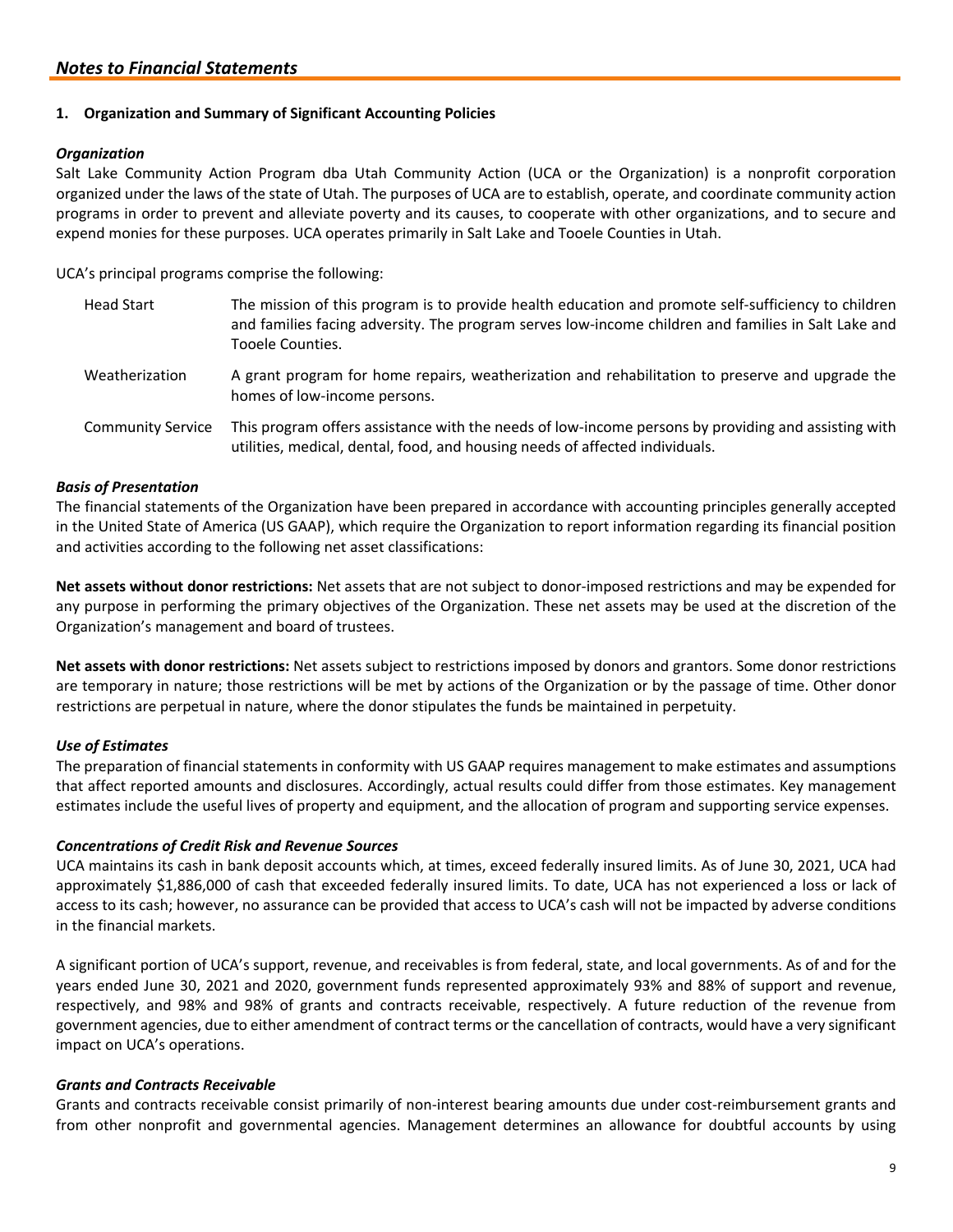historical experience, an assessment of economic conditions, and a review of subsequent collections. Receivables are written off when deemed uncollectable. Recoveries of receivables previously written off are recorded when received. As of June 30, 2021, and 2020, management determined that no allowance was necessary.

## *Weatherization and Kitchen Supplies*

Weatherization and kitchen supplies comprise program‐related goods for use by Weatherization and in the Head Start and kitchen facility. Inventories are recorded at the lower of cost or net realizable value, with cost being determined on a first‐in, first-out method. UCA periodically reviews inventories for excess supply, obsolescence, and valuations above estimated realizable amounts, and provides a reserve to cover these items. Management determined that no reserve for obsolete inventory was necessary as of June 30, 2021 and 2020.

## *Property and Equipment*

Property and equipment are recorded at cost, or if donated, at fair value at the date of the donation. Minor replacements, maintenance, and repairs, which do not increase the useful lives of the property and equipment, are expensed as incurred. Depreciation and amortization are provided on a straight-line basis over the estimated useful lives of the assets or lease terms, ranging from 3 to 30 years.

When assets are sold or otherwise disposed of, the cost and related accumulated depreciation or amortization are removed from the accounts, and any resulting gain or loss is included in the statement of activities. Acquisition, use, and disposition of certain property and equipment may be subject to property management standards as outlined in the Uniform Guidance.

## *Impairment of Long‐Lived Assets*

UCA reviews its property and equipment, and other long‐lived assets, for impairment whenever events or changes in circumstances indicate that the carrying amount of the assets may be impaired. If it is determined that the estimated undiscounted future net cash flows are not sufficient to recover the carrying value of the asset, an impairment lossisrecognized in the statement of activities for the difference between the carrying value and the fair value of the asset. Management did not identify any events or changes in circumstances requiring an impairment review during the years ended June 30, 2021 and 2020.

## *Debt Issuance Costs*

Debt issuance costs are amortized over the period the related obligation is outstanding using the straight-line method, which is a reasonable estimate of the effective interest method. Debt issuance costs are included within notes payable in the statements of financial position. Amortization of debt issuance costs is included in interest expense in the statement of activities.

## *Contributions*

Contributions received are recorded as with or without donor restrictions, depending on the existence and/or nature of any donor restrictions. The Organization recognizes contributions when cash, securities or other assets, an unconditional promise to give, or notification of a beneficial interest is received. Conditional promises to give, that is, those with a measurable performance or other barrier, and a right of return, are not recognized until the conditions on which they depend have been substantially met. Many of the Organization's federal and state contracts and grants are conditioned upon certain performance requirements and the incurrence of allowable qualifying expenses. Where commensurate value is not exchanged, revenues from contracts and grants with federal and state governments are recorded as contributions (included in government grants revenue).

Donor-restricted support is reported as an increase in net assets with donor restrictions. When a restriction expires (that is, when a stipulated time restriction ends or purpose restriction is accomplished), net assets with donorrestrictions are reclassified to net assets without donor restrictions and reported in the statement of activities as net assets released from restrictions.

Amounts reflected in the financial statements during the years ended June 30, 2021 and 2020 for donated rent total \$832,729 and \$985,987, respectively. During the years ended June 30, 2021 and 2020, UCA recognized donations of vehicles, equipment, inventory, and software for approximately \$71,000 and \$93,000, respectively.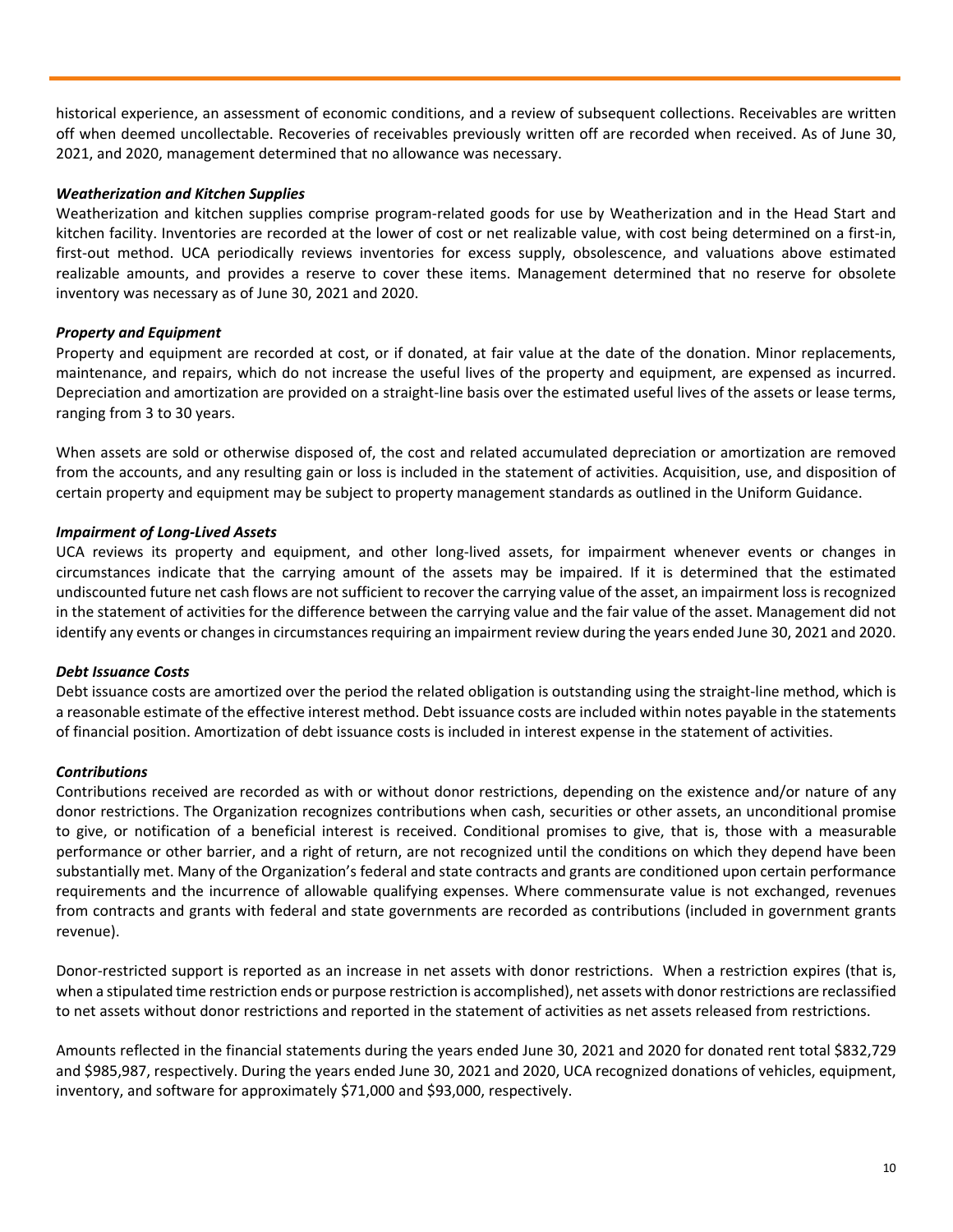## *Revenue Recognition*

Revenue is measured as the amount of consideration that the Organization expects to receive in exchange for goods or services. To achieve revenue recognition the Organization has (1) identified the customer contract, (2) identified the performance obligation in the contract, (3) determined the transaction price, (4) allocated the entire transaction price to the single performance obligation in the contract and (5) recognized revenue when the performance obligation has been satisfied.

*Program income and other contracts –* The Organization recognizesrevenue forservices provided to individuals or organizations over time (most services span only one day) in an amount that reflects the consideration the Organization expects to be entitled to in exchange for those services. The Organization has a contract with each organization or individual before services are provided. Cash received in advance of performing services is recorded as unearned revenue. Contract liabilities (unearned revenue) are recognized as revenue when services are performed.

## *Donated Property, Equipment and Services*

Many individuals volunteer their time and perform a variety of tasks that assist UCA with specific programs and assignments. Donated services are reflected in the financial statements when such services create or enhance a nonfinancial asset, or when the services require specialized skills, are provided by individuals possessing those skills, and would typically need to be purchased if not provided by donation. Amounts reflected in the financial statements during the years ended June 30, 2021 and 2020 for donated medical and other services total approximately \$269,000 and \$257,000, respectively. The expense for these donated services is allocated between program and supporting services in the statement of activities.

UCA receives a significant amount of donated services that do not meet the recognition criteria prescribed by US GAAP. UCA estimates the value of these donated services that are not recorded in the financial statements to be approximately \$3,024,000 and \$4,650,000 for the years ended June 30, 2021 and 2020, respectively. Certain grants require that UCA match the funds received with other funds in varying percentages. UCA may use in-kind contributions such as volunteer labor and space provided in order to meet the matching requirements. However, only those in-kind contributions that meet the recognition criteria prescribed by US GAAP are reflected in the financial statements.

Donations of property and equipment and supplies are recorded assupport at their estimated fair value at the date of donation. Such donations are reported assupport without donor restrictions unlessthe donor hasrestricted the donated asset to a specific purpose. Assets donated with explicit restrictions regarding their use and contributions of cash that must be used to acquire property and equipment are reported as contributions with donor restrictions. Absent donor stipulations regarding how long those donated assets must be maintained, UCA reports expirations of donor restrictions when the donated or acquired assets are placed in service. UCA reclassifies these net assets with donor restrictions to net assets without donor restrictions at that time.

## *Expense Allocation*

The costs of providing various programs and other activities have been presented on a functional basis in the statement of activities and in the statements of functional expenses. Accordingly, certain indirect costs have been allocated among the programs and supporting services benefited. The Organization uses departmental surveys to allocate costs based on time and resources used. The expenses that are allocated include the following:

| Expense                       | <b>Allocation Method</b> |
|-------------------------------|--------------------------|
| Personnel                     | Time                     |
| Payroll taxes and benefits    | Time                     |
| Space                         | Square Footage           |
| Insurance                     | Square Footage           |
| Miscellaneous                 | Square Footage           |
| Depreciation and amortization | Square Footage           |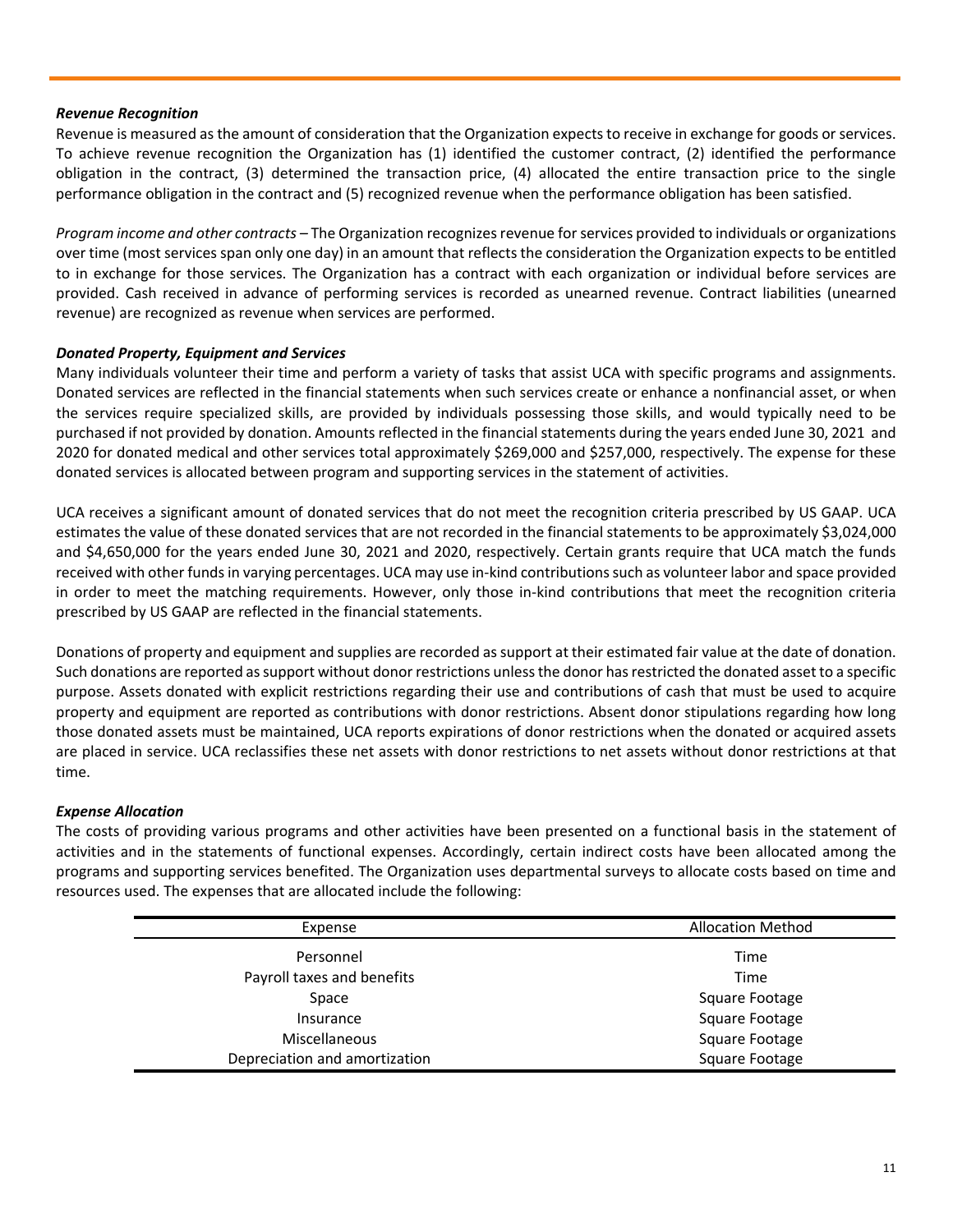## *Income Taxes*

UCA is a qualified charitable organization under Section 501(c)(3) of the Internal Revenue Code and under state of Utah regulations. As such, UCA is not subject to federal or state income taxes on exempt purpose income.

UCA accounts for uncertain tax positions, if any, when it is more‐likely‐than‐not the position will not be sustained upon examination by the tax authorities. As of June 30, 2021, UCA had no uncertain tax positions that qualify for either recognition or disclosure in the financial statements. UCA is subject to routine audits by taxing jurisdictions; however, there are currently no audits for any tax periods in progress.

#### *Recent Accounting Pronouncements*

In February 2016, the Financial Accounting Standards Board (FASB) issued ASU No. 2016‐02, Leases (Topic 842) (ASU 2016‐02). Where an organization is a lessee, a right of use asset and lease liability will be recognized at present value in the statement of financial position, with varying treatment of interest depending on whether a lease is classified as finance or operating. ASU 2016 02 will be effective for the Organization on July 1, 2022. Early adoption is permitted.

#### *Subsequent Events*

UCA has evaluated subsequent events through October 22, 2021, the date on which the financial statements were available to be issued.

## **2. Liquidity and Availability**

Financial assets available for general expenditure, that is, without donor or other restrictions limiting their use, within one year of the date of the statements of financial position, comprise the following as of June 30:

|                                                                                             |     | 2021                   | 2020                        |
|---------------------------------------------------------------------------------------------|-----|------------------------|-----------------------------|
| Cash<br>Receivables                                                                         | \$, | 1,731,632<br>5,518,028 | 2,261,756<br>S<br>3,669,694 |
|                                                                                             |     | 7,249,660              | 5,931,450                   |
| Less amounts not available to be used within<br>one year:<br>Funds subject to donor-imposed |     |                        |                             |
| purpose restrictions                                                                        |     | 1,171,038              | 706,556                     |
| Financial assets available to meet cash needs<br>for general expenditure within one year    | Ś   | 6,078,622              | 5,224,894                   |

The Organization regularly monitors liquidity required to meet its operating needs and other contractual commitments using budgets and cash flow projections, while also striving to maximize the use of its available funds.

Operations are funded primarily from federal, state, local, and private grants for program services. The Organization's receivables are due directly or indirectly from governmental entities, private donors, and individual clients. The Organization has implemented processes and procedures that are performed prior to submitting the grant reimbursement requests to minimize payment delays. Credit risk associated with receivables is considered to be limited because the amounts are due primarily from governmental entities.

As described in Note 11, the Organization has \$500,000 available under its line of credit agreement with a bank through March 31, 2022.

The statements of cash flows identify the sources and uses of the Organization's cash that generated positive cash flows from operating activities during the years ended June 30, 2021 and 2020 of approximately \$5,153,000 and \$1,959,000, respectively.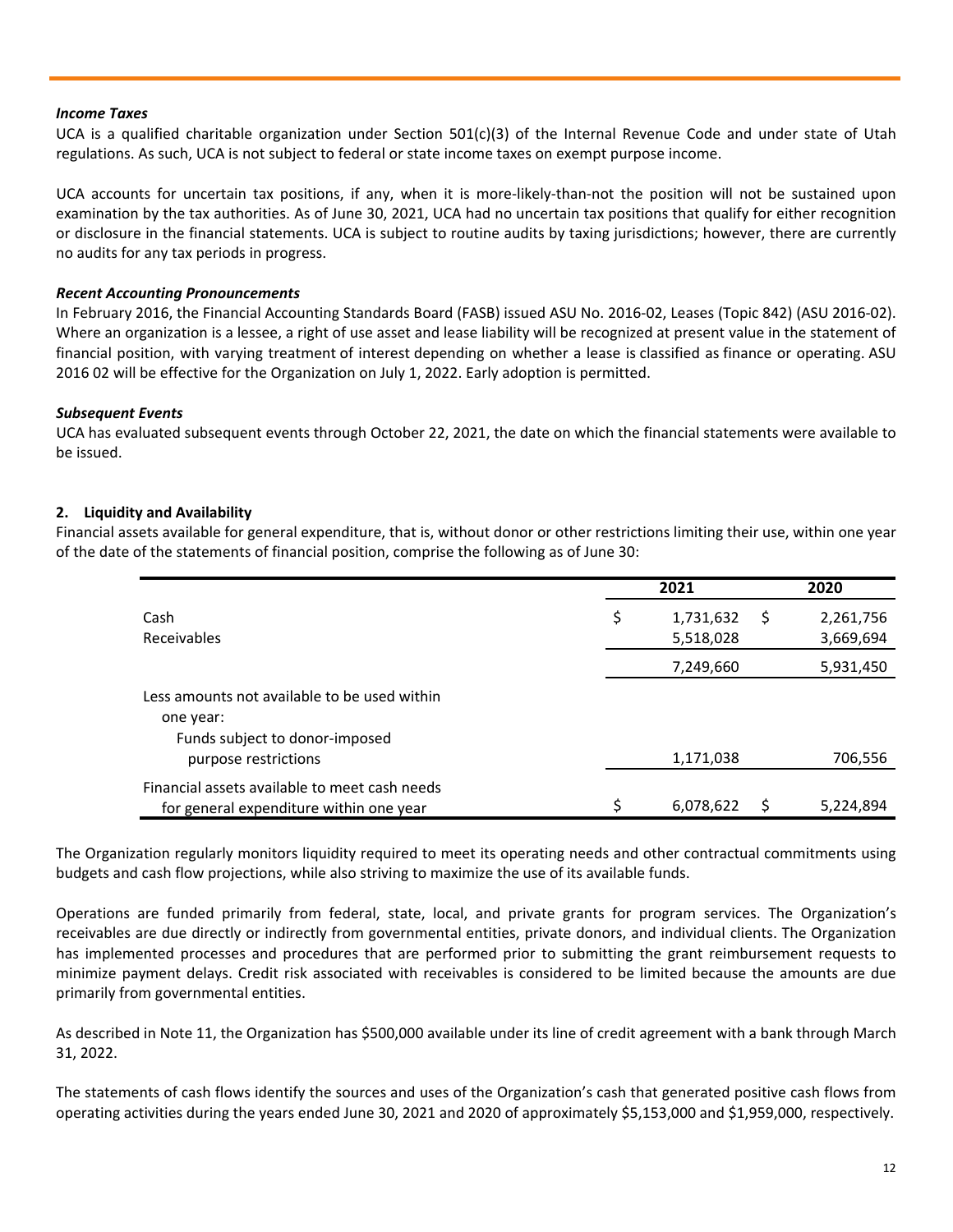## **3. Grants and Contracts Receivable**

Grants and contracts receivable consisted of the following as of June 30:

|                                              |    | 2021      |   | 2020      |
|----------------------------------------------|----|-----------|---|-----------|
| Utah Department of Workforce Services        | S. | 2,614,986 | S | 1,740,891 |
| U.S. Department of Health and Human Services |    | 1,746,273 |   | 1,428,717 |
| Salt Lake County                             |    | 369,147   |   | 193,959   |
| Salt Lake City                               |    | 506,613   |   | 133,163   |
| Utah State Office of Education               |    | 114,876   |   | 101,188   |
| Other                                        |    | 112,706   |   | 71,776    |
| United Way                                   |    | 53,427    |   |           |
|                                              |    | 5,518,028 |   | 3,669,694 |

## **4. Restricted and Designated Cash**

Restricted and designated cash consisted of the following as of June 30:

|                                                           | 2021    | 2020    |
|-----------------------------------------------------------|---------|---------|
| Cash designated by the board for:                         |         |         |
| Accrued vacation                                          | 478,112 | 327,456 |
| Accrued termination benefits                              | 63,736  | 63,710  |
| Cash restricted for cafeteria and other employee benefits | 61,468  | 55,264  |
| Cash restricted for New Markets Tax Credit project        | 114,508 | 90,719  |
|                                                           | 717.824 | 537,149 |

## **5. Notes Receivable**

Notes receivable consist of amounts receivable from Community Development Finance Alliance (CDFA), an unrelated entity involved in the financing of Head Start and kitchen facilities as further described in Note 16. The notes receivable are secured by property, bear interest at rates ranging from 1% to 4.5%, and have maturity dates ranging from December 31, 2021 to December 15, 2053. Principal payments to UCA on these notes receivable are due as follows:

| Years ending June 30, |    |                          |
|-----------------------|----|--------------------------|
| 2022                  | \$ | 410,143                  |
| 2023                  |    |                          |
| 2024                  |    | $\overline{\phantom{a}}$ |
| 2025                  |    | $\overline{\phantom{a}}$ |
| 2026                  |    | $\overline{\phantom{a}}$ |
| Thereafter            |    | 3,218,040                |
|                       | Ś  | 3,628,183                |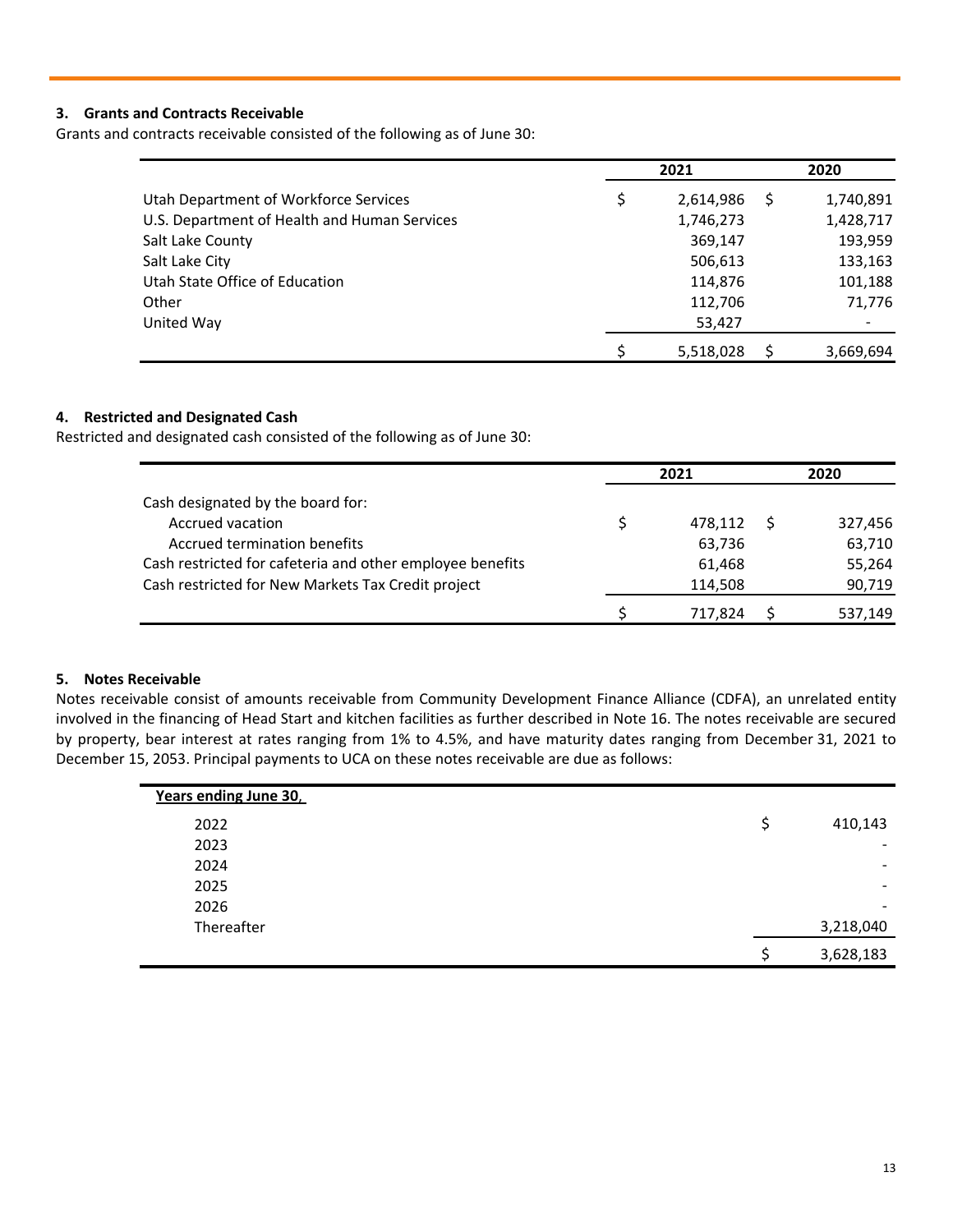## **6. Property and Equipment**

Property and equipment consisted of the following as of June 30:

|                                                |    | 2021           |   | 2020         |
|------------------------------------------------|----|----------------|---|--------------|
| <b>Buildings</b>                               | \$ | 19,639,367     | Ş | 18,039,842   |
| Furniture, equipment and software              |    | 7,023,516      |   | 6,151,528    |
| Land                                           |    | 3,122,940      |   | 2,522,143    |
| Leasehold improvements                         |    | 1,239,801      |   | 1,639,013    |
| Construction in progress                       |    | 2,981,754      |   | 169,392      |
|                                                |    | 34,007,378     |   | 28,521,918   |
| Less accumulated depreciation and amortization |    | (11, 977, 725) |   | (10,579,300) |
|                                                |    | 22,029,653     |   | 17,942,618   |

Depreciation and amortization expense on property and equipment for the years ended June 30, 2021 and 2020 totaled \$1,511,486 and \$1,706,879, respectively.

## **7. Accrued Expenses**

Accrued expenses consisted of the following as of June 30:

|                                    | 2021                | 2020                 |  |  |
|------------------------------------|---------------------|----------------------|--|--|
| Payroll and related costs<br>Other | 2,058,651<br>36,215 | 1,675,685<br>122,917 |  |  |
|                                    | 2,094,866           | 1,798,602            |  |  |

## **8. Accrued Termination Benefits**

UCA provided certain benefits to its employees upon termination under a non‐qualified plan. These benefits were based on the employees' years of service and the employees' final compensation rate. UCA estimated the expense related to this benefit and charged the expense amounts to the related federal or state grants. Effective July 1, 2008, UCA discontinued accruing future benefits under this non‐qualified plan. Accrued termination benefits total \$63,482 as of June 30, 2021 and 2020. During the years ended June 30, 2021 and 2020, \$0 and \$16,608 was disbursed to terminated employees, respectively. UCA cannot reasonably estimate the amount, if any, that may be disbursed during the next fiscal year. In order to settle UCA's commitment to these employees upon their termination; UCA has established a separate cash account totaling \$63,736 and \$63,710 as of June 30, 2021 and 2020, respectively. The funds in this account have been designated by the board of trustees to be available to pay accrued termination benefits.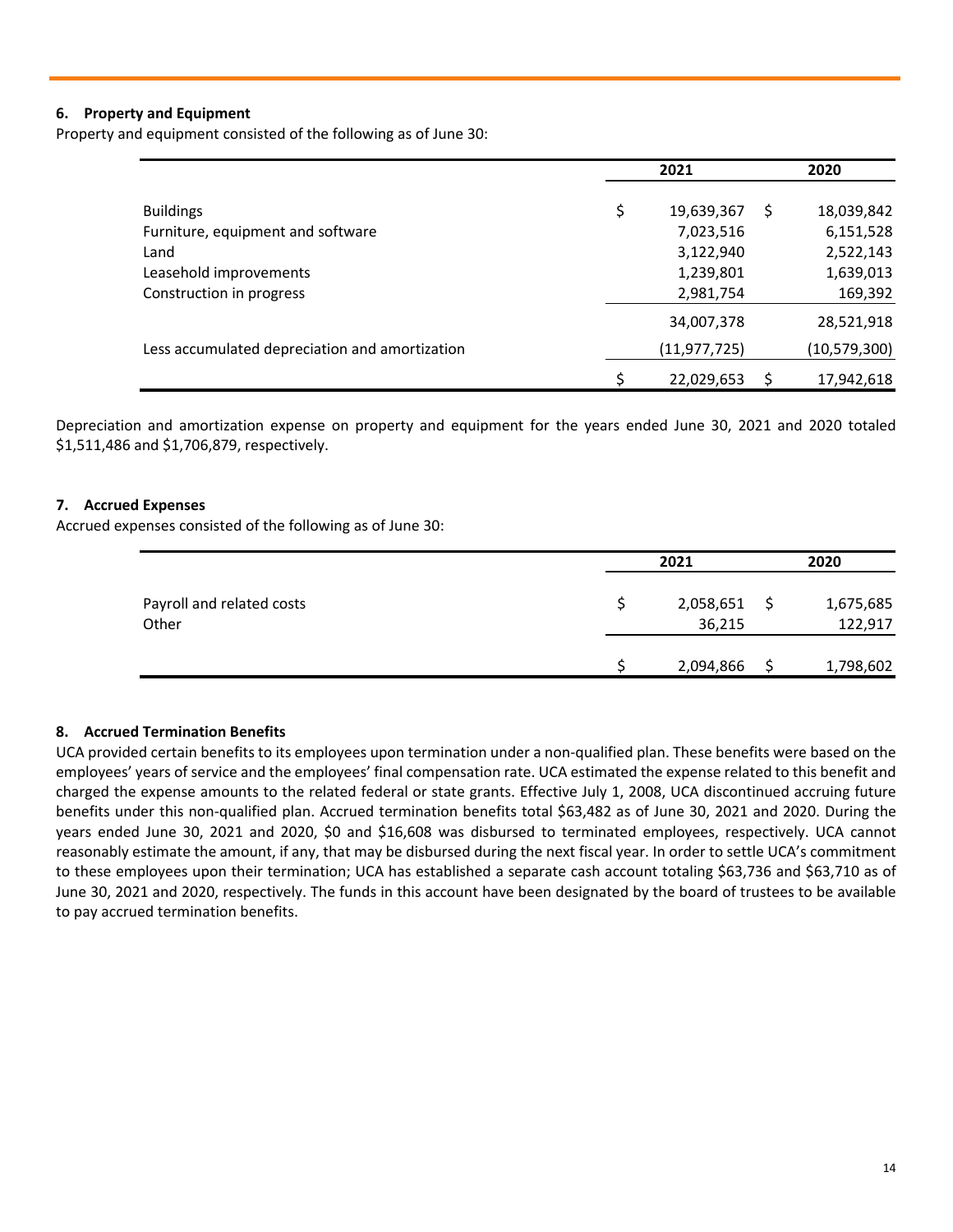# **9. Capital Lease Obligations**

The Organization records certain leases as capital leases. The portion of future payments representing principal on these obligations is as follows:

| Years ending June 30,              |                 |
|------------------------------------|-----------------|
| 2022                               | \$<br>142,260   |
| 2023                               | 142,260         |
| 2024                               | 142,260         |
| 2025                               | 322,785         |
| 2026                               | 412,600         |
| Thereafter                         | 5,216,608       |
| Total payments                     | 6,378,773       |
| Less amounts representing interest | (598, 603)      |
| Present value of net minimum       |                 |
| capital lease payments             | \$<br>5,780,170 |

The property and equipment encumbered by capital lease obligations includes a building, furniture and equipment.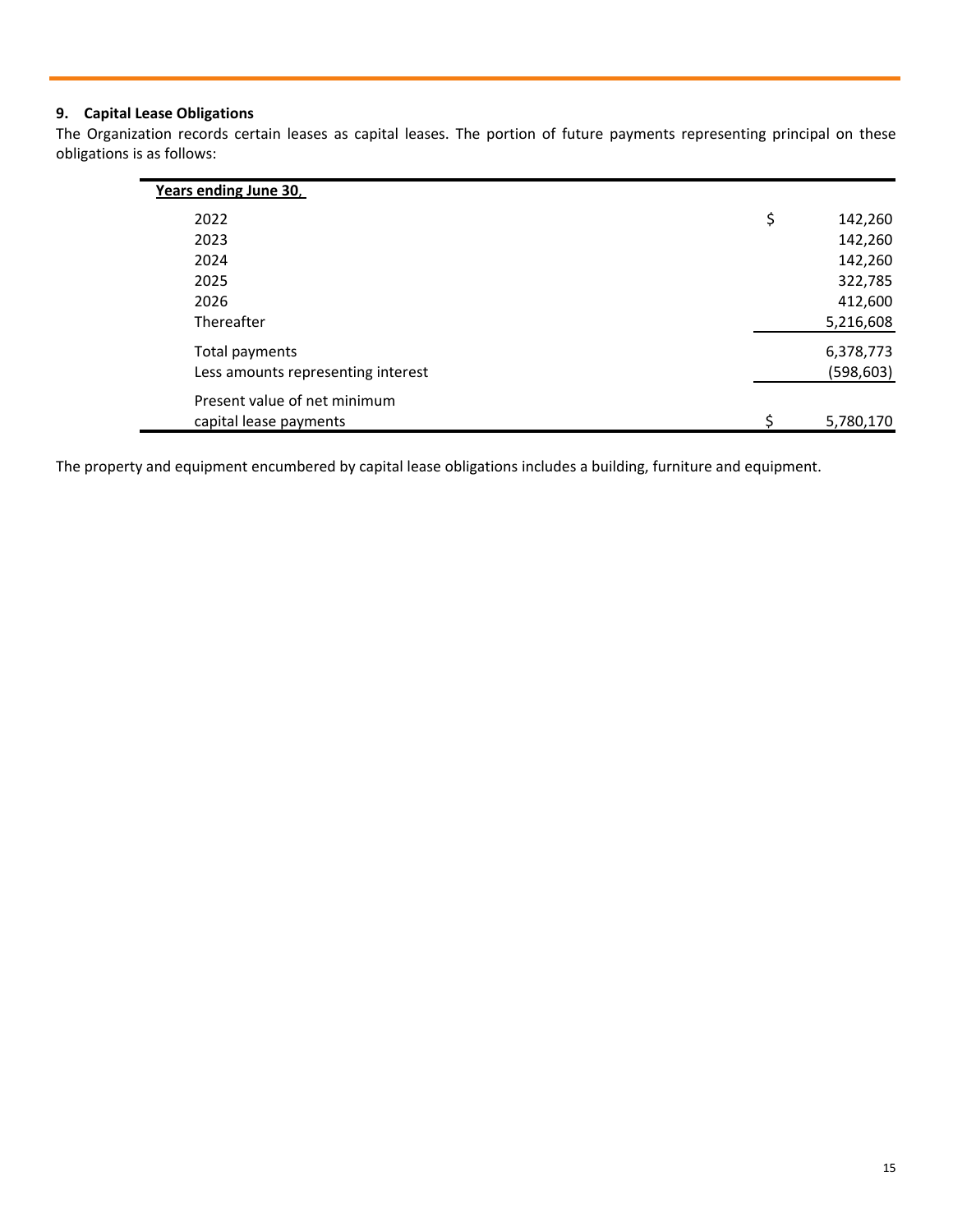# **10. Notes Payable**

Notes payable consisted of the following as of June 30:

|                                                                                                                                                                                                                                                                                                                                                                                                                                                                                                                                                                                                                                                                                                                                                                                                                                                                                                                                                                                                                          | 2021            | 2020            |
|--------------------------------------------------------------------------------------------------------------------------------------------------------------------------------------------------------------------------------------------------------------------------------------------------------------------------------------------------------------------------------------------------------------------------------------------------------------------------------------------------------------------------------------------------------------------------------------------------------------------------------------------------------------------------------------------------------------------------------------------------------------------------------------------------------------------------------------------------------------------------------------------------------------------------------------------------------------------------------------------------------------------------|-----------------|-----------------|
| Note payable (Loan A) to Alliance Finance Fund 6, LLC, fixed<br>interest at 2.9%, quarterly interest-only payments beginning March<br>2015. No prepayment of this note permitted through the seven<br>year NMTC compliance period. All principal and unpaid interest is<br>due on December 10, 2021. Net of unamortized debt issuance<br>costs of \$0 for 2021 and \$20,620 for 2020, secured by property.                                                                                                                                                                                                                                                                                                                                                                                                                                                                                                                                                                                                               | \$<br>2,030,533 | \$<br>2,009,913 |
| Note payable (Loan B) to Alliance Finance Fund 6, LLC, fixed<br>interest at 2.9%, quarterly interest-only payments beginning<br>March 2015. No prepayment of this note permitted through the<br>seven year NMTC compliance period. On June 10, 2022 the note<br>requires quarterly payments of principal and interest at the new<br>applicable interest rate of 5% plus the Prime Rate, such that the<br>full amount of the note and any unpaid interest will be repaid by<br>June 10, 2045. Secured by a trust deed on the property. The<br>lender has the option to accelerate the repayment of this note<br>payable to require the repayment of the note on December 10,<br>2021. If the lender accelerates the repayment of the note, the<br>amount due will be (i) the outstanding balance of Loan A, (ii)<br>\$1,000, and (iii) any other amounts due under the notes payable<br>including accrued interest, other than the principal balance of<br>Loan B, net of unamortized debt issuance costs of \$0 for 2021 |                 |                 |
| and \$12,110 for 2020.                                                                                                                                                                                                                                                                                                                                                                                                                                                                                                                                                                                                                                                                                                                                                                                                                                                                                                                                                                                                   | 894,467         | 882,361         |
| Mortgage payable ("JRR Building"), annual principal and interest<br>payments of \$80,354, payable to a financial institution with a<br>variable interest rate equal to the 12 month average rate of<br>return for the Utah State Treasurer's Investment Fund for the<br>year prior to that for which the interest accrues, resulting in a<br>rate of 2.0517% for the year ended June 30, 2021, due June 30,                                                                                                                                                                                                                                                                                                                                                                                                                                                                                                                                                                                                              |                 |                 |
| 2027, secured by property.                                                                                                                                                                                                                                                                                                                                                                                                                                                                                                                                                                                                                                                                                                                                                                                                                                                                                                                                                                                               | 470,222         | 543,171         |
| Mortgage payable ("Magna Property"), monthly principal and<br>interest payments of \$6,883, fixed interest at 4.045%, due                                                                                                                                                                                                                                                                                                                                                                                                                                                                                                                                                                                                                                                                                                                                                                                                                                                                                                |                 |                 |
| January 1, 2022, secured by property.                                                                                                                                                                                                                                                                                                                                                                                                                                                                                                                                                                                                                                                                                                                                                                                                                                                                                                                                                                                    |                 | 150,584         |
|                                                                                                                                                                                                                                                                                                                                                                                                                                                                                                                                                                                                                                                                                                                                                                                                                                                                                                                                                                                                                          | \$<br>3,395,222 | \$<br>3,586,029 |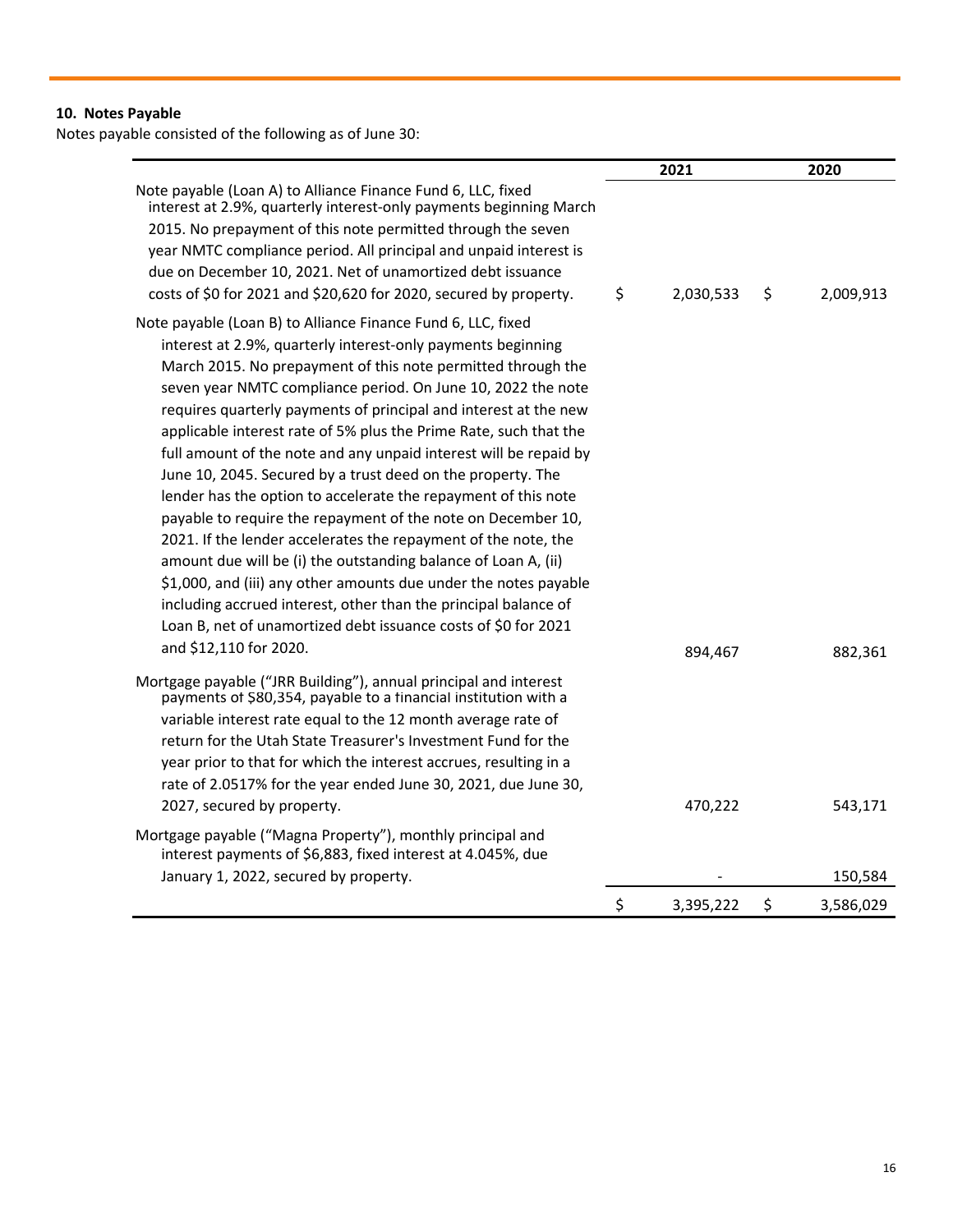Amortization of debt issuance costs for the years ended June 30, 2021 and 2020 was \$32,726 and \$31,406, respectively. Future maturities of notes payable are as follows:

| Years ending June 30,                |                 |
|--------------------------------------|-----------------|
| 2022                                 | \$<br>2,124,373 |
| 2023                                 | 103,389         |
| 2024                                 | 106,291         |
| 2025                                 | 109,275         |
| 2026                                 | 109,275         |
| Thereafter                           | 842,619         |
| Less unamortized debt issuance costs |                 |
|                                      | 3,395,222       |

## **11. Line of Credit**

UCA has entered into a revolving line of credit with a bank that provides for available borrowings of \$500,000. The agreement matures on March 31, 2022. Borrowings under the line of credit bear interest at LIBOR plus 3.25%. There were no amounts outstanding on the line of credit as of June 30, 2021 and 2020.

## **12. Net Assets with Donor Restrictions**

The purpose restrictions pertaining to net assets with donor restrictions are as follows as of June 30:

|                                                          | 2021       | 2020      |
|----------------------------------------------------------|------------|-----------|
| Property and equipment, net of related mortgages payable | 12,212,070 | 7,056,469 |
| Community Service program                                | 982,218    | 572,216   |
| Weatherization and kitchen supplies and funds            | 445,163    | 299,531   |
| <b>Fundraising</b>                                       | 188,820    | 134,340   |
|                                                          | 13,828,271 | 8,062,556 |

The restricted property and equipment, net of related mortgages payable, relates to property that was purchased with federal grant funds. This property is held in trust by UCA as trustee for the beneficiaries of the program under which the property was acquired or improved. Although UCA has all privileges of ownership for the life of these assets, in the event the assets are sold, the proceeds from the sale would be divided between UCA and the federal agency that provided funding, according to the percentage of funds each party provided toward the purchase or construction of the assets.

## **13. Commitments and Contingencies**

## *Litigation and Other Claims*

In the normal course of operations, the Organization may become party to claims and/or lawsuits. Management believes losses above amounts already accrued, if any, resulting from claims are adequately insured and/or will not have a material adverse effect on the Organization's financial position. However, such losses are difficult to estimate and the impact from uninsured losses could have a material impact on the Organization's financial position in a future period.

## *COVID‐19*

The COVID‐19 pandemic has caused disruption through voluntary and mandated closing of businesses throughout the United States. While the disruption is expected to be temporary, there is considerable economic uncertainty at this time. Currently, the effects of the pandemic on the Organization's financial condition or results of operations cannot be reasonably estimated.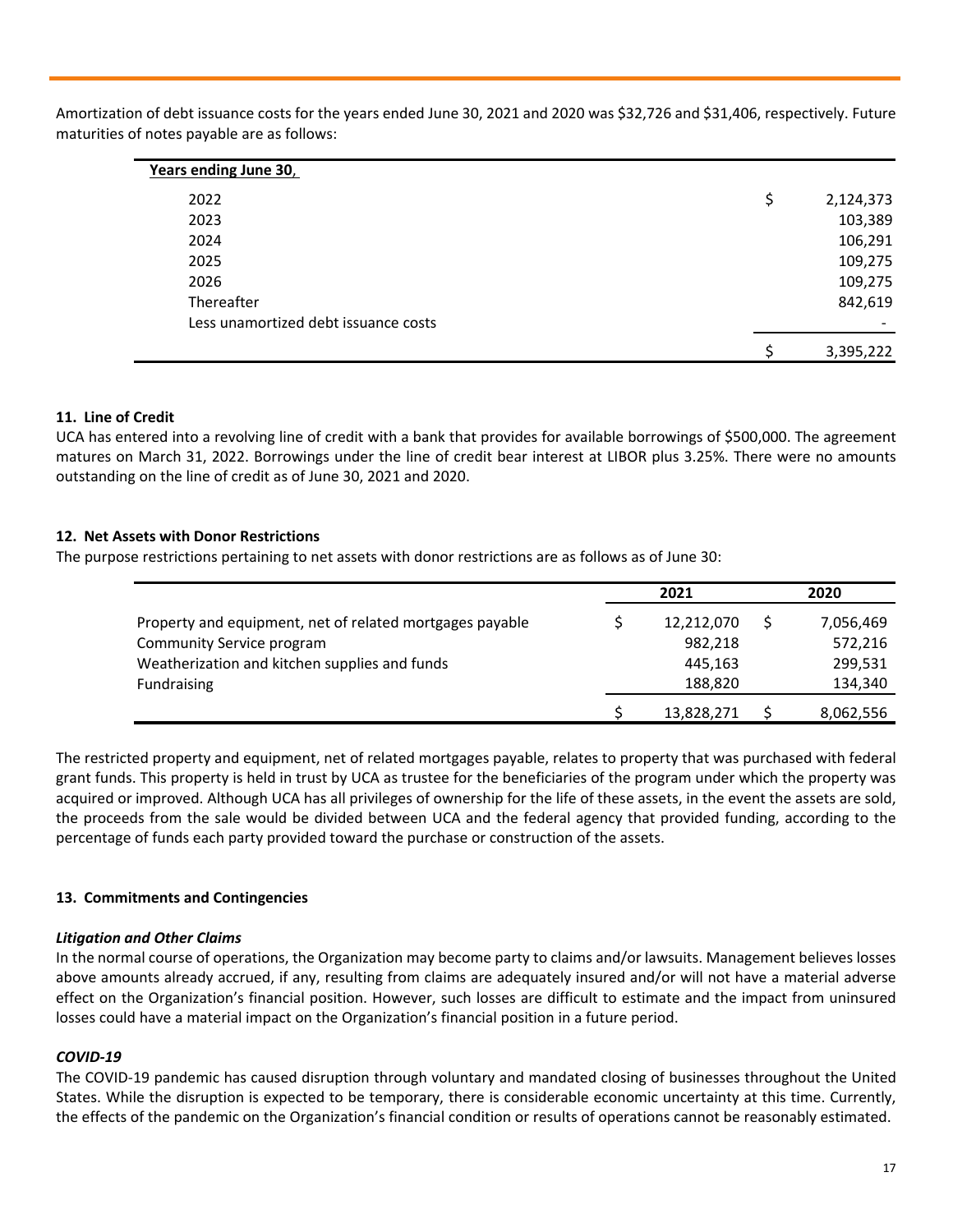## *Operating Leases*

| Years ending June 30, |    |           |
|-----------------------|----|-----------|
| 2022                  | \$ | 257,088   |
| 2023                  |    | 233,506   |
| 2024                  |    | 159,049   |
| 2025                  |    | 50,517    |
| 2026                  |    | 42,538    |
| Thereafter            |    | 260,775   |
|                       | S  | 1,003,473 |

UCA leases classrooms, office facilities, equipment, storage units, and food pantries under non‐cancelable operating leases. As of June 30, 2021, future minimum lease payments under non‐cancelable operating leases were as follows:

Rent expense under operating leases was approximately \$427,000 and \$233,000 for the years ended June 30, 2021 and 2020, respectively.

## **14. Retirement Plan**

UCA (the Employer) sponsors a tax‐deferred annuity plan (the Plan), qualified under Section 401(k) of the Internal Revenue Code, covering substantially all employees. For employees who have completed at least one year of service, the Employer contributes to the Plan an amount equal to 100% of employee contributions that do not exceed 5% of eligible compensation. The eligibility period to receive the employer matching contribution is one year of service. In addition, the employer match is subject to a vesting schedule, wherein the account balances vests 20% per year after the initial eligibility year, such that the balance is 100% vested after six years. During the years ended June 30, 2021 and 2020, UCA made contributions to the Plan totaling approximately \$1,071,000 and \$943,000, respectively. The 2021 amount includes a discretionary contribution of approximately \$430,000.

## **15. Related Party Transactions**

Certain members of UCA's board of trustees are employed by lenders who have made loans to UCA or others who provide contributions to UCA.

UCA Development, a non‐consolidated affiliate, was established in a prior year in connection with obtaining financing and constructing a building utilizing the New Markets Tax Credit Program (NMTC) (see further information in Note 16), for the benefit of UCA. UCA has appointed two of the five members of the UCA Development board of directors.

During each of the fiscal years ended June 30, 2021 and 2020, the following transactions took place between UCA Development and UCA:

- 1) UCA has an agreement to lease certain playground and facility equipment from UCA Development for \$1 per year.
- 2) UCA paid \$156,546 in rent to UCA Development under a lease agreement for a building.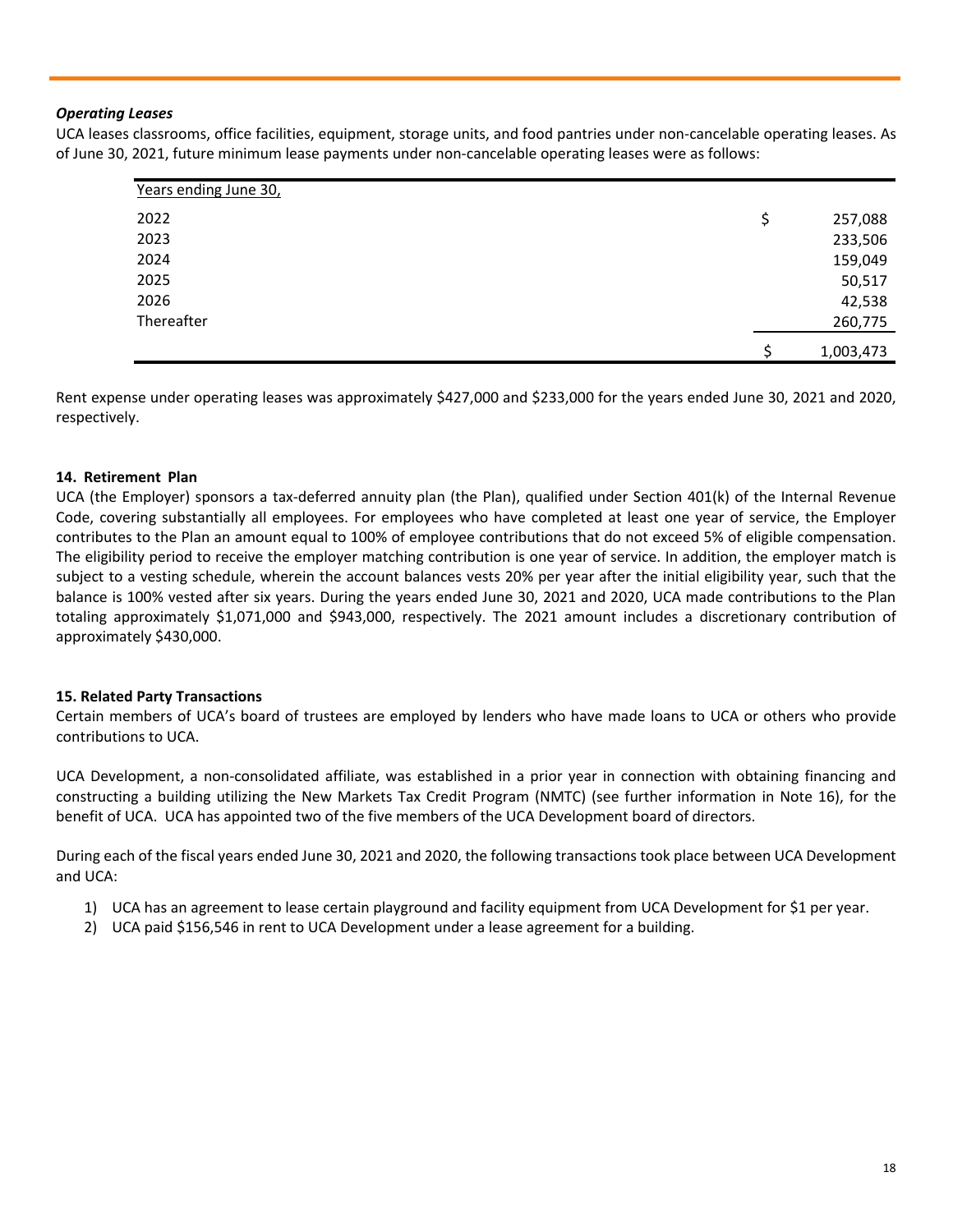## **16. New Markets Tax Credit Projects**

In connection with the construction, in prior years, of a Head Start and kitchen facility in South Salt Lake, Utah, and a Head Start facility in Kearns, Utah, UCA obtained funding utilizing the New Market Tax Credit (NMTC).

The NMTC permits taxpayers to receive a credit against federal income taxes for making qualified equity investments in designated Community Development Entities (CDE). Substantially all of the qualified equity investments must, in turn, be used by the CDE to provide investments in low‐income communities. Investors may not redeem their investments in CDEs prior to the conclusion of a seven‐year period.

As part of the NMTC transaction to finance the Head Start and kitchen facility, UCA entered into note payable agreements totaling \$2,030,553 (Loan A) and \$894,467 (Loan B) (see Note 10).

In connection with the other NMTC transaction, UCA advanced funds to another party of that NMTC transaction in the amount of \$3,218,040 in exchange for a note receivable (see note 5). Under the terms of that agreement, UCA received a development fee and will also recognize land usage rent over the expected term of the agreement. UCA also borrowed funds from a financial institution in the amount of \$1,125,000 during 2019. The remaining balance of the associated note payable is included in Note 10.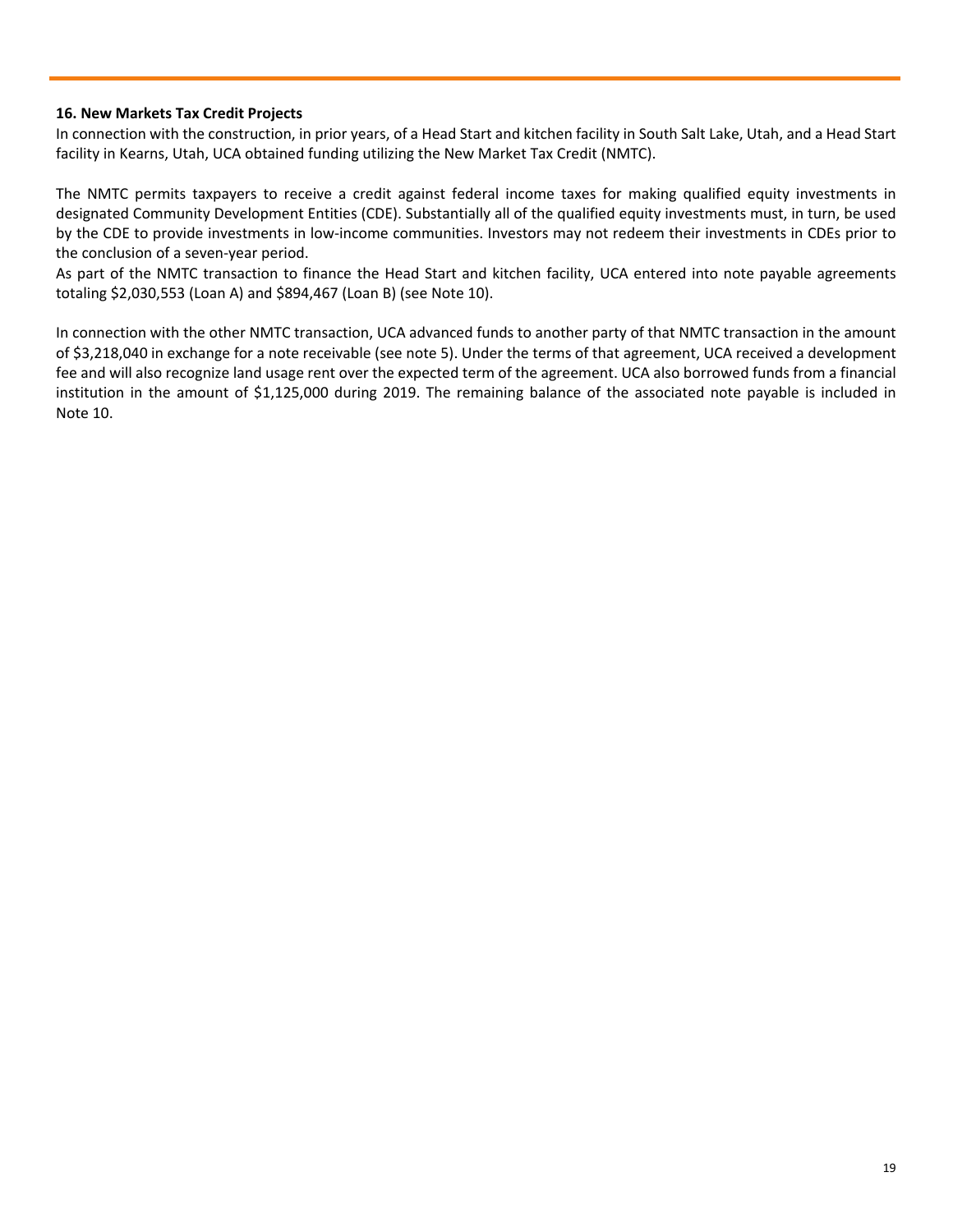Supplementary Information As of and for the Years Ended June 30, 2021 and 2020 Salt Lake Community Action Program dba Utah Community Action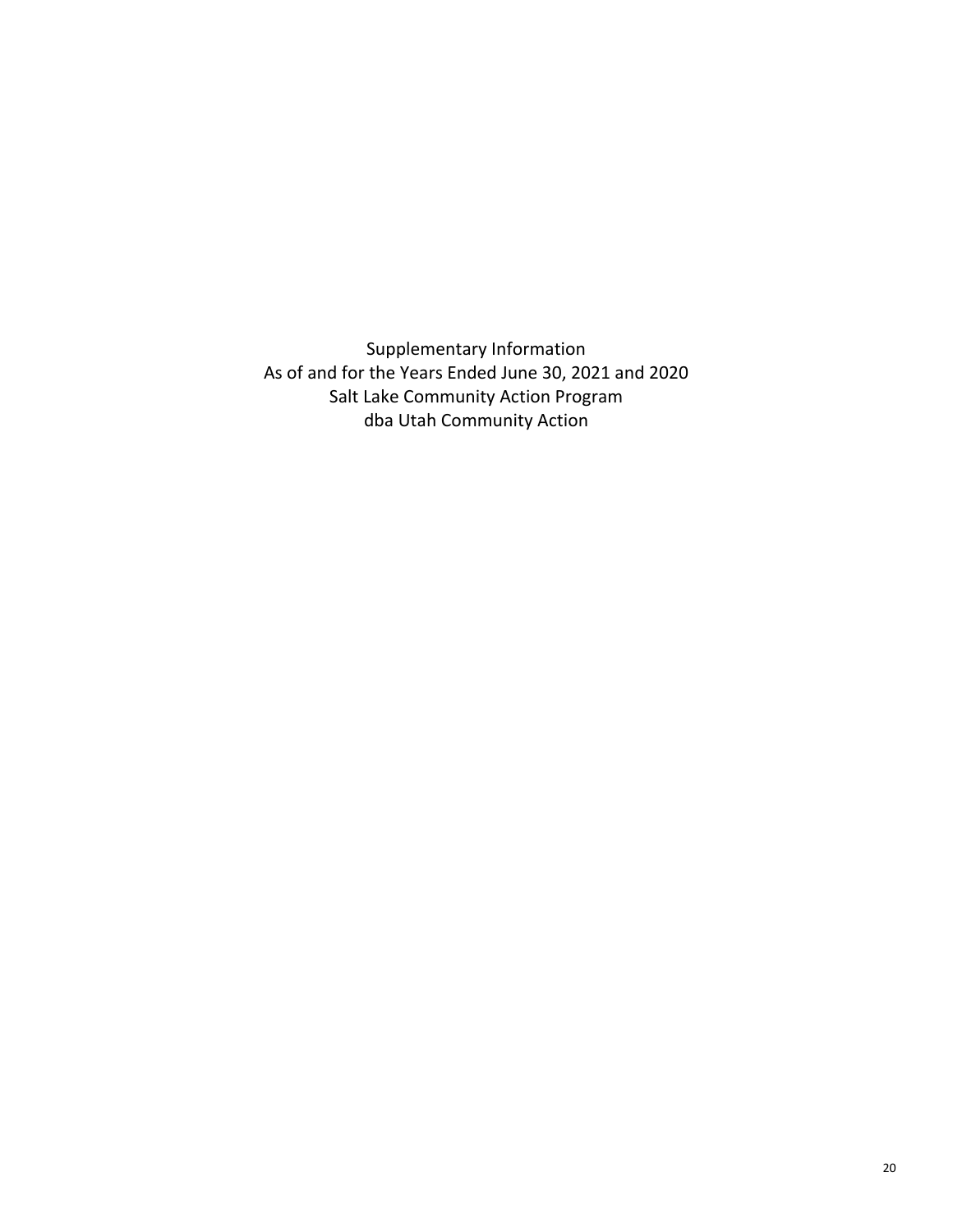*As of June 30, 2021*

|                                                                                                                                                                                                                    |         | <b>SLCAP</b> (excluding<br><b>SSL Portion of</b><br><b>Business)</b>                          | <b>SSL Portion of</b><br><b>Business</b>         | <b>Total</b>                                                                            |
|--------------------------------------------------------------------------------------------------------------------------------------------------------------------------------------------------------------------|---------|-----------------------------------------------------------------------------------------------|--------------------------------------------------|-----------------------------------------------------------------------------------------|
| <b>Assets</b>                                                                                                                                                                                                      |         |                                                                                               |                                                  |                                                                                         |
| Cash<br>Grants and contracts receivable<br>Intercompany receivable (payable)<br>Prepaid expenses and other assets<br>Weatherization and kitchen supplies<br>Restricted cash<br>Designated cash<br>Notes receivable | \$      | 1,645,142<br>5,383,894<br>(950, 600)<br>404,213<br>409,937<br>147,958<br>541,848<br>3,628,183 | \$<br>86,490<br>134,134<br>950,600<br>28,018     | \$<br>1,731,632<br>5,518,028<br>404,213<br>409,937<br>175,976<br>541,848<br>3,628,183   |
| Property and equipment, net                                                                                                                                                                                        |         | 19,526,630                                                                                    | 2,503,023                                        | 22,029,653                                                                              |
| Total assets                                                                                                                                                                                                       | $\zeta$ | 30,737,205                                                                                    | \$<br>3,702,265                                  | \$<br>34,439,470                                                                        |
| <b>Liabilities and Net Assets</b>                                                                                                                                                                                  |         |                                                                                               |                                                  |                                                                                         |
| Liabilities:<br>Accounts payable<br>Accrued expenses<br><b>Accrued termination benefits</b><br>Capital lease obligations<br>Notes payable, net<br>Other long-term liabilities<br><b>Total liabilities</b>          | \$      | 896,332<br>2,048,336<br>63,482<br>5,780,170<br>470,222<br>641,653<br>9,900,195                | \$<br>27,507<br>46,530<br>2,925,000<br>2,999,037 | \$<br>923,839<br>2,094,866<br>63,482<br>5,780,170<br>3,395,222<br>641,653<br>12,899,232 |
| Commitments and contingencies                                                                                                                                                                                      |         |                                                                                               |                                                  |                                                                                         |
| Net assets:<br>Without donor restrictions<br>With donor restrictions                                                                                                                                               |         | 7,008,739<br>13,828,271                                                                       | 703,228                                          | 7,711,967<br>13,828,271                                                                 |
| Total net assets                                                                                                                                                                                                   |         | 20,837,010                                                                                    | 703,228                                          | 21,540,238                                                                              |
| Total liabilities and net assets                                                                                                                                                                                   | \$      | 30,737,205                                                                                    | \$<br>3,702,265                                  | \$<br>34,439,470                                                                        |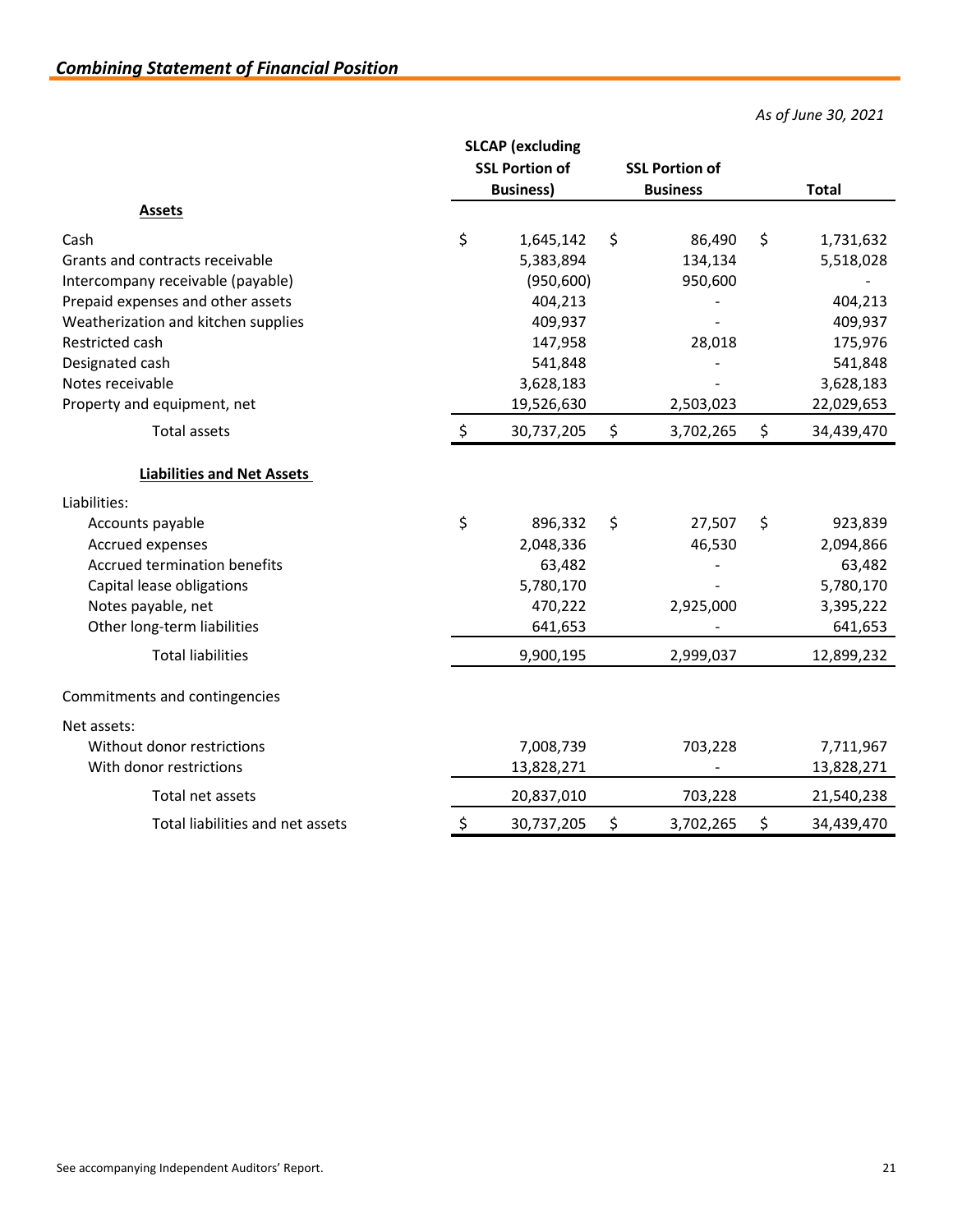*As of June 30, 2020*

|                                     |         | <b>SLCAP</b> (excluding<br><b>SSL Portion of</b><br><b>Business)</b> | <b>SSL Portion of</b><br><b>Business</b> | <b>Total</b>     |
|-------------------------------------|---------|----------------------------------------------------------------------|------------------------------------------|------------------|
| <b>Assets</b>                       |         |                                                                      |                                          |                  |
| Cash                                | \$      | 2,171,038                                                            | \$<br>90,718                             | \$<br>2,261,756  |
| Grants and contracts receivable     |         | 3,534,363                                                            | 135,331                                  | 3,669,694        |
| Intercompany receivable/payable     |         | (941, 405)                                                           | 941,405                                  |                  |
| Prepaid expenses and other assets   |         | 249,549                                                              | 7,500                                    | 257,049          |
| Weatherization and kitchen supplies |         | 275,407                                                              |                                          | 275,407          |
| Restricted cash                     |         | 113,257                                                              | 32,726                                   | 145,983          |
| Designated cash                     |         | 391,166                                                              |                                          | 391,166          |
| Notes receivable                    |         | 3,590,104                                                            |                                          | 3,590,104        |
| Property and equipment, net         |         | 15,439,959                                                           | 2,502,659                                | 17,942,618       |
| Total assets                        | $\zeta$ | 24,823,438                                                           | \$<br>3,710,339                          | \$<br>28,533,777 |
| <b>Liabilities and Net Assets</b>   |         |                                                                      |                                          |                  |
| Liabilities:                        |         |                                                                      |                                          |                  |
| Accounts payable                    | \$      | 591,788                                                              | \$<br>45,816                             | \$<br>637,604    |
| Accrued expenses                    |         | 1,748,993                                                            | 49,609                                   | 1,798,602        |
| <b>Accrued termination benefits</b> |         | 63,482                                                               |                                          | 63,482           |
| Capital lease obligations           |         | 5,860,642                                                            |                                          | 5,860,642        |
| Notes payable, net                  |         | 661,029                                                              | 2,925,000                                | 3,586,029        |
| Other long-term liabilities         |         | 652,885                                                              |                                          | 652,885          |
| <b>Total liabilities</b>            |         | 9,578,819                                                            | 3,020,425                                | 12,599,244       |
| Net assets:                         |         |                                                                      |                                          |                  |
| Without donor restrictions          |         | 7,182,063                                                            | 689,914                                  | 7,871,977        |
| With donor restrictions             |         | 8,062,556                                                            |                                          | 8,062,556        |
| Total net assets                    |         | 15,244,619                                                           | 689,914                                  | 15,934,533       |
| Total liabilities and net assets    | \$      | 24,823,438                                                           | \$<br>3,710,339                          | \$<br>28,533,777 |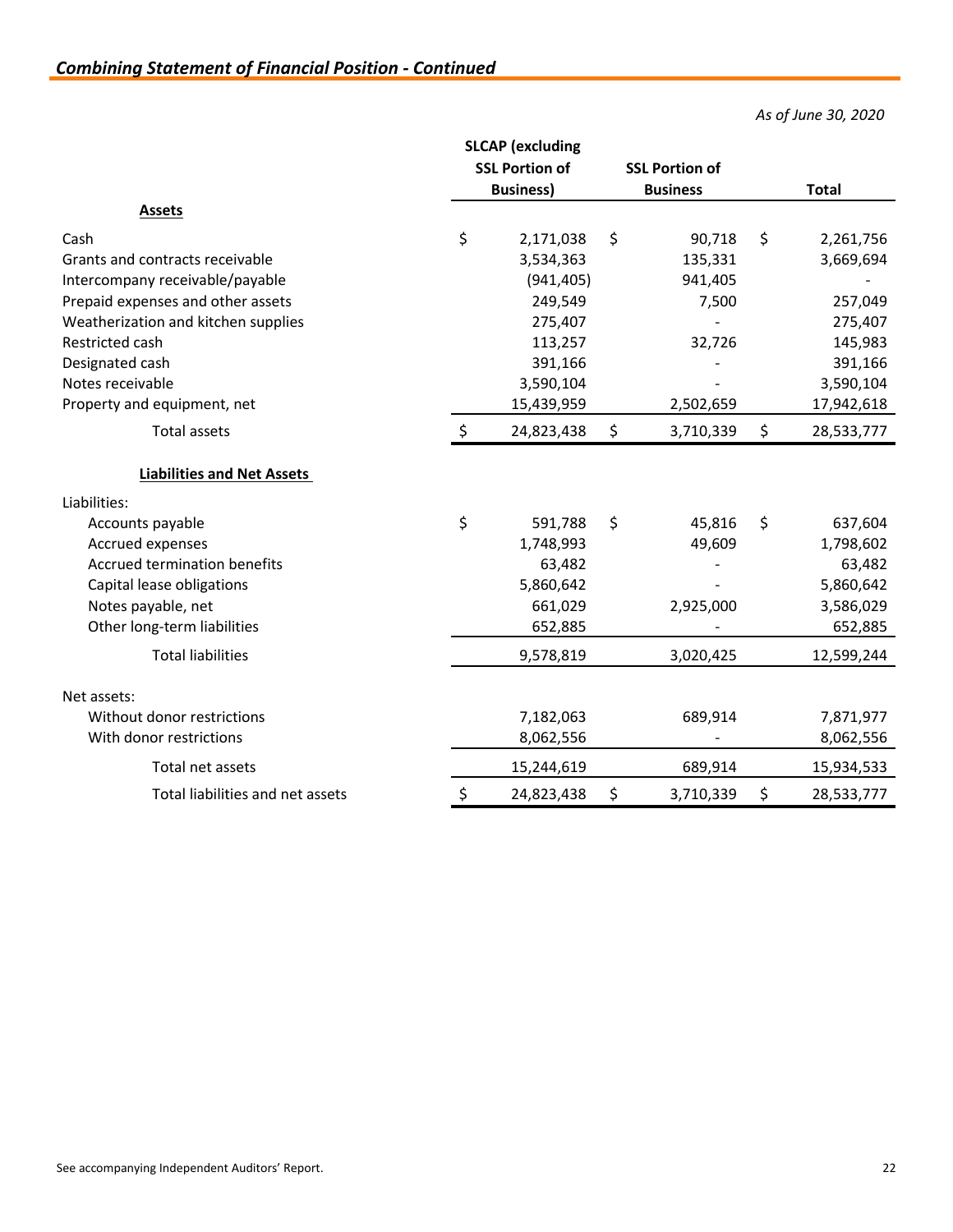|                                            | <b>SLCAP</b> (excluding<br><b>SSL Portion of</b> | <b>SSL Portion of</b> |                  |
|--------------------------------------------|--------------------------------------------------|-----------------------|------------------|
|                                            | <b>Business)</b>                                 | <b>Business</b>       | <b>Total</b>     |
| <b>Support and Revenue:</b>                |                                                  |                       |                  |
| Government grants                          | \$<br>53,880,613                                 | \$<br>1,750,585       | \$<br>55,631,198 |
| Public support                             | 1,574,070                                        |                       | 1,574,070        |
| Program income                             | 650,110                                          | 133,887               | 783,997          |
| In-kind donations                          | 1,488,591                                        |                       | 1,488,591        |
| Interest income                            | 45,631                                           |                       | 45,631           |
| Other income                               | 132,103                                          |                       | 132,103          |
| Special events                             | 129,445                                          |                       | 129,445          |
| Less cost of direct benefits to donors     | (34, 608)                                        |                       | (34, 608)        |
| Net special events revenue                 | 94,837                                           |                       | 94,837           |
| Gain on disposal of property and equipment | 1,500                                            |                       | 1,500            |
| Total support and revenue                  | 57,867,455                                       | 1,884,472             | 59,751,927       |
| <b>Expenses:</b>                           |                                                  |                       |                  |
| Program services:                          |                                                  |                       |                  |
| <b>Head Start</b>                          | 24,080,316                                       | 1,806,520             | 25,886,836       |
| Weatherization                             | 3,851,531                                        |                       | 3,851,531        |
| <b>Community Service</b>                   | 20,618,880                                       | 75,009                | 20,693,889       |
| Total program services                     | 48,550,727                                       | 1,881,529             | 50,432,256       |
| Supporting services:                       |                                                  |                       |                  |
| Management and general                     | 3,490,840                                        | 5,464                 | 3,496,304        |
| Fundraising                                | 217,662                                          |                       | 217,662          |
| Total supporting services                  | 3,708,502                                        | 5,464                 | 3,713,966        |
| Total expenses                             | 52,259,229                                       | 1,886,993             | 54,146,222       |
| <b>Change in Net Assets</b>                | 5,608,226                                        | (2,521)               | 5,605,705        |
| <b>Net Assets, Beginning of Year</b>       | 15,131,216                                       | 803,317               | 15,934,533       |
| Net Assets, End of Year                    | \$<br>20,739,442                                 | \$<br>800,796         | \$<br>21,540,238 |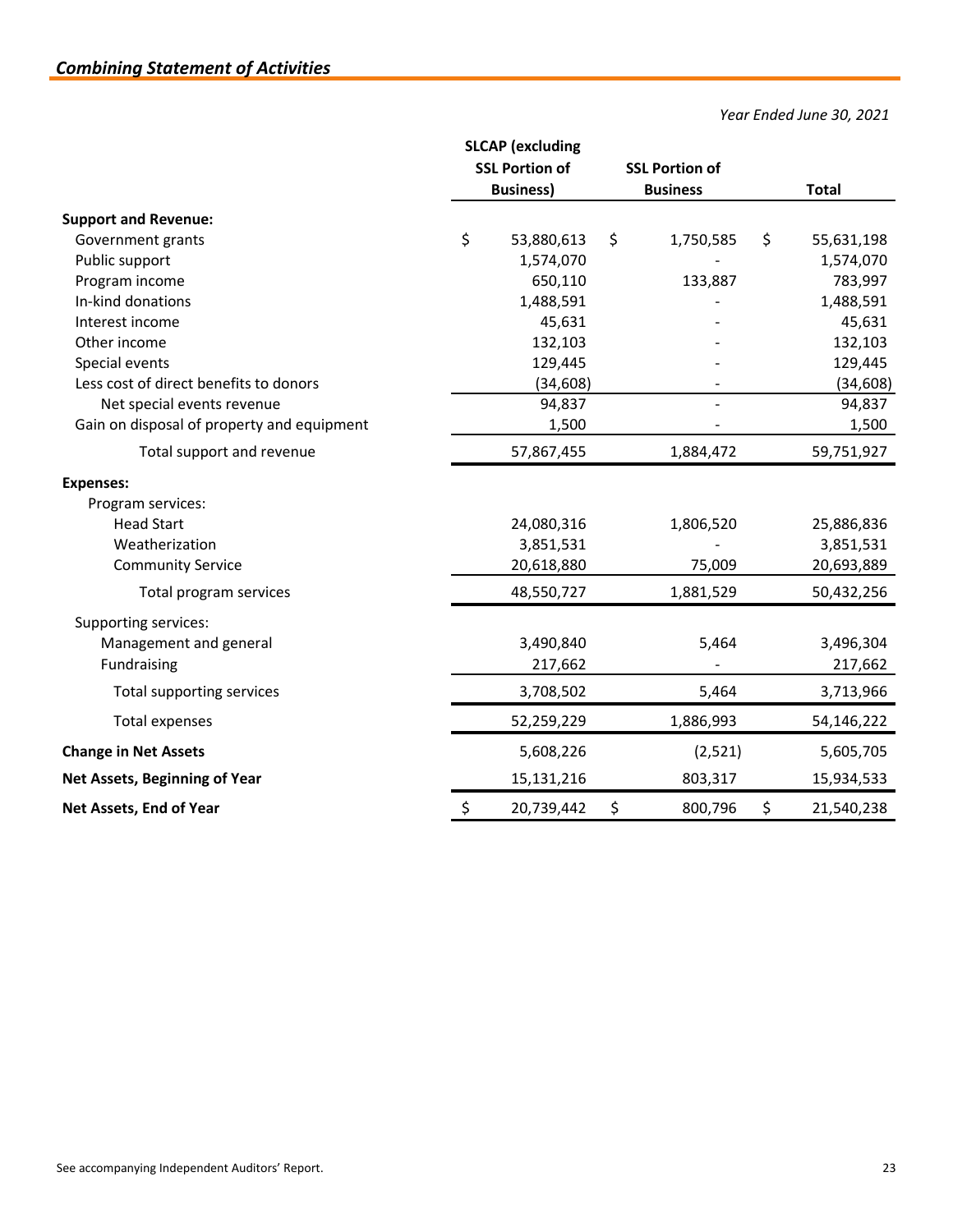|                                            | <b>SLCAP</b> (excluding<br><b>SSL Portion of</b><br><b>Business)</b> |            | <b>SSL Portion of</b> |              |
|--------------------------------------------|----------------------------------------------------------------------|------------|-----------------------|--------------|
|                                            |                                                                      |            | <b>Business</b>       | <b>Total</b> |
| <b>Support and Revenue:</b>                |                                                                      |            |                       |              |
| Government grants                          | \$                                                                   | 32,608,744 | \$<br>\$<br>1,633,045 | 34,241,789   |
| Public support                             |                                                                      | 1,363,958  |                       | 1,363,958    |
| Program income                             |                                                                      | 529,617    | 203,594               | 733,211      |
| In-kind donations                          |                                                                      | 1,461,096  |                       | 1,461,096    |
| Interest income                            |                                                                      | 62,280     |                       | 62,280       |
| Other income                               |                                                                      | 206,058    |                       | 206,058      |
| Special events                             |                                                                      | 232,000    |                       | 232,000      |
| Less cost of direct benefits to donors     |                                                                      | (119, 021) |                       | (119, 021)   |
| Net special events revenue                 |                                                                      | 112,979    |                       | 112,979      |
| Gain on disposal of property and equipment |                                                                      | 808,713    |                       | 808,713      |
| Total support and revenue                  |                                                                      | 37,153,445 | 1,836,639             | 38,990,084   |
| <b>Expenses:</b>                           |                                                                      |            |                       |              |
| Program services:                          |                                                                      |            |                       |              |
| <b>Head Start</b>                          |                                                                      | 22,175,350 | 1,757,126             | 23,932,476   |
| Weatherization                             |                                                                      | 3,618,798  |                       | 3,618,798    |
| <b>Community Service</b>                   |                                                                      | 7,197,922  | 102,496               | 7,300,418    |
| Total program services                     |                                                                      | 32,992,070 | 1,859,622             | 34,851,692   |
| Supporting services:                       |                                                                      |            |                       |              |
| Management and general                     |                                                                      | 3,060,378  | 2,113                 | 3,062,491    |
| Fundraising                                |                                                                      | 131,310    |                       | 131,310      |
| Total supporting services                  |                                                                      | 3,191,688  | 2,113                 | 3,193,801    |
| <b>Total expenses</b>                      |                                                                      | 36,183,758 | 1,861,735             | 38,045,493   |
| <b>Change in Net Assets</b>                |                                                                      | 969,687    | (25,096)              | 944,591      |
| Net Assets, Beginning of Year              |                                                                      | 14,161,529 | 828,413               | 14,989,942   |
| Net Assets, End of Year                    | \$                                                                   | 15,131,216 | \$<br>\$<br>803,317   | 15,934,533   |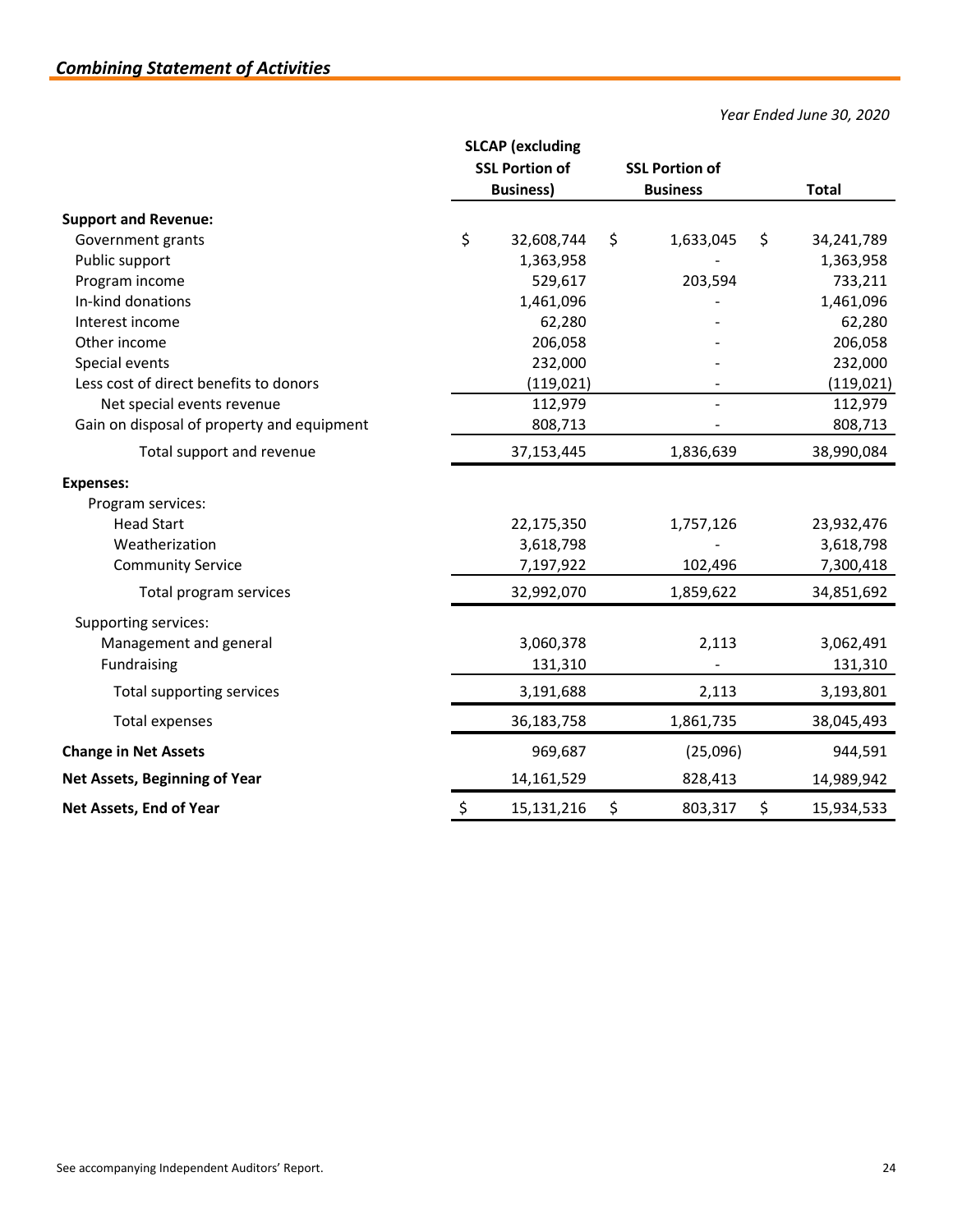|                                                         | Federal<br>CFDA (AL)<br><b>Number</b> | <b>Award Identifying</b><br><b>Number</b> | Federal<br><b>Expenditures</b> | <b>Amounts Passed-</b><br>Through to<br><b>Subrecipients</b> | <b>CARES Act Funds</b><br><b>Expended (Portion of</b><br><b>Federal Expenditures)</b> |
|---------------------------------------------------------|---------------------------------------|-------------------------------------------|--------------------------------|--------------------------------------------------------------|---------------------------------------------------------------------------------------|
| <b>U.S. Department of Agriculture</b>                   |                                       |                                           |                                |                                                              |                                                                                       |
| Passed Through from the State of Utah:                  |                                       |                                           |                                |                                                              |                                                                                       |
| Child Care Food Program                                 | 10.558                                | F9                                        | - \$<br>721,251                | Ŝ.                                                           | \$                                                                                    |
| <b>Total U.S. Department of Agriculture</b>             |                                       |                                           | 721,251                        |                                                              |                                                                                       |
| <b>U.S. Department of Housing and Urban Development</b> |                                       |                                           |                                |                                                              |                                                                                       |
| Passed Through from the State of Utah:                  |                                       |                                           |                                |                                                              |                                                                                       |
| COVID-19 - Housing Opportunities for People with AIDS   | 14.241                                | 20-3635                                   | 21,634                         |                                                              | 21,634                                                                                |
| Housing Opportunities for People with AIDS              | 14.241                                | 21-1030                                   | 41,428                         |                                                              |                                                                                       |
| Passed Through from Salt Lake City:                     |                                       |                                           |                                |                                                              |                                                                                       |
| COVID-19 - Housing Opportunities for People with AIDS   | 14.241                                | 72-5-21-3259                              | 15,877                         |                                                              | 15,787                                                                                |
| Housing Opportunities for People with AIDS              | 14.241                                | 72-5-21-2678                              | 147,470                        |                                                              |                                                                                       |
|                                                         |                                       |                                           | 226,409                        |                                                              | 37,421                                                                                |
| Passed Through from West Valley City:                   |                                       |                                           |                                |                                                              |                                                                                       |
| <b>Community Development Block Grant</b>                | 14.218                                |                                           | 20,000                         |                                                              |                                                                                       |
| Passed Through from West Jordan City:                   |                                       |                                           |                                |                                                              |                                                                                       |
| <b>Community Development Block Grant</b>                | 14.218                                |                                           | 17,421                         |                                                              |                                                                                       |
| Passed Through from Sandy City:                         |                                       |                                           |                                |                                                              |                                                                                       |
| COVID-19 - Community Development Block Grant            | 14.218                                |                                           | 15,000                         |                                                              | 9,000                                                                                 |
| Passed Through from South Jordan City:                  |                                       |                                           |                                |                                                              |                                                                                       |
| <b>Community Development Block Grant</b>                | 14.218                                | 2020-0178                                 | 5,000                          |                                                              |                                                                                       |
| COVID-19 - Community Development Block Grant            | 14.218                                | 2020-0128                                 | 9,668                          |                                                              | 9,668                                                                                 |
| <b>Community Development Block Grant</b>                | 14.218                                |                                           | 5,000                          |                                                              |                                                                                       |
| COVID-19 - Community Development Block Grant            | 14.218                                | 2021-0008                                 | 8,671                          |                                                              | 8,671                                                                                 |
| Passed Through from Salt Lake County:                   |                                       |                                           |                                |                                                              |                                                                                       |
| COVID-19 - Community Development Block Grant            | 14.218                                | HCDCV521CS                                | 529,321                        |                                                              | 529,321                                                                               |
|                                                         |                                       |                                           | 610,081                        |                                                              | 556,660                                                                               |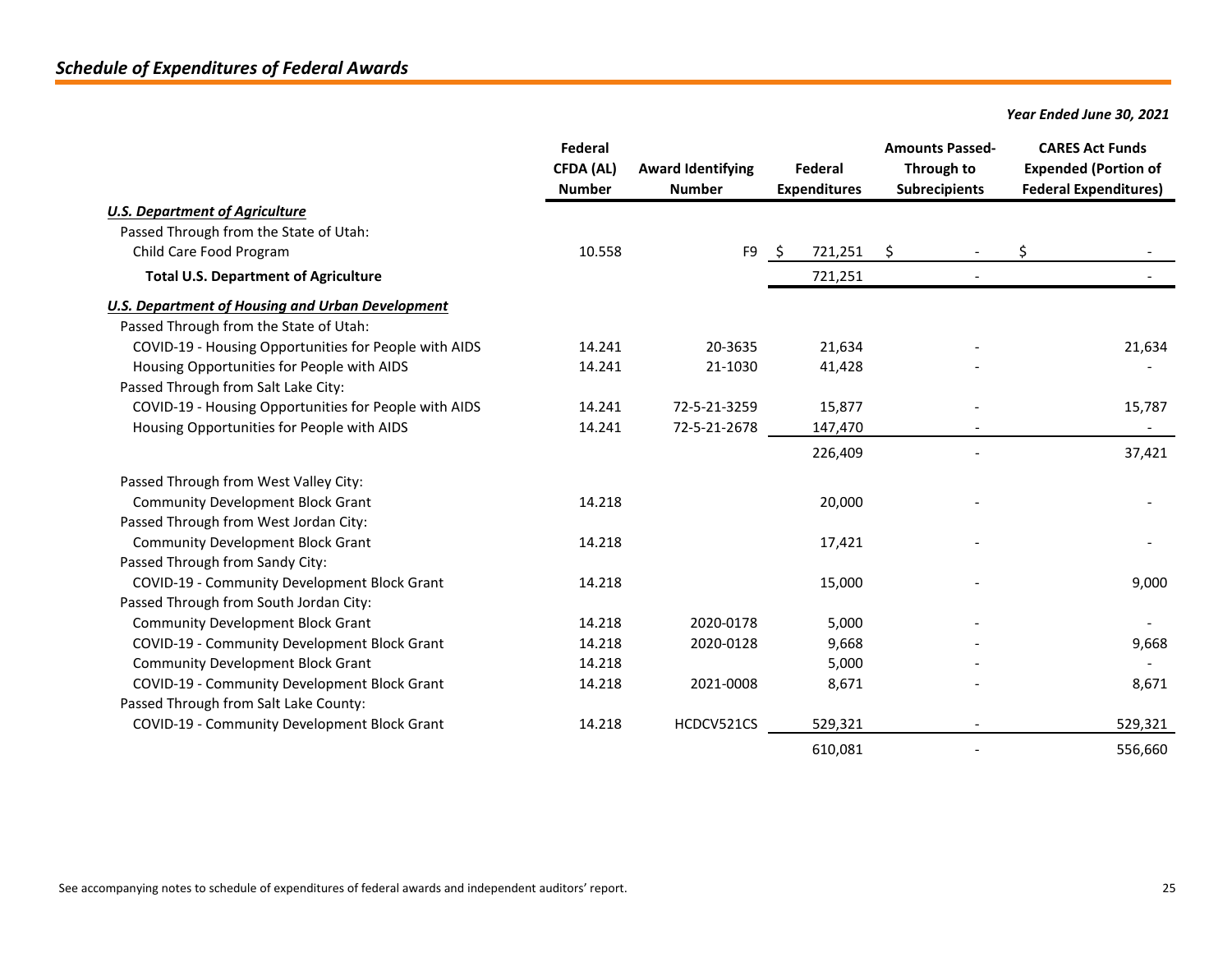|                                                                            | <b>Federal</b><br><b>CFDA (AL)</b><br><b>Number</b> | <b>Award Identifying</b><br><b>Number</b> |    | Federal<br><b>Expenditures</b> |    | <b>Amounts Passed-</b><br>Through to<br><b>Subrecipients</b> | <b>CARES Act Funds</b><br><b>Expended (Portion of</b><br><b>Federal Expenditures)</b> |           |
|----------------------------------------------------------------------------|-----------------------------------------------------|-------------------------------------------|----|--------------------------------|----|--------------------------------------------------------------|---------------------------------------------------------------------------------------|-----------|
| U.S. Department of Housing and Urban Development continued                 |                                                     |                                           |    |                                |    |                                                              |                                                                                       |           |
| Passed Through from the State of Utah:                                     |                                                     |                                           |    |                                |    |                                                              |                                                                                       |           |
| COVID-19 - Emergency Solutions Grants                                      | 14.231                                              | 21-1999                                   | Ŝ. | 405,753                        | Ś. | 16,158                                                       | $\ddot{\mathsf{s}}$                                                                   | 389,595   |
| COVID-19 - Emergency Solutions Grants                                      | 14.231                                              | 20-3450                                   |    | 65,175                         |    |                                                              |                                                                                       | 65,175    |
| Passed Through from Salt Lake City:                                        |                                                     |                                           |    |                                |    |                                                              |                                                                                       |           |
| <b>Emergency Solutions Grants</b>                                          | 14.231                                              | 72-5-21-2711                              |    | 30,000                         |    |                                                              |                                                                                       |           |
| <b>Emergency Solutions Grants</b>                                          | 14.231                                              | 72-5-21-2712                              |    | 30,000                         |    |                                                              |                                                                                       |           |
| COVID-19 - Emergency Solutions Grants                                      | 14.231                                              | 72-5-21-3251                              |    | 1,969                          |    |                                                              |                                                                                       | 1,969     |
| Passed Through from Salt Lake County:                                      |                                                     |                                           |    |                                |    |                                                              |                                                                                       |           |
| COVID-19 - Emergency Solutions Grants                                      | 14.231                                              | HCDCV521ES                                |    | 29,606                         |    |                                                              |                                                                                       | 29,606    |
|                                                                            |                                                     |                                           |    | 562,503                        |    | 16,158                                                       |                                                                                       | 486,345   |
| Passed Through from the State of Utah:                                     |                                                     |                                           |    |                                |    |                                                              |                                                                                       |           |
| COVID-19 - Home Investment Partnership Program                             | 14.239                                              | 20-3410                                   |    | 326,300                        |    |                                                              |                                                                                       | 326,300   |
| Passed Through from Salt Lake City:                                        |                                                     |                                           |    |                                |    |                                                              |                                                                                       |           |
| Home Investment Partnership Program                                        | 14.239                                              | 75-5-21-2714                              |    | 55,583                         |    |                                                              |                                                                                       |           |
| Passed Through from Salt Lake County:                                      |                                                     |                                           |    |                                |    |                                                              |                                                                                       |           |
| COVID-19 - Home Investment Partnership Program                             | 14.239                                              | HCD19106HM2                               |    | 219,035                        |    |                                                              |                                                                                       | 219,035   |
|                                                                            |                                                     |                                           |    | 600,918                        |    |                                                              |                                                                                       | 545,335   |
| <b>Total U.S. Department of Housing and Urban Development</b>              |                                                     |                                           |    | 1,999,911                      |    | 16,158                                                       |                                                                                       | 1,625,761 |
| <b>U.S. Department of Energy</b><br>Passed Through from the State of Utah: |                                                     |                                           |    |                                |    |                                                              |                                                                                       |           |
| Weatherization Assistance for Low Income Persons                           | 81.042                                              | 21-0222                                   |    | 906,977                        |    |                                                              |                                                                                       |           |
| <b>Total U.S. Department of Energy</b>                                     |                                                     |                                           |    | 906,977                        |    |                                                              |                                                                                       |           |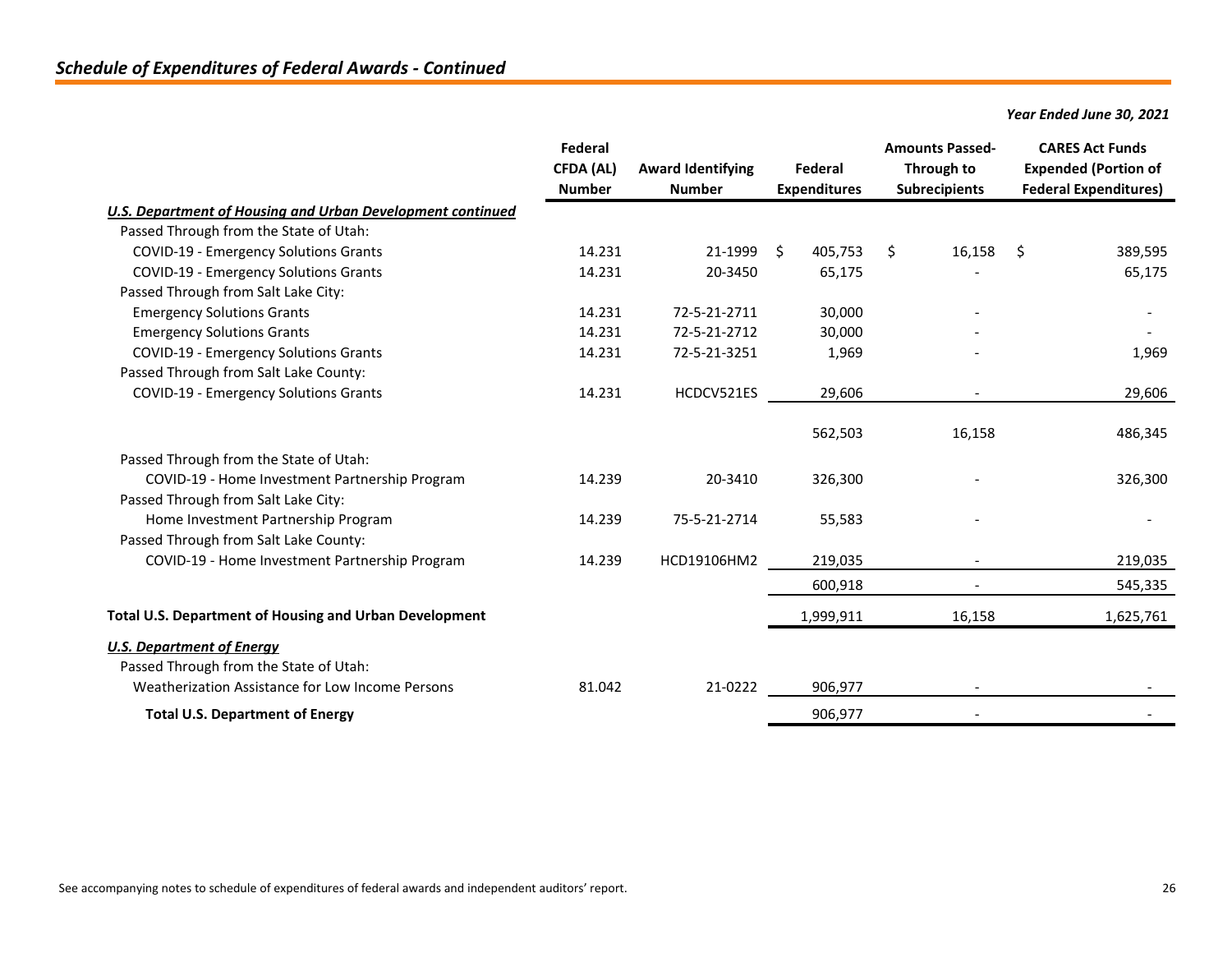|                                                     | Federal<br>CFDA (AL)<br><b>Number</b> | <b>Award Identifying</b><br><b>Number</b> | <b>Federal</b><br><b>Expenditures</b> | <b>Amounts Passed-</b><br>Through to<br><b>Subrecipients</b> | <b>CARES Act Funds</b><br><b>Expended (Portion of</b><br><b>Federal Expenditures)</b> |
|-----------------------------------------------------|---------------------------------------|-------------------------------------------|---------------------------------------|--------------------------------------------------------------|---------------------------------------------------------------------------------------|
| <b>U.S. Department of Health and Human Services</b> |                                       |                                           |                                       |                                                              |                                                                                       |
| <b>Direct Programs</b>                              |                                       |                                           |                                       |                                                              |                                                                                       |
| <b>Head Start Programs</b>                          | 93.600                                | 08CH010309                                | \$29,770,557                          | Ŝ.                                                           | \$<br>1,303,917                                                                       |
| <b>Head Start Programs</b>                          | 93.600                                | 08HP000278                                | 1,268,520                             | 662,868                                                      |                                                                                       |
| COVID-19 - Head Start Programs                      | 93.600                                | 08HET001795                               | 21,359                                | 2,408                                                        | 18,951                                                                                |
|                                                     |                                       |                                           | 31,060,436                            | 665,276                                                      | 1,322,868                                                                             |
| Passed Through from the State of Utah:              |                                       |                                           |                                       |                                                              |                                                                                       |
| <b>Temporary Assistance for Needy Families</b>      | 93.558                                | 21-0955<br>18DWS0145                      | 76,589                                |                                                              |                                                                                       |
| Temporary Assistance for Needy Families             | 93.558                                |                                           | 260,636                               |                                                              |                                                                                       |
|                                                     |                                       |                                           | 337,225                               |                                                              |                                                                                       |
| Low Income Home Energy Assistance Program           |                                       |                                           |                                       |                                                              |                                                                                       |
| Weatherization Assistance Program (HEAT)            | 93.568                                | 20-1311                                   | 1,346,320                             |                                                              |                                                                                       |
| Weatherization Assistance Program (HEAT)            | 93.568                                | 21-1796                                   | 286,100                               |                                                              |                                                                                       |
| <b>Weatherization Assistance Program</b>            | 93.568                                | 18-0205                                   | 87,481                                |                                                              |                                                                                       |
| <b>Weatherization Assistance Program</b>            | 93.568                                | 19-0123                                   | 953,491                               |                                                              |                                                                                       |
| Weatherization Assistance Program                   | 93.568                                | 19-1843                                   | 1,164,803                             |                                                              |                                                                                       |
| <b>Weatherization Assistance Program</b>            | 93.568                                | 21-0368                                   | 466,755                               |                                                              |                                                                                       |
|                                                     |                                       |                                           | 4,304,950                             |                                                              |                                                                                       |
| <b>Community Services Block Grant</b>               |                                       |                                           |                                       |                                                              |                                                                                       |
| COVID-19 - Community Services Block Grant           | 93.569                                | 21-2220                                   | 42,262                                |                                                              | 42,262                                                                                |
| COVID-19 - Community Services Block Grant           | 93.569                                | 20-3641                                   | 281,039                               |                                                              | 281,039                                                                               |
| <b>Community Services Block Grant</b>               | 93.569                                | 19-1136                                   | 27,171                                |                                                              |                                                                                       |
| <b>Community Services Block Grant</b>               | 93.569                                | 20-1243                                   | 975,329                               | 7,851                                                        |                                                                                       |
| <b>Community Services Block Grant</b>               | 93.569                                | 21-1870                                   | 23,133                                |                                                              |                                                                                       |
|                                                     |                                       |                                           | 1,348,934                             | 7,851                                                        | 323,301                                                                               |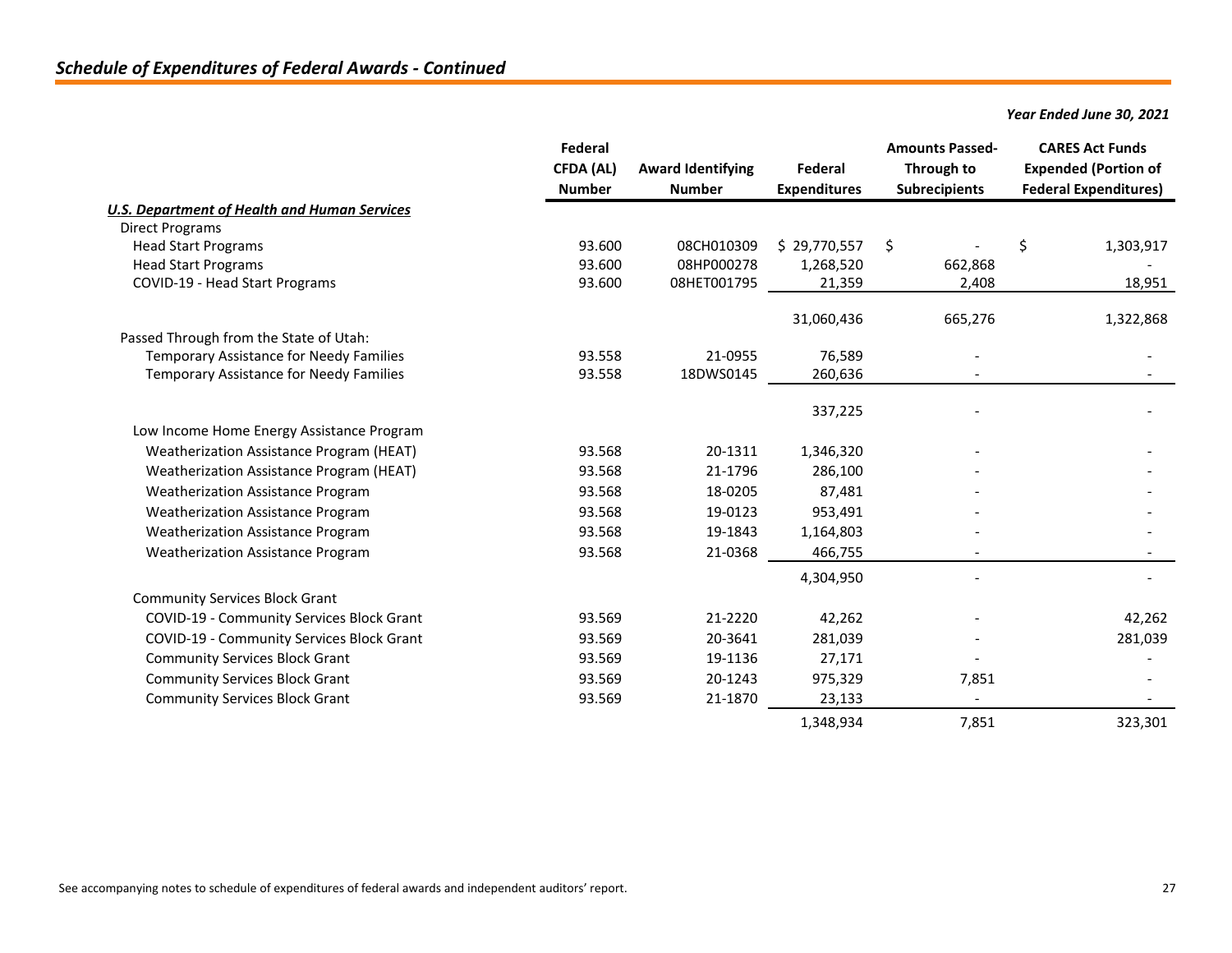|                                                        | Federal<br>CFDA (AL)<br><b>Number</b> | <b>Award Identifying</b><br><b>Number</b> | Federal<br><b>Expenditures</b> | <b>Amounts Passed-</b><br>Through to<br><b>Subrecipients</b> | <b>CARES Act Funds</b><br><b>Expended (Portion of</b><br><b>Federal Expenditures)</b> |
|--------------------------------------------------------|---------------------------------------|-------------------------------------------|--------------------------------|--------------------------------------------------------------|---------------------------------------------------------------------------------------|
| U.S. Department of Health and Human Services continued |                                       |                                           |                                |                                                              |                                                                                       |
| Children's Health Insurance Program                    |                                       |                                           |                                |                                                              |                                                                                       |
| Children's Health Insurance Program                    | 93.767                                | 1Y1CMS331688-01-<br>00                    | $\zeta$<br>46,017              | \$                                                           | \$                                                                                    |
|                                                        |                                       | 1Y1CMS331688-01-                          |                                |                                                              |                                                                                       |
| Children's Health Insurance Program                    | 93.767                                | 00                                        | 3,664                          |                                                              |                                                                                       |
|                                                        |                                       |                                           | 49,681                         |                                                              |                                                                                       |
| Total U.S. Department of Health and Human Services     |                                       |                                           | 37,101,226                     | 673,127                                                      | 1,646,169                                                                             |
| <b>U.S. Department of Homeland Security</b>            |                                       |                                           |                                |                                                              |                                                                                       |
| Passed through from Salt Lake County:                  |                                       |                                           |                                |                                                              |                                                                                       |
| Emergency Food & Shelter                               | 97.024                                | Phase 37                                  | 41,774                         |                                                              |                                                                                       |
| Emergency Food & Shelter                               | 97.024                                | Phase 38                                  | 31,126                         |                                                              |                                                                                       |
| COVID-19 - Emergency Food & Shelter                    | 97.024                                | <b>Phase CARES</b>                        | 52,489                         |                                                              | 52,489                                                                                |
| <b>Total U.S. Department of Homeland Security</b>      |                                       |                                           | 125,389                        |                                                              | 52,489                                                                                |
| <b>U.S. Department of Treasury</b>                     |                                       |                                           |                                |                                                              |                                                                                       |
| Passed Through from the State of Utah:                 |                                       |                                           |                                |                                                              |                                                                                       |
| COVID-19 - Coronavirus Relief Fund                     | 21.019                                | 21-0207                                   | 4,384,265                      |                                                              | 4,384,265                                                                             |
| COVID-19 - Coronavirus Relief Fund                     | 21.019                                | 21-1991                                   | 3,550,059                      |                                                              | 3,550,059                                                                             |
| Passed through from Salt Lake County:                  |                                       |                                           |                                |                                                              |                                                                                       |
| COVID-19 - Coronavirus Relief Fund                     | 21.019                                | 20-16700                                  | 230,482                        |                                                              | 230,482                                                                               |
| COVID-19 - Coronavirus Relief Fund                     | 21.019                                | 0000002690                                | 1,470,000                      |                                                              | 1,470,000                                                                             |
| Passed through from Holladay City:                     |                                       |                                           |                                |                                                              |                                                                                       |
| COVID-19 - Coronavirus Relief Fund                     | 21.019                                |                                           | 40,488                         |                                                              | 40,488                                                                                |
| Passed through from Utah Bar Foundation:               |                                       |                                           |                                |                                                              |                                                                                       |
| COVID-19 - Coronavirus Relief Fund                     | 21.019                                |                                           | 59,933                         |                                                              | 59,933                                                                                |
| Passed through from Murray City:                       |                                       |                                           |                                |                                                              |                                                                                       |
| COVID-19 - Coronavirus Relief Fund                     | 21.019                                |                                           | 108,390                        |                                                              | 108,390                                                                               |
|                                                        |                                       |                                           | 9,843,617                      |                                                              | 9,843,617                                                                             |

See accompanying notes to schedule of expenditures of federal awards and independent auditors' report. 28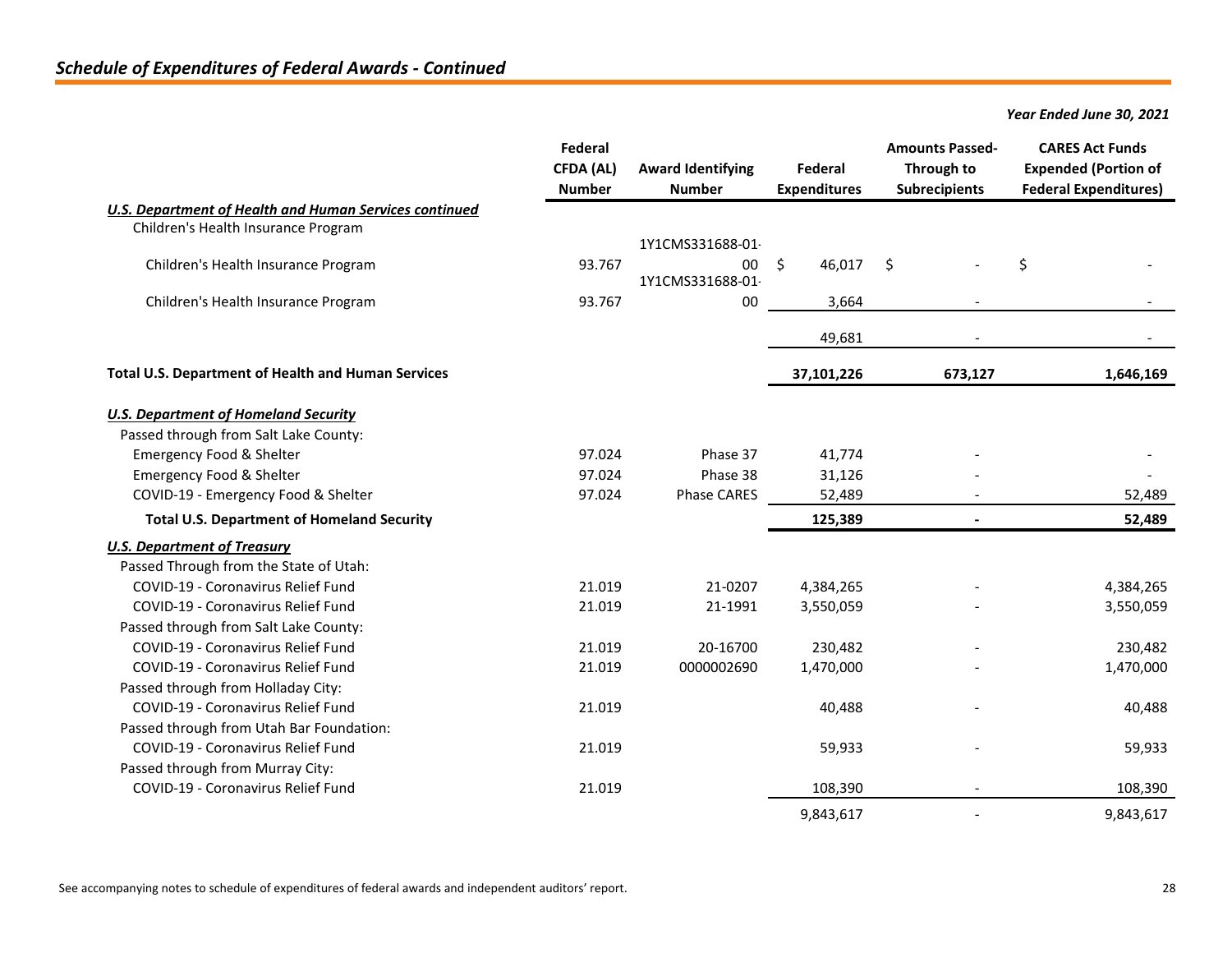|                                                | Federal<br><b>CFDA (AL)</b><br><b>Number</b> | <b>Award Identifying</b><br><b>Number</b> | Federal<br><b>Expenditures</b> | <b>Amounts Passed-</b><br>Through to<br><b>Subrecipients</b> | <b>CARES Act Funds</b><br><b>Expended (Portion of</b><br><b>Federal Expenditures)</b> |
|------------------------------------------------|----------------------------------------------|-------------------------------------------|--------------------------------|--------------------------------------------------------------|---------------------------------------------------------------------------------------|
| U.S. Department of Treasury continued          |                                              |                                           |                                |                                                              |                                                                                       |
| Passed through from Salt Lake County:          |                                              |                                           |                                |                                                              |                                                                                       |
| COVID-19 - Emergency Rental Assistance Program | 21.023                                       | 0000002755                                | 1,500,000                      |                                                              | 1,500,000                                                                             |
| Passed Through from the State of Utah:         |                                              |                                           |                                |                                                              |                                                                                       |
| COVID-19 - Emergency Rental Assistance Program | 21.023                                       | 21-2295                                   | 433,024                        |                                                              | 433,024                                                                               |
|                                                |                                              |                                           | 1,933,024                      |                                                              | 1,933,024                                                                             |
| <b>Total U.S. Department of Treasury</b>       |                                              |                                           | 11,776,641                     |                                                              | 11,776,641                                                                            |
| <b>Total Federal Expenditures</b>              |                                              |                                           | \$52,631,395                   | 689.285                                                      | 15,101,060                                                                            |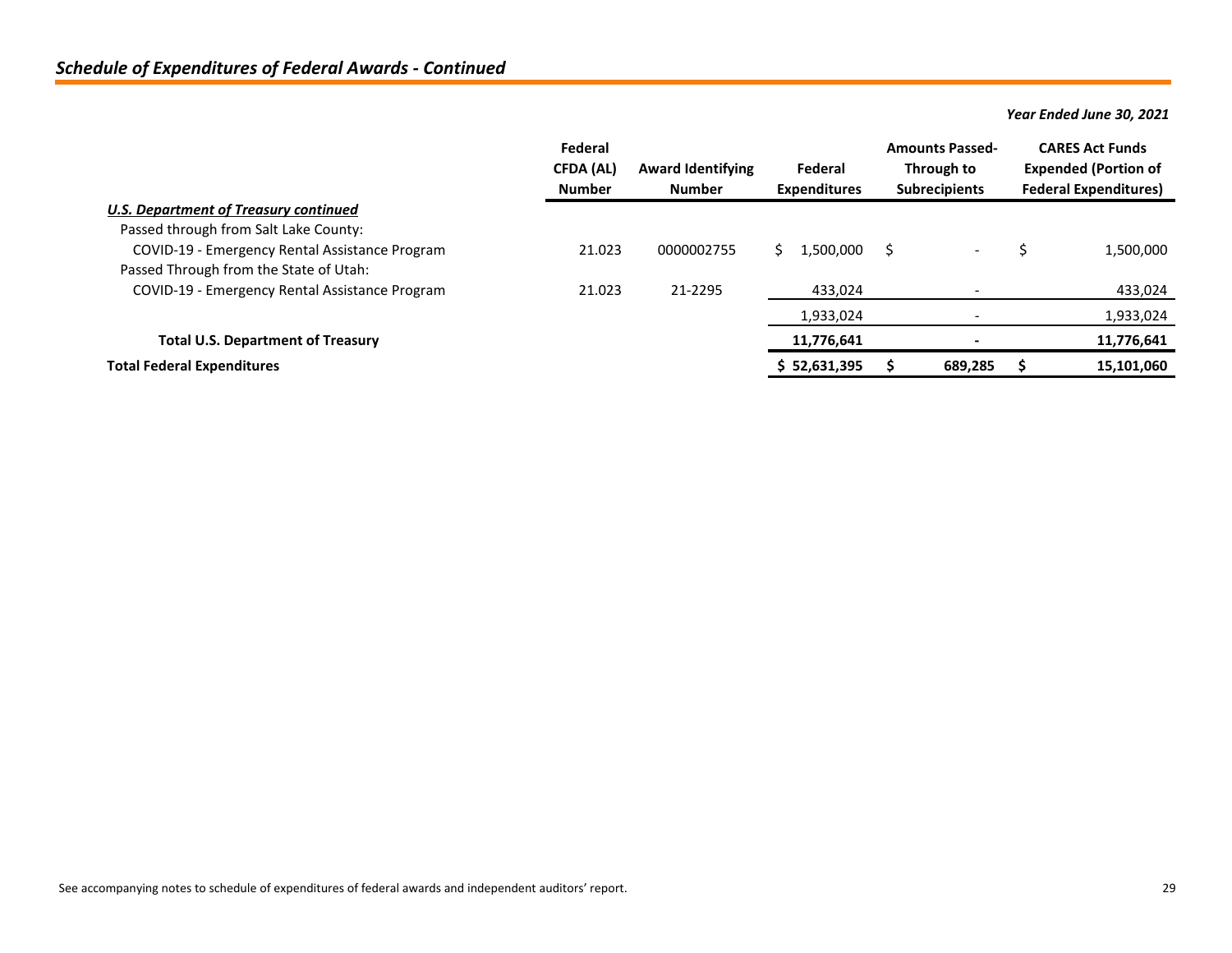## **1. Basis of Presentation**

The accompanying schedule of expenditures of federal awards (the Schedule) includes the federal grant activity of Salt Lake Community Action Program (dba Utah Community Action) (UCA) under programs of the federal government for the year ended June 30, 2021. The information in the Schedule is presented in accordance with the requirements of Title 2 U.S. *Code of Federal Regulations (CFR)* Part 200*, Uniform Administrative Requirements, Cost Principles, and Audit Requirements for Federal Awards* (Uniform Guidance*)*. Because the Schedule presents only a selected portion of the operations of UCA, it is not intended to and does not present the financial position, changes in net assets, or cash flows of UCA. UCA did not elect to use the 10% de minimis indirect cost rate.

## **2. Significant Accounting Policies**

Expenditures reported on the Schedule are reported on the accrual basis of accounting. Such expenditures are recognized following the cost principles contained in Subpart E – Cost Principles of the Uniform Guidance, wherein certain types of expenditures are not allowable or are limited as to reimbursement. UCA's summary of significant accounting policies is presented in Note 1 in UCA's basic financial statements. Pass-through entity identifying numbers are presented where available.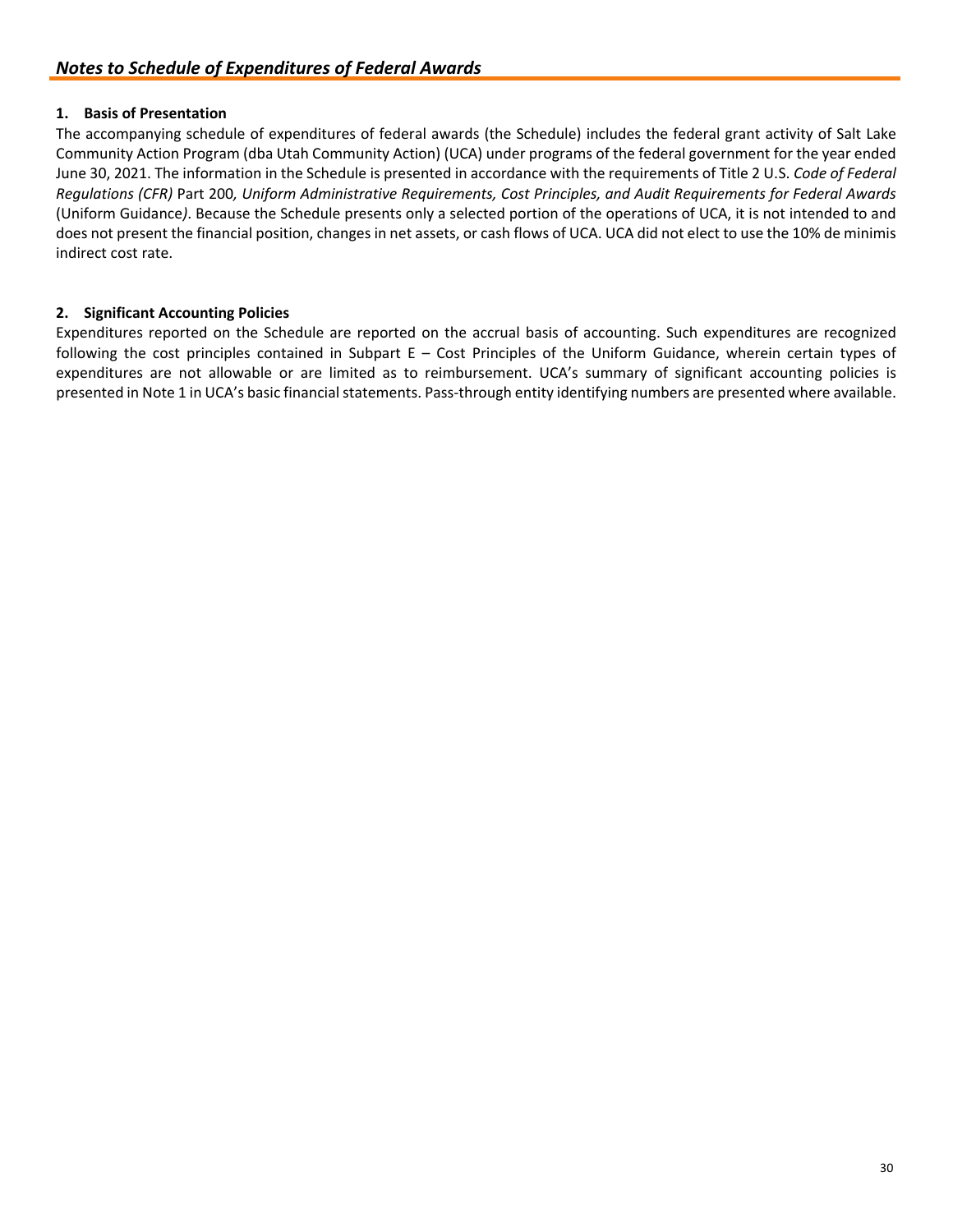

**INDEPENDENT AUDITORS' REPORT ON INTERNAL CONTROL OVER FINANCIAL REPORTING AND ON COMPLIANCE AND OTHER MATTERS BASED ON AN AUDIT OF THE FINANCIAL STATEMENTS PERFORMED IN ACCORDANCE WITH** *GOVERNMENT AUDITING STANDARDS*

**To the Board of Trustees of Salt Lake Community Action Program (dba Utah Community Action)**

We have audited the financial statements of Salt Lake Community Action Program (dba Utah Community Action) (UCA), which comprise the statement of financial position as of June 30, 2021, the related statements of activities, functional expenses, and cash flows for the year then ended, and the related notes to financial statements, and have issued our report thereon dated October 22, 2021. We conducted our audit in accordance with the auditing standards generally accepted in the United States of America and the standards applicable to financial audits contained in *Government Auditing Standards* issued by the Comptroller General of the United States.

## **Internal Control Over Financial Reporting**

In planning and performing our audit of the financial statements, we considered UCA's internal control over financial reporting (internal control) to determine the audit procedures that are appropriate in the circumstances for the purpose of expressing our opinion on the financial statements, but not for the purpose of expressing an opinion on the effectiveness of UCA's internal control over financial reporting. Accordingly, we do not express an opinion on the effectiveness of UCA's internal control.

A deficiency in internal control exists when the design or operation of a control does not allow management or employees, in the normal course of performing their assigned functions, to prevent, or detect and correct misstatements on a timely basis. A material weakness is a deficiency, or a combination of deficiencies, in internal control, such that there is a reasonable possibility that a material misstatement of UCA's financial statements will not be prevented or detected and corrected on a timely basis. A significant deficiency is a deficiency, or a combination of deficiencies, in internal control that isless severe than a material weakness, yet important enough to merit attention by those charged with governance.

Our consideration of internal control wasfor the limited purpose described in the first paragraph of thissection and was not designed to identify all deficiencies in internal control that might be material weaknesses or significant deficiencies. Given these limitations, during our audit we did not identify any deficiencies in internal control that we consider to be material weaknesses. However, material weaknesses may exist that were not identified.

#### **Compliance and Other Matters**

As part of obtaining reasonable assurance about whether UCA's financial statements are free from material misstatement, we performed tests of its compliance with certain provisions of laws, regulations, contracts, and grant agreements, noncompliance with which could have a direct and material effect on the determination of financial statement amounts. However, providing an opinion on compliance with those provisions was not an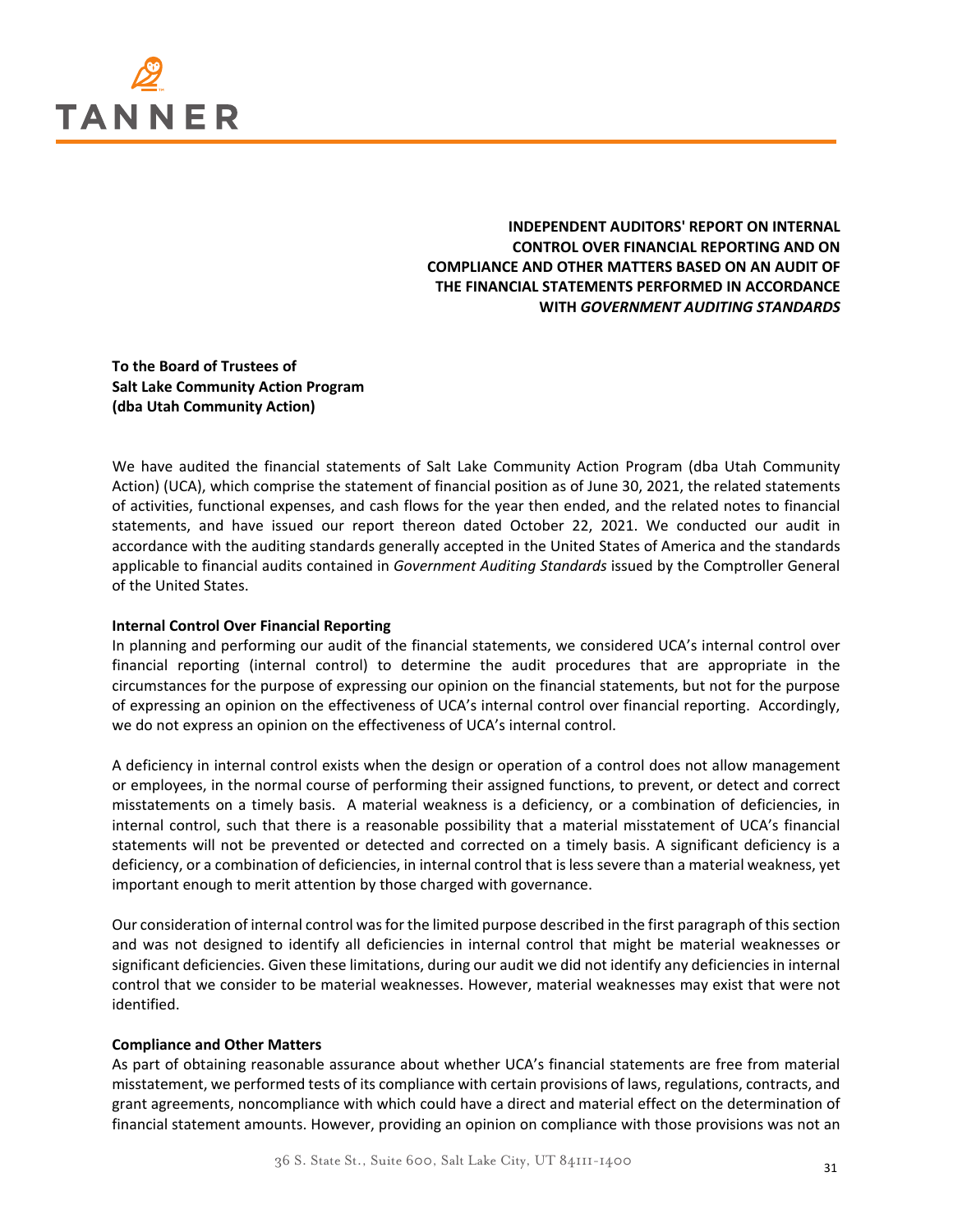objective of our audit, and accordingly, we do not express such an opinion. The results of our tests disclosed no instances of noncompliance or other matters that are required to be reported under *Government Auditing Standards.*

## **Purpose of this Report**

The purpose of this report is solely to describe the scope of our testing of internal control and compliance and the results of that testing, and not to provide an opinion on the effectiveness of UCA's internal control or on compliance. This report is an integral part of an audit performed in accordance with *Government Auditing Standards* in considering UCA's internal control and compliance. Accordingly, this communication is not suitable for any other purpose.

Tanner LLC

October 22, 2021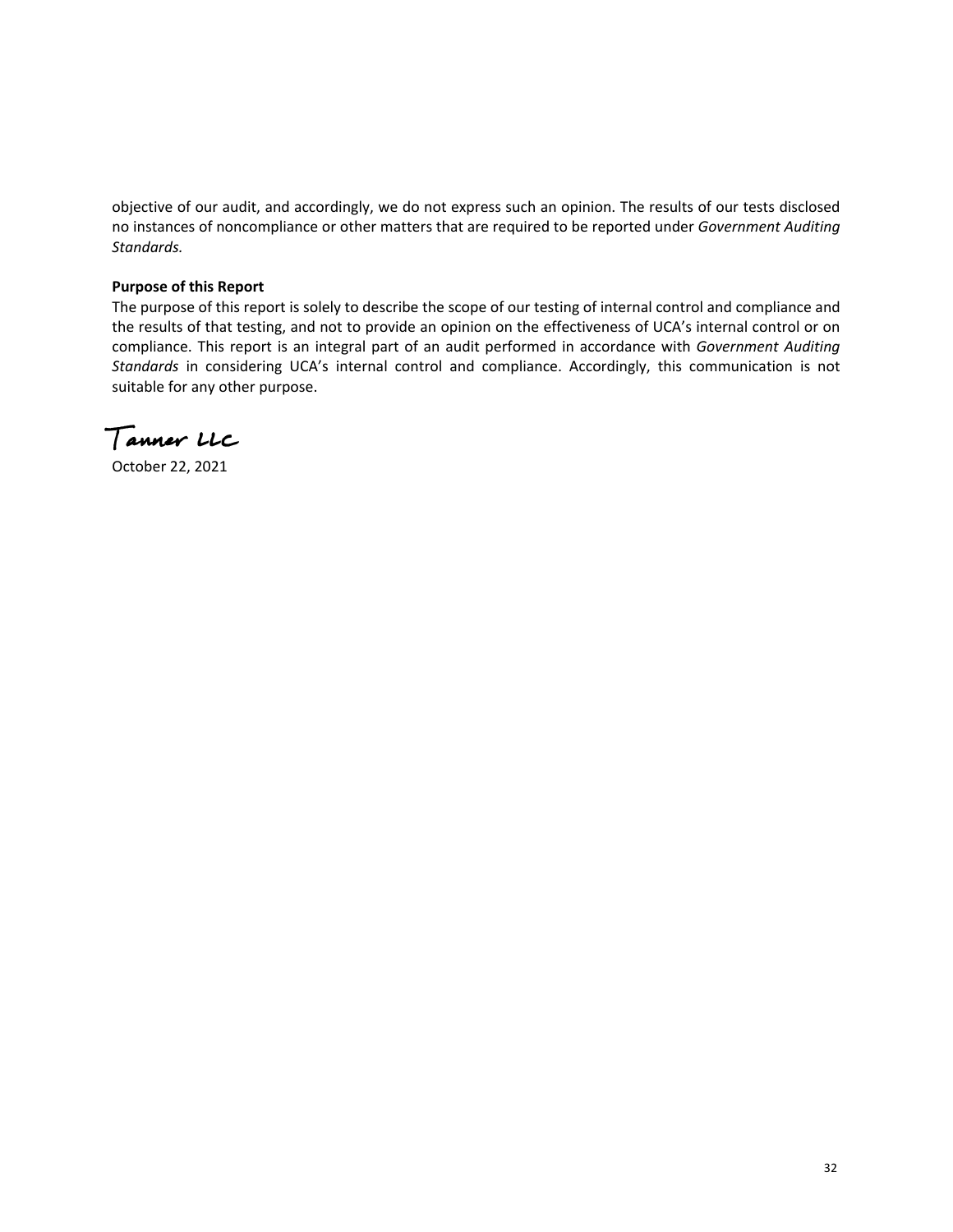

**INDEPENDENT AUDITORS' REPORT ON COMPLIANCE FOR EACH MAJOR PROGRAM AND ON INTERNAL CONTROL OVER COMPLIANCE AS REQUIRED BY THE UNIFORM GUIDANCE**

**To the Board of Trustees of Salt Lake Community Action Program (dba Utah Community Action)**

#### **Report on Compliance for Each Major Federal Program**

We have audited Salt Lake Community Action Program (dba Utah Community Action) (UCA), for compliance with the types of compliance requirements described in the *OMB Compliance Supplement* that could have a direct and material effect on UCA's major federal programs for the year ended June 30, 2021. UCA's major federal programs are identified in the summary of auditors' results section of the accompanying schedule of findings and questioned costs.

#### *Management's Responsibility*

Management is responsible for compliance with the requirements of federal statutes, regulations, and the terms and conditions applicable to its federal awards.

#### *Auditors' Responsibility*

Our responsibility is to express an opinion on compliance for each of UCA's major federal programs based on our audit of the types of compliance requirements referred to above. We conducted our audit of compliance in accordance with auditing standards generally accepted in the United States of America; the standards applicable to financial audits contained in *Government Auditing Standards*, issued by the Comptroller General of the United States; and the audit requirements of Title 2 U.S. *Code of Federal Regulations* Part 200, *Uniform Administrative Requirements, Cost Principles, and Audit Requirements for Federal Awards* (Uniform Guidance). Those standards and the Uniform Guidance require that we plan and perform the audit to obtain reasonable assurance about whether noncompliance with the types of compliance requirements referred to above that could have a direct and material effect on a major federal program occurred. An audit includes examining, on a test basis, evidence about UCA's compliance with those requirements and performing such other procedures as we considered necessary in the circumstances.

We believe that our audit provides a reasonable basis for our opinion on compliance for each major federal program. However, our audit does not provide a legal determination of UCA's compliance.

#### *Opinion on Each Major Federal Program*

In our opinion, Salt Lake Community Action Program (dba Utah Community Action) complied, in all material respects, with the requirements referred to above that could have a direct and material effect on each of its major federal programs for the year ended June 30, 2021.

#### **Report on Internal Control Over Compliance**

Management of UCA is responsible for establishing and maintaining effective internal control over compliance with the types of compliance requirements referred to above. In planning and performing our audit of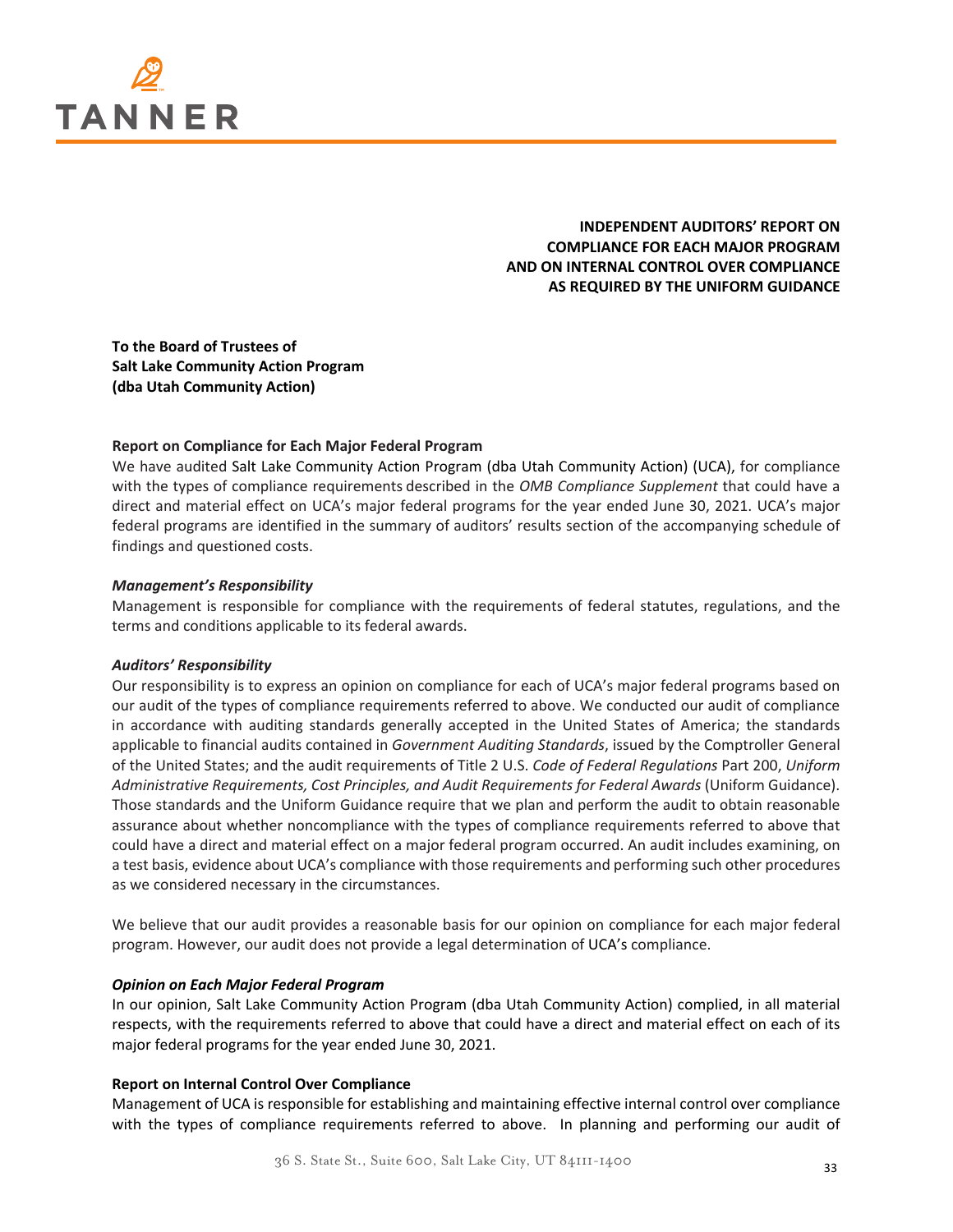compliance, we considered UCA's internal control over compliance with the types of requirements that could have a direct and material effect on the major federal programs to determine the auditing procedures that are appropriate in the circumstances for the purpose of expressing an opinion on compliance for the major federal programs and to test and report on internal control over compliance in accordance with the Uniform Guidance, but not for the purpose of expressing an opinion on the effectiveness of internal control over compliance. Accordingly, we do not express an opinion on the effectiveness of UCA's internal control over compliance.

A *deficiency in internal control over compliance* exists when the design or operation of a control over compliance does not allow management or employees, in the normal course of performing their assigned functions, to prevent, or detect and correct, noncompliance with a type of compliance requirement of a federal program on a timely basis. A *material weakness in internal control over compliance* is a deficiency, or combination of deficiencies, in internal control over compliance, such that there is a reasonable possibility that material noncompliance with a type of compliance requirement of a federal program will not be prevented, or detected and corrected, on a timely basis. A *significant deficiency in internal control over compliance* is a deficiency, or a combination of deficiencies, in internal control over compliance with a type of compliance requirement of a federal program that is less severe than a material weakness in internal control over compliance, yet important enough to merit attention by those charged with governance.

Our consideration of internal control over compliance was for the limited purpose described in the first paragraph of this section and was not designed to identify all deficiencies in internal control over compliance that might be material weaknesses or significant deficiencies. We did not identify any deficiencies in internal control over compliance that we consider to be material weaknesses. However, material weaknesses may exist that have not been identified.

The purpose of this report on internal control over compliance is solely to describe the scope of our testing of internal control over compliance and the results of that testing based on the requirements of the Uniform Guidance. Accordingly, this report is not suitable for any other purpose

Tanner LLC

October 22, 2021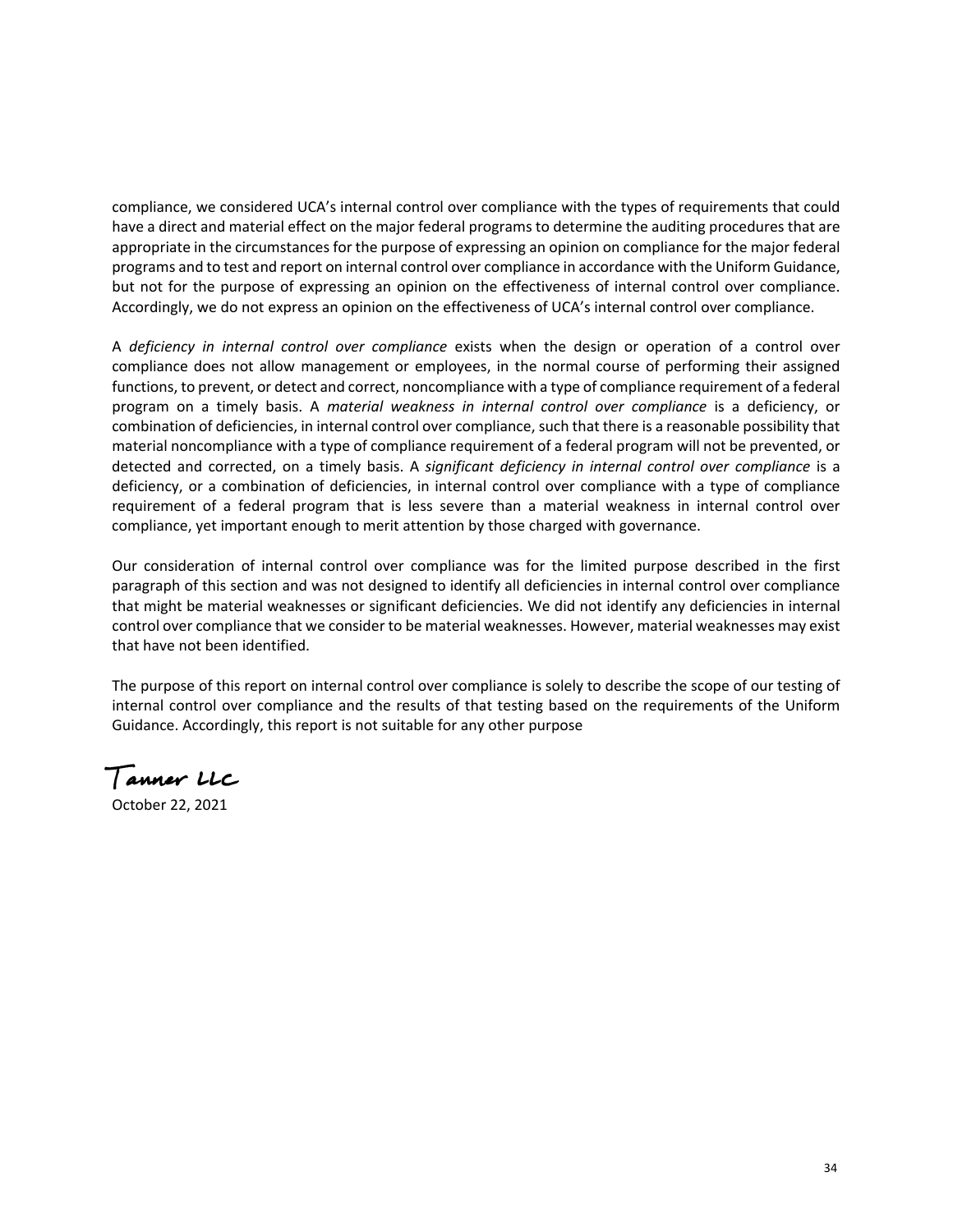# *Schedule of Findings and Questioned Costs For the Year Ended June 30, 2021*

## **Summary of Auditors' Results:**

## Financial Statements

| Type of auditors' report issued:                                                                             |                                   | Unmodified   |                   |  |
|--------------------------------------------------------------------------------------------------------------|-----------------------------------|--------------|-------------------|--|
| Internal control over financial reporting:                                                                   |                                   |              |                   |  |
| Material weakness(es) identified?                                                                            |                                   | yes_         | <u>X</u> _ no     |  |
| Significant deficiency(ies) identified that are not<br>considered to be material weaknesses?                 |                                   | yes_         | $X$ none reported |  |
| Noncompliance material to financial statements noted?                                                        |                                   | yes          | $X$ no            |  |
| <b>Federal Awards</b>                                                                                        |                                   |              |                   |  |
| Internal control over major programs:                                                                        |                                   |              |                   |  |
| Material weakness identified?                                                                                | yes                               | <u>X</u> no  |                   |  |
| Significant deficiency(ies) identified that are not<br>considered to be material weaknesses?                 |                                   | $\equiv$ yes | $X$ none reported |  |
| Type of auditors' report issued on compliance for<br>major programs:                                         |                                   | Unmodified   |                   |  |
| Any audit findings disclosed that are required to be<br>reported in accordance with 2 CFR section 200.516(a) |                                   | yes          | X no              |  |
| Major programs:                                                                                              |                                   |              |                   |  |
| CFDA (AL) Number                                                                                             | Name of Federal Program           |              |                   |  |
| 14.231                                                                                                       | <b>Emergency Solutions Grants</b> |              |                   |  |
| 21.019                                                                                                       | Coronavirus Relief Fund           |              |                   |  |
| 21.023<br><b>Emergency Rental Assistance Program</b>                                                         |                                   |              |                   |  |
| Dollar threshold used to distinguish between type A and type B programs: \$1,578,942                         |                                   |              |                   |  |

Auditee qualified as low-risk auditee?  $\frac{X}{Y}$  yes  $\frac{X}{Y}$  no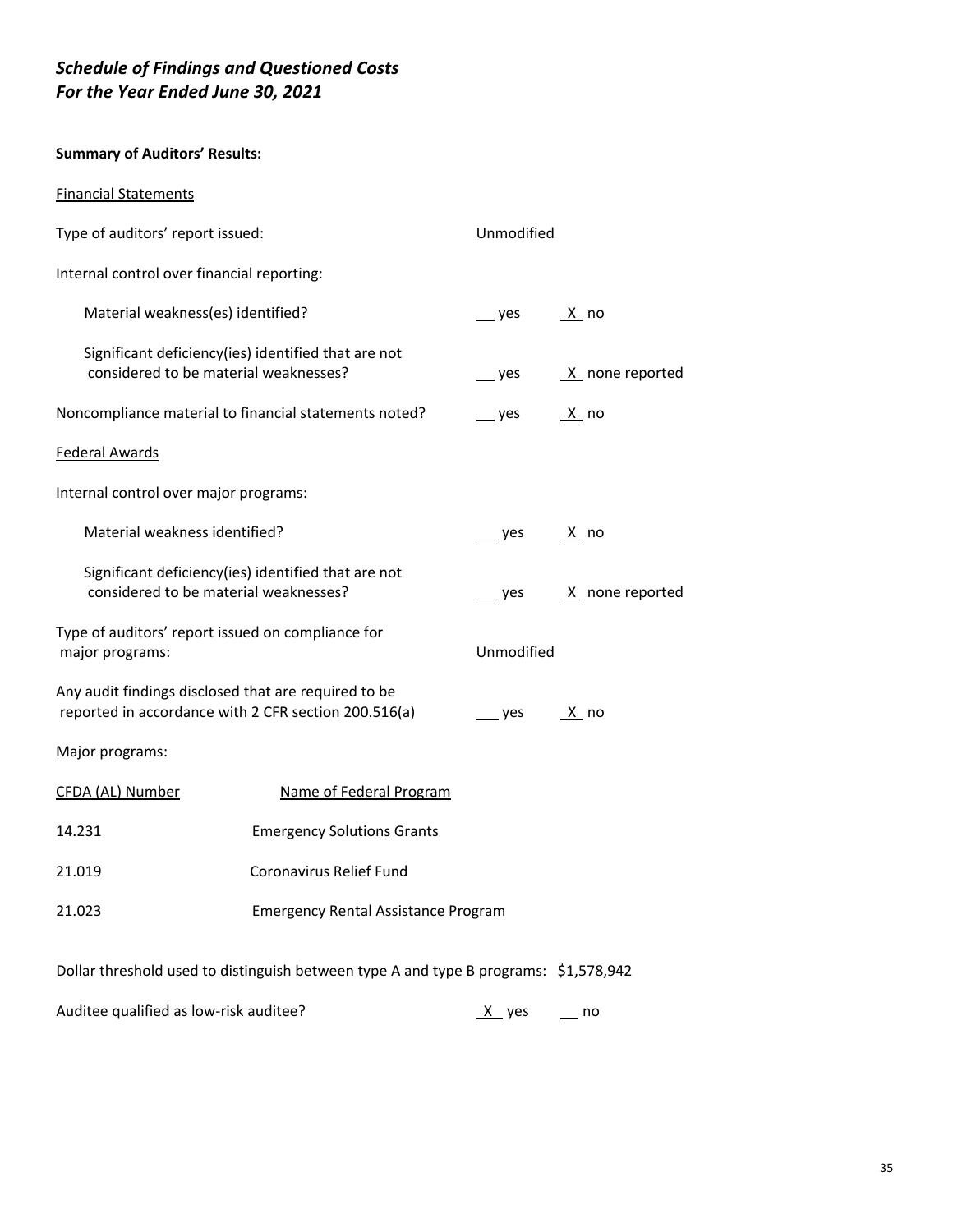# *Schedule of Findings and Questioned Costs ‐ Continued For the Year Ended June 30, 2021*

## **FINANCIAL STATEMENT FINDINGS**

No financial statement findings were noted for the year ended June 30, 2021.

## **FINDINGS AND QUESTIONED COSTS ‐ MAJOR FEDERAL AWARDS**

No findings or questioned costs were noted for the year ended June 30, 2021.